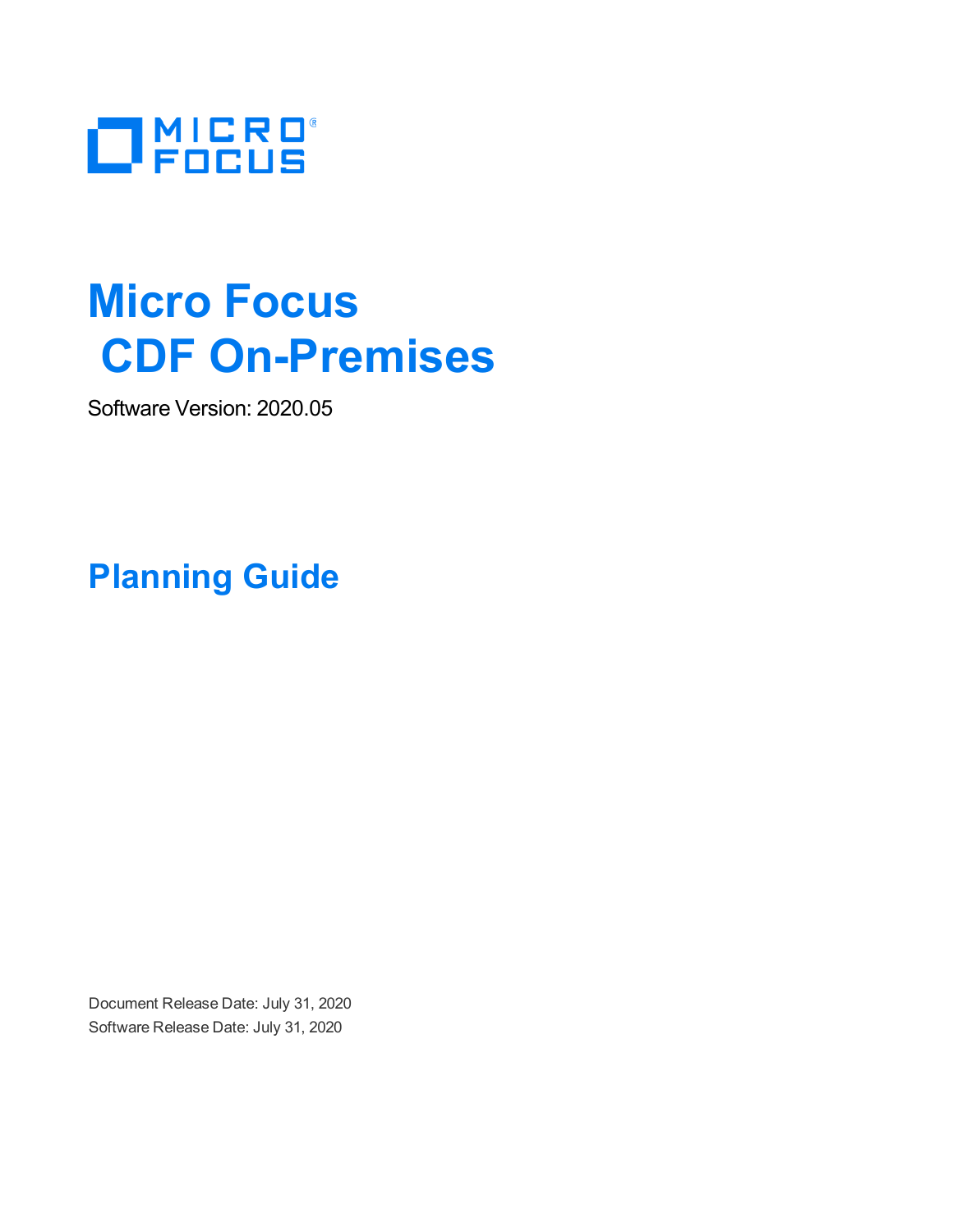### **Legal Notices**

#### **Warranty**

The only warranties for Micro Focus products and services are set forth in the express warranty statements accompanying such products and services. Nothing herein should be construed as constituting an additional warranty. Micro Focus shall not be liable for technical or editorial errors or omissions contained herein.

The information contained herein is subject to change without notice.

The network information used in the examples in this document (including IP addresses and hostnames) is for illustration purposes only.

ArcSight products are highly flexible and function as you configure them. The accessibility, integrity, and confidentiality of your data is your responsibility. Implement a comprehensive security strategy and follow good security practices.

This document is confidential.

#### **Restricted Rights Legend**

Confidential computer software. Valid license from Micro Focus required for possession, use or copying. Consistent with FAR 12.211 and 12.212, Commercial Computer Software, Computer Software Documentation, and Technical Data for Commercial Items are licensed to the U.S. Government under vendor's standard commercial license.

#### **Copyright Notice**

© Copyright 2020 Micro Focus or one of its affiliates

Confidential computer software. Valid license from Micro Focus required for possession, use or copying. The information contained herein is subject to change without notice.

The only warranties for Micro Focus products and services are set forth in the express warranty statements accompanying such products and services. Nothing herein should be construed as constituting an additional warranty. Micro Focus shall not be liable for technical or editorial errors or omissions contained herein.

No portion of this product's documentation may be reproduced or transmitted in any form or by any means, electronic or mechanical, including photocopying, recording, or information storage and retrieval systems, for any purpose other than the purchaser's internal use, without the express written permission of Micro Focus.

Notwithstanding anything to the contrary in your license agreement for Micro Focus ArcSight software, you may reverse engineer and modify certain open source components of the software in accordance with the license terms for those particular components. See below for the applicable terms.

U.S. Governmental Rights. For purposes of your license to Micro Focus ArcSight software, "commercial computer software" is defined at FAR 2.101. If acquired by or on behalf of a civilian agency, the U.S. Government acquires this commercial computer software and/or commercial computer software documentation and other technical data subject to the terms of the Agreement as specified in 48 C.F.R. 12.212 (Computer Software) and 12.211 (Technical Data) of the Federal Acquisition Regulation ("FAR") and its successors. If acquired by or on behalf of any agency within the Department of Defense ("DOD"), the U.S. Government acquires this commercial computer software and/or commercial computer software documentation subject to the terms of the Agreement as specified in 48 C.F.R. 227.7202-3 of the DOD FAR Supplement ("DFARS") and its successors. This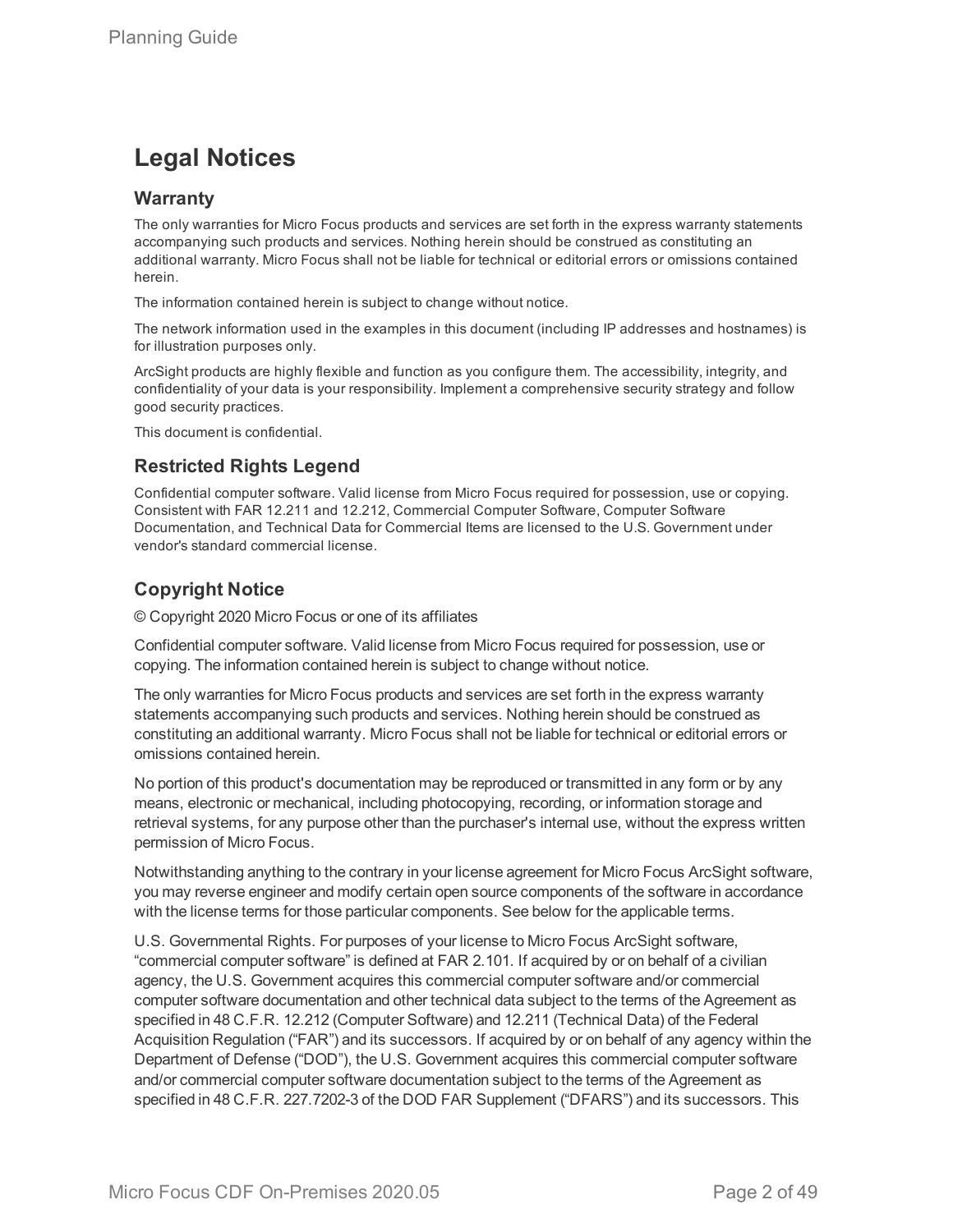U.S. Government Rights Section 18.11 is in lieu of, and supersedes, any other FAR, DFARS, or other clause or provision that addresses government rights in computer software or technical data.

## **Support**

### **Contact Information**

| <b>Phone</b>                                       | A list of phone numbers is available on the Technical Support<br>Page: https://softwaresupport.softwaregrp.com/support-contact-<br>information |
|----------------------------------------------------|------------------------------------------------------------------------------------------------------------------------------------------------|
| <b>Support Web Site</b>                            | https://softwaresupport.softwaregrp.com/                                                                                                       |
| <b>Micro Focus Product</b><br><b>Documentation</b> | https://community.softwaregrp.com/t5/ArcSight-Product-<br>Documentation/ct-p/productdocs                                                       |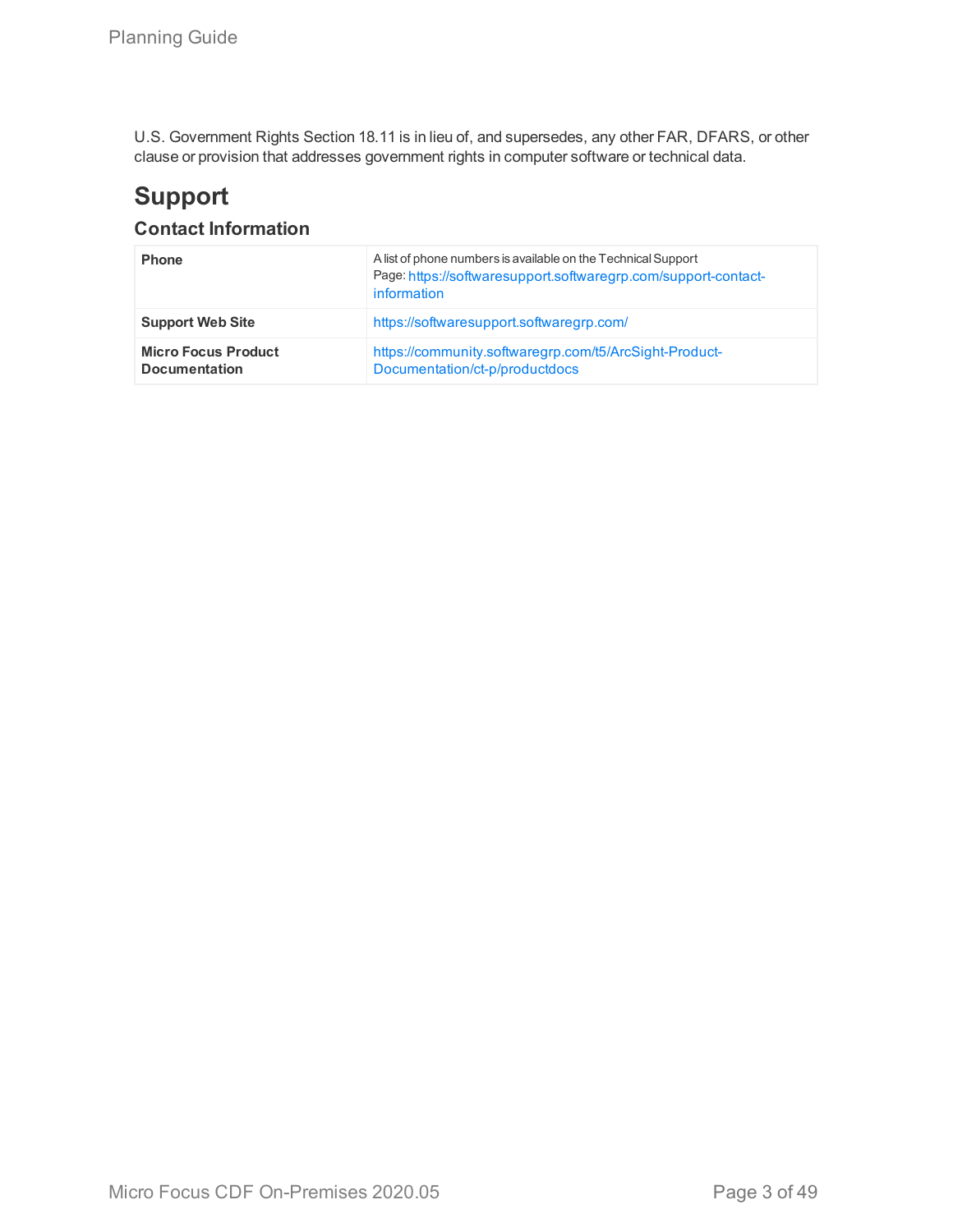# **Contents**

| Multiple Master and Multiple Worker Deployment  10     |  |
|--------------------------------------------------------|--|
| Single Master and Multiple Worker Node Deployment 11   |  |
|                                                        |  |
|                                                        |  |
|                                                        |  |
| Deployment Considerations and Best Practices 14        |  |
| Provision and Prepare the Master and Worker Nodes  16  |  |
|                                                        |  |
| Secure Communication Between Micro Focus Components 17 |  |
|                                                        |  |
|                                                        |  |
|                                                        |  |
|                                                        |  |
|                                                        |  |
|                                                        |  |
|                                                        |  |
|                                                        |  |
|                                                        |  |
|                                                        |  |
|                                                        |  |
|                                                        |  |
|                                                        |  |
|                                                        |  |
|                                                        |  |
|                                                        |  |
|                                                        |  |
|                                                        |  |
|                                                        |  |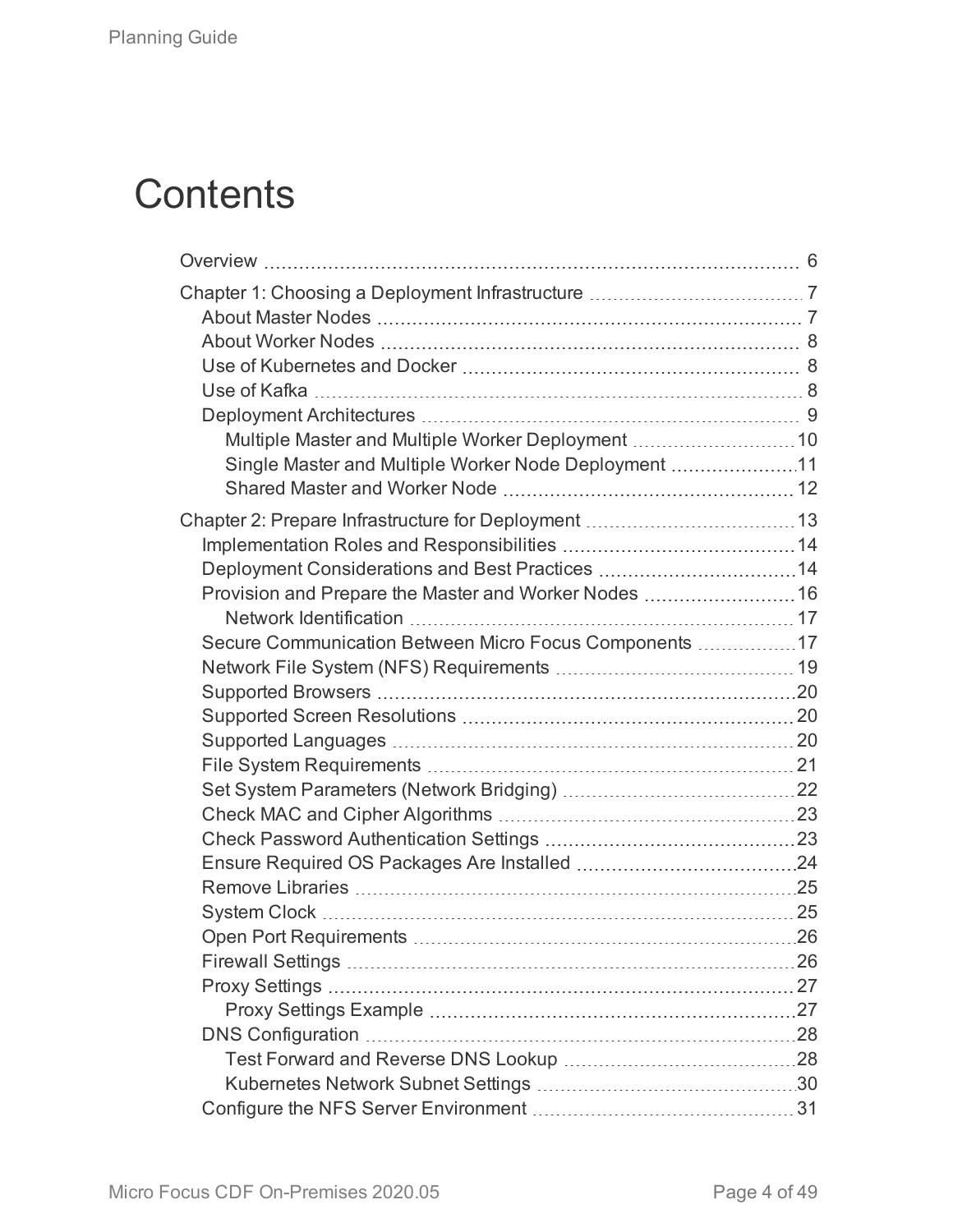|                                                                   | .31 |
|-------------------------------------------------------------------|-----|
|                                                                   |     |
|                                                                   |     |
|                                                                   |     |
|                                                                   |     |
|                                                                   |     |
|                                                                   |     |
|                                                                   |     |
|                                                                   |     |
| Appendix B: Enabling Installation Permissions for a sudo User 40  |     |
| Edit the sudoers File on the Initial Master Node (only) 40        |     |
| Edit the sudoers File on the Remaining Master and Worker Nodes 41 |     |
|                                                                   |     |
| Installing Transformation Hub Using the sudo User  43             |     |
|                                                                   |     |
|                                                                   |     |
|                                                                   | 45  |
|                                                                   |     |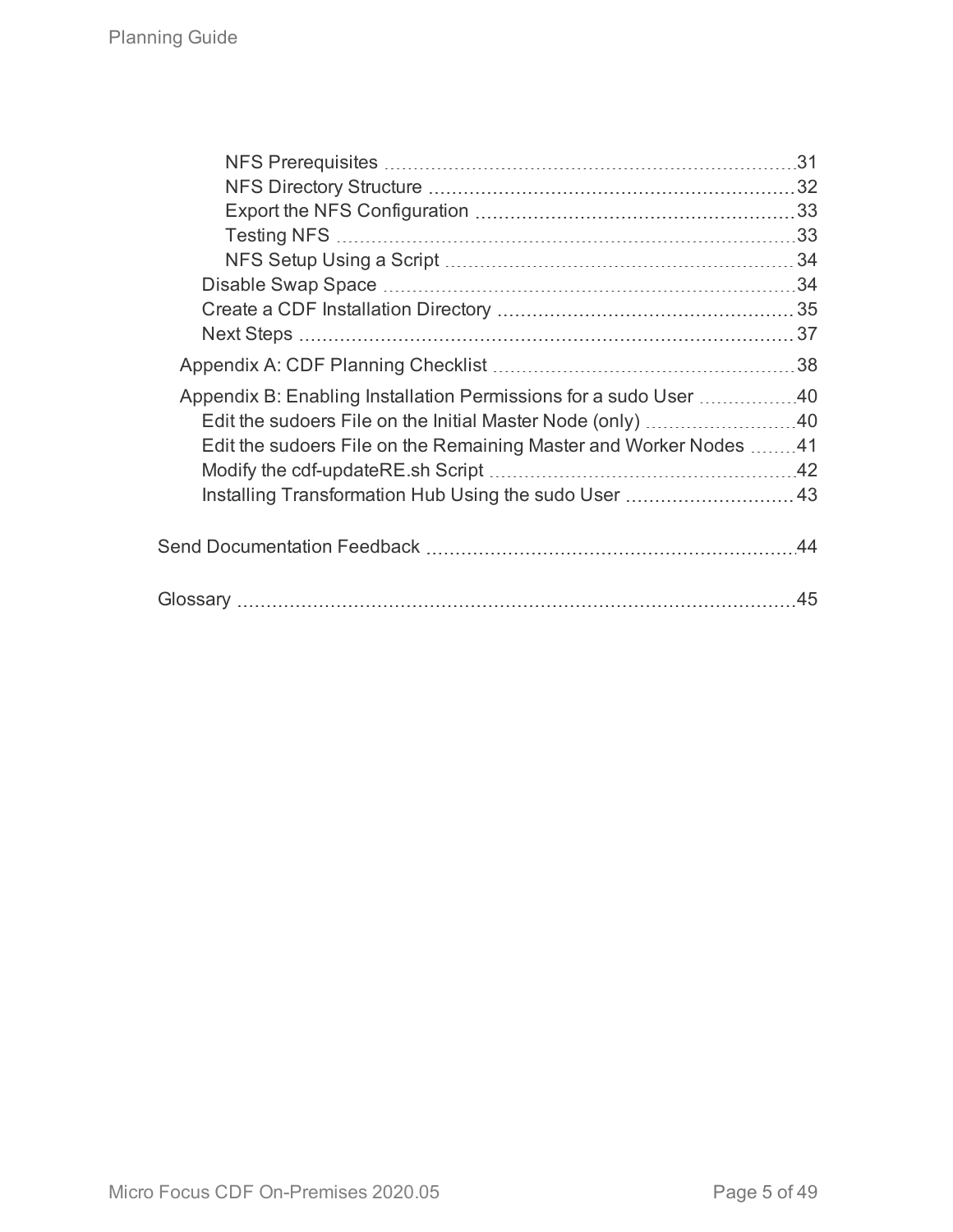# <span id="page-5-0"></span>**Overview**

The CDF Planning Guide will provide instructions on preparing your on-premises infrastructure environment for security products installed using Micro Focus' Container Deployment Foundation (CDF) version 2020.05.

**Note:** *This guide is required for on-premises installations of CDF only.* The CDF preparation requirements for cloud-based (Azure) installation are detailed in the Transformation Hub Deployment Guide, available for download from the [Micro](https://community.microfocus.com/t5/Transformation-Hub-Documentation/tkb-p/TransformationHub) Focus [community.](https://community.microfocus.com/t5/Transformation-Hub-Documentation/tkb-p/TransformationHub) If you are installing CDF on Azure, you do not need this document.

CDF enables customers to install pre-integrated application capabilities. The distribution unit for software delivery is the container, leveraging the speed and format of the containerized environment. By bundling an orchestration layer to bootstrap and manage the life-cycle of many suite-related containers, CDF supports standardized deployment, built-in upgrades and patching, seamless scaling, and rollbacks.

Several Micro Focus security products run on the CDF platform as a suite of applications. These applications include:

- Transformation Hub
- ArcSight Investigate
- $\bullet$  Identity Intelligence
- Analytics (a prerequisite for ArcSight Recon and Identity Intelligence)

For more information about a product's compatibility with this version of the CDF installer (version 2020.05), consult the product's Release Notes, available from the Micro Focus support [community.](https://community.softwaregrp.com/t5/ArcSight-Product-Documentation/ct-p/productdocs)

The hardware recommendations described in this document are general guidelines that may be superseded or extended by requirements specific to each container-based application installed on CDF. You should refer to each container-based application's documentation for any additional requirements.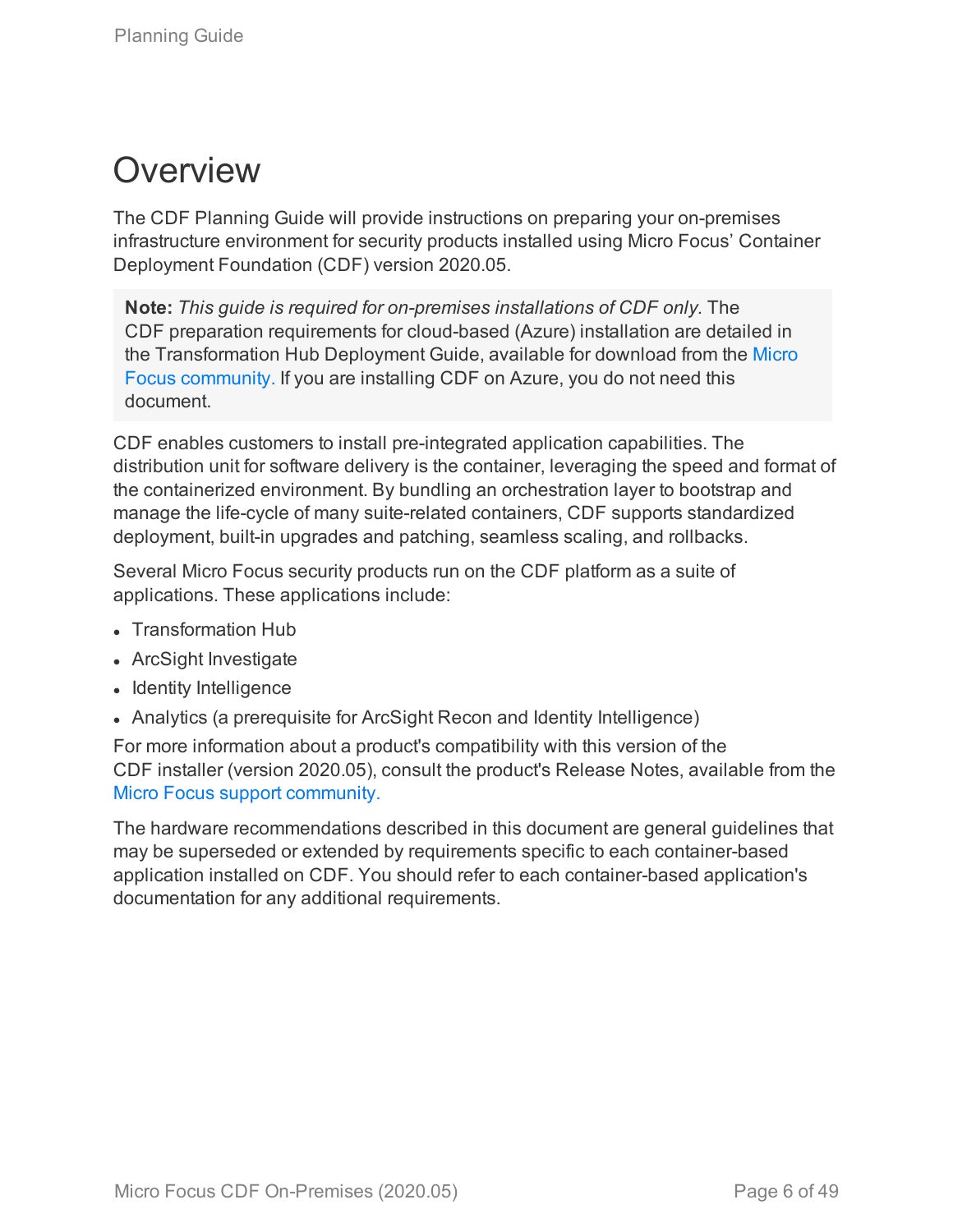# <span id="page-6-0"></span>Chapter 1: Choosing a Deployment **Infrastructure**

All container-based products and capabilities run within the Container Deployment Foundation (CDF) infrastructure, which comprises Kubernetes and Docker container foundational management. After successfully preparing host system prerequisites as described in this guide, you will be ready to launch the CDF Installer. The CDF Installer deploys and manages upgrades and configurations of container-based security products.

The CDF Installer will validate minimum infrastructure requirements and then configure, install and start the services associated with the security products chosen during the installation process. You can install the security products as a sudo user, or optionally, as a root user. (For information on granting permissions for installing as a sudo user, see [Appendix](#page-39-0) B.)

There are 2 primary deployment configurations, each of which depends on whether the deployment requires high availability or not. While it is recommended that all deployments be highly available, you may decide that development or testing environments don't necessarily require redundancy and failover.

The number of host systems required will depend on the architecture chosen, types of which are described below.

**Note:** [Appendix](#page-37-0) A includes a checklist for your use to track your progress implementing your preparation.

# <span id="page-6-1"></span>About Master Nodes

The Kubernetes master nodes control the cluster, manage its workload and direct communication across the system.

**In order to ensure high availability of cluster services, 3 master nodes must be deployed.** Deployment of multiple master nodes is strongly recommended for all environments, and required for highly available environments. When deployed in this manner, the cluster will survive a failure of one master node.

Should a single master node be deployed instead of the recommended 3 master nodes, failure of the single master node could cause the entire cluster to become unrecoverable, requiring a complete reinstall and reconfiguration.

**Always run the cluster with three master nodes**. If only two master nodes are used, and the primary master node is taken offline for maintenance or upgrade, there will only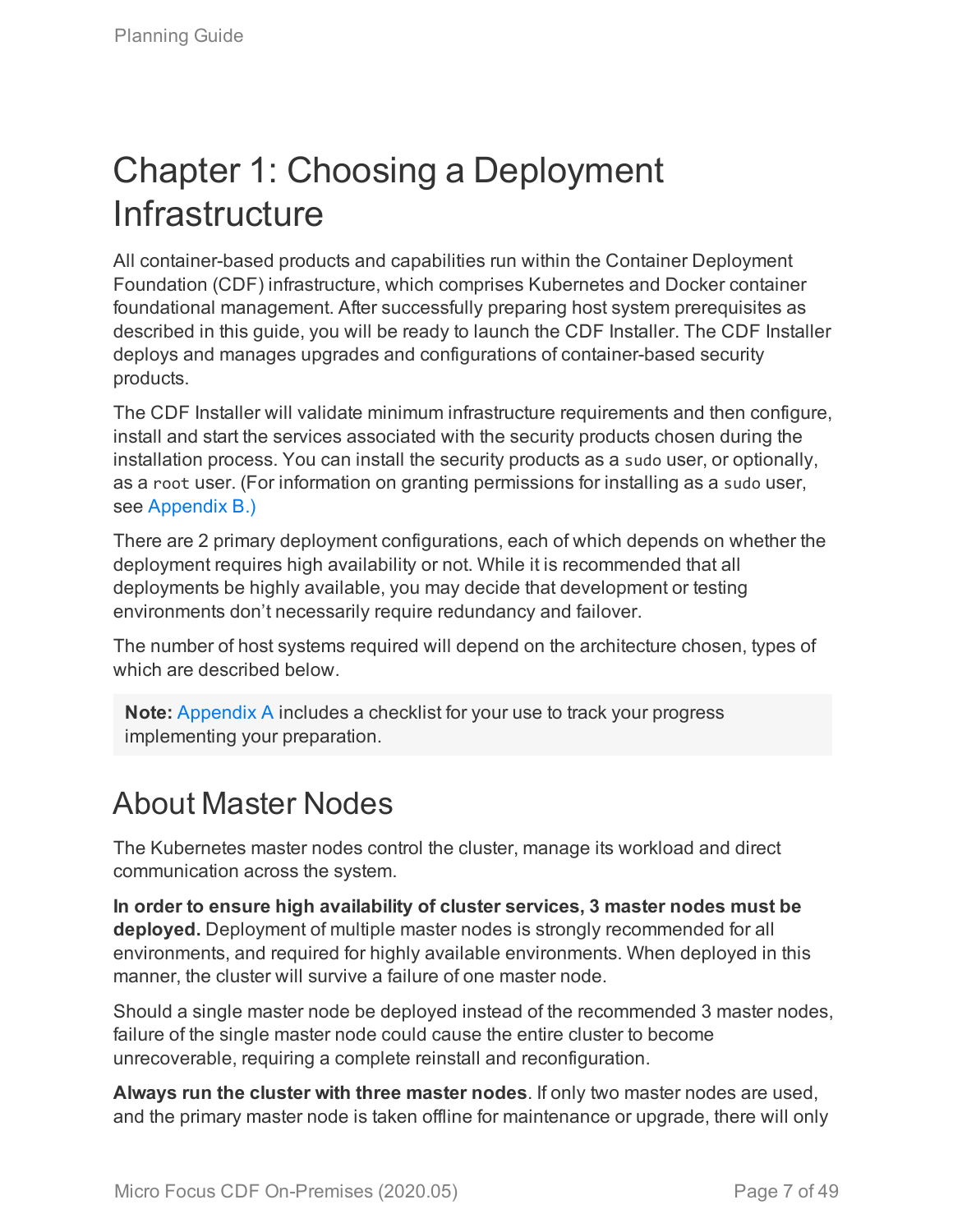be a single master node available, creating a single point of failure. A failure of the available master node will result in the entire cluster failing, with consequences as described for the failure of a single master node deployment, above.

**Adding master nodes after the cluster has been initially deployed is not supported.** You must decide before deploying the cluster whether multiple master nodes will be initially deployed. Adding additional master nodes after deployment will require reinstalling the cluster, leading to downtime.

# <span id="page-7-0"></span>About Worker Nodes

Kubernetes worker nodes run the application components and perform the work in the cluster. A minimum of 3 dedicated worker nodes are recommended for all highly available deployment configurations. Worker nodes can be added or removed from the cluster as needed. Scaling the cluster to perform more work requires additional worker nodes, all of which are managed by the master nodes.

# <span id="page-7-1"></span>Use of Kubernetes and Docker

Kubernetes automates deployment, scaling, maintenance and management of containerized applications across a cluster of host systems.

Applications running in Kubernetes are defined as "pods", which groups containerized components. Clusters use Docker containers as these components. A pod consists of one or more containers that are guaranteed to be co-located on the host server and can share resources. Each pod in Kubernetes is assigned a unique IP address within the cluster, allowing applications to use ports without the risk of conflict. Persistent services for a pod can be defined as a volume, such as a local disk directory or a network disk, and exposed by Kubernetes to the containers in the pod to use. A cluster relies upon an external Network File System (NFS) as its shared persistent storage.

# <span id="page-7-2"></span>Use of Kafka

Kafka is a messaging system to which producers publish messages for subscribers to consume on its scalable platform, built to run on servers. It is commonly referred to as a message broker.

This middleware is used to decouple data streams from processing, translate and enrich event data, and to buffer unsent messages. Kafka improves on traditional message brokers through advances in throughput, built-in partitioning, replication, latency and reliability.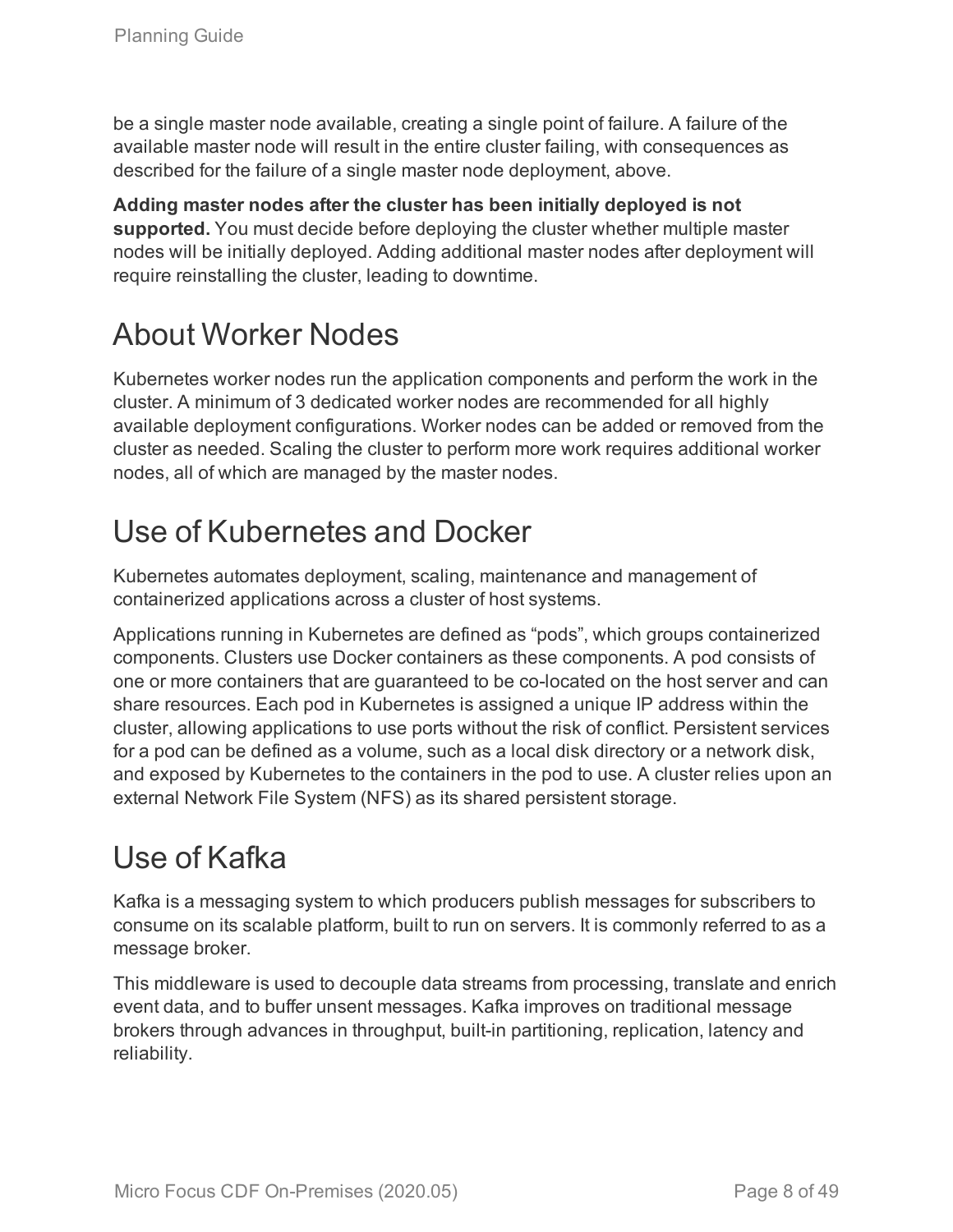# <span id="page-8-0"></span>Deployment Architectures

CDF installation supports the following deployment architectures, which are detailed in the following sections:

- [Multiple](#page-10-0) Master and Multiple Worker Nodes
- Single Master and [Multiple](#page-10-0) Worker Nodes
- [Shared](#page-11-0) Master and Worker Node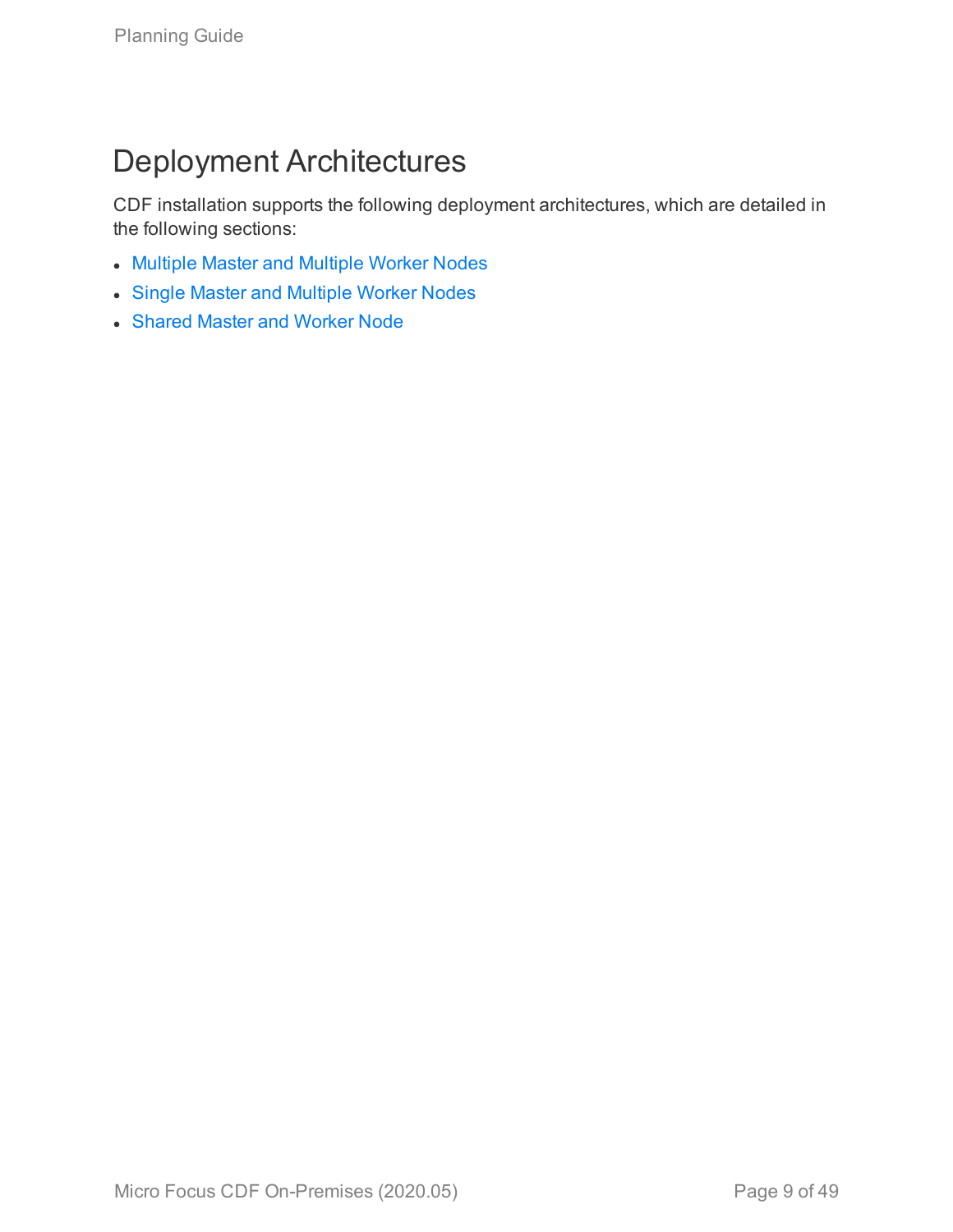### <span id="page-9-0"></span>Multiple Master and Multiple Worker Deployment

In this deployment, master and worker nodes are dedicated to a specific OS instance. This configuration can be run in development and testing, and it is the recommended configuration for highly available environments. Events are processed by the worker nodes, with failover to another worker node in the event of a Worker failure. There are no single points of failure.

A minimum of 6 physical or VM environments are needed (3 dedicated master nodes and 3 or more dedicated worker nodes), plus a customer-provisioned NFS server, referred to in this documentation as External NFS.

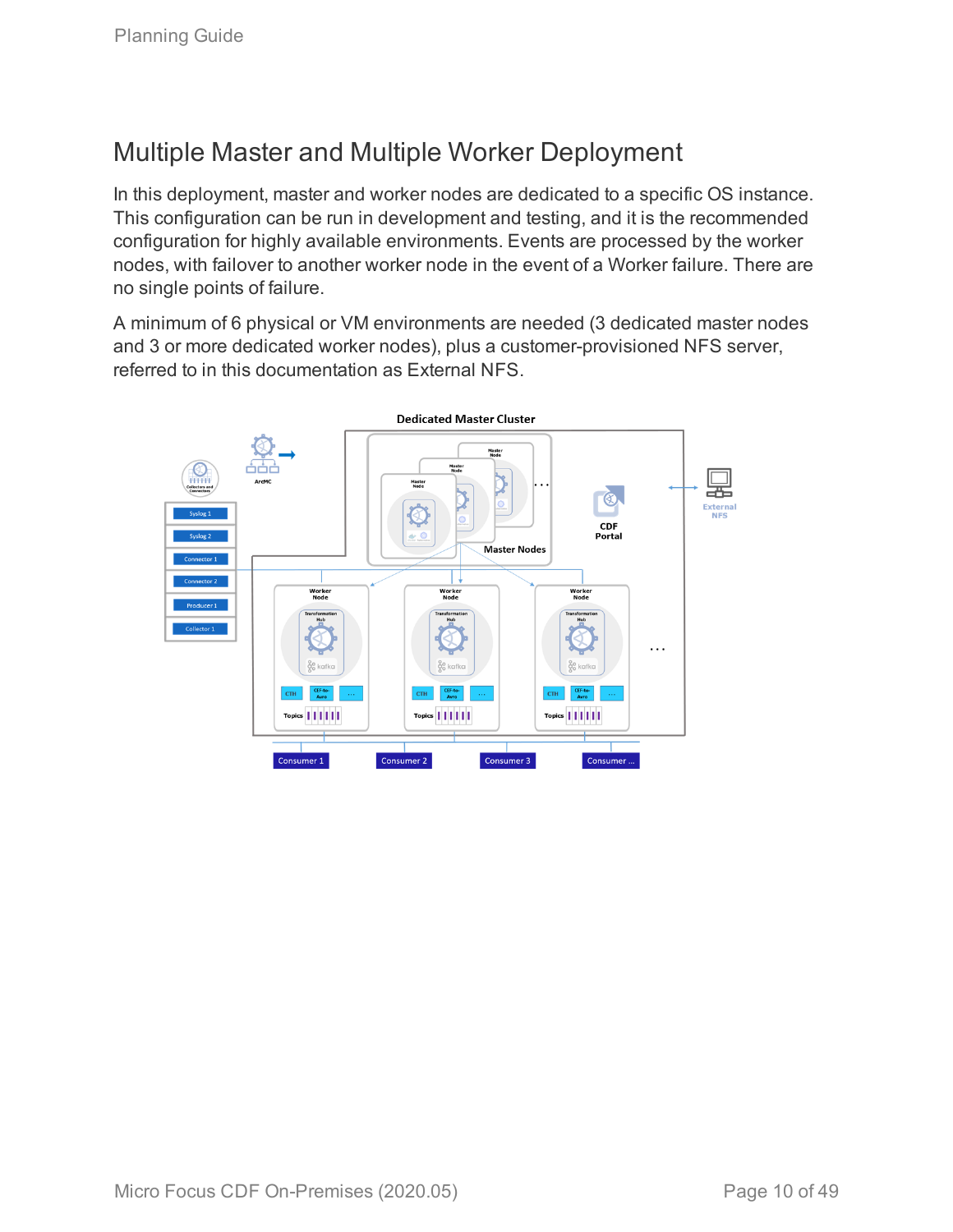### <span id="page-10-0"></span>Single Master and Multiple Worker Node Deployment

In this deployment, a single master node connects to 3 or more worker nodes. The Master and the worker nodes are dedicated to a specific OS instance. Events are processed by the worker nodes, with failover to another worker node in the event of a worker failure.



**Note:** The single master node is a single point of failure, and as a result, this configuration is not recommended for high availability (HA) environments (see "About Master [Nodes"](#page-6-1) on page 7).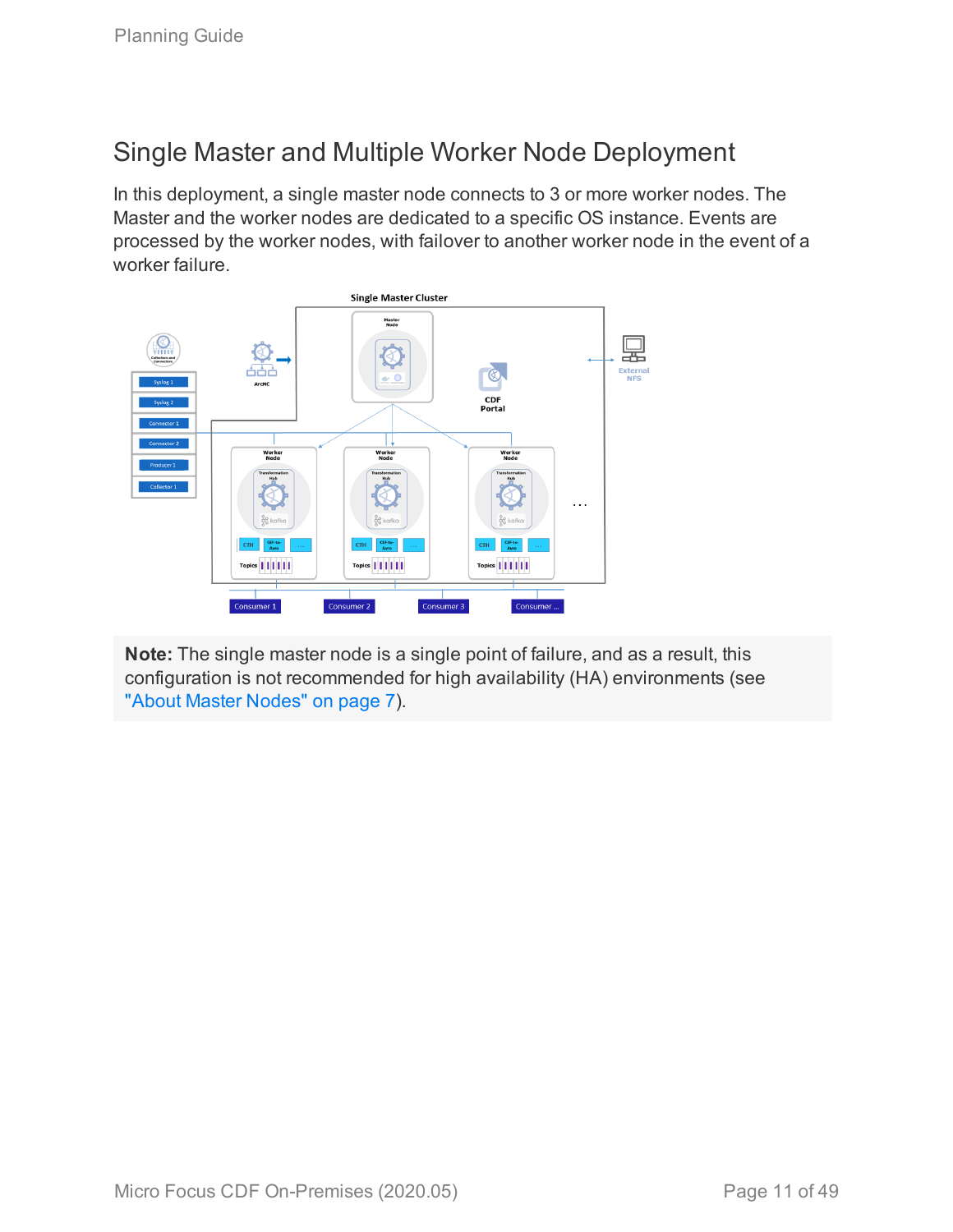### <span id="page-11-0"></span>Shared Master and Worker Node

In this configuration, the master node and one of the worker nodes are co-located on the same host, while supporting additional worker nodes on different hosts.



**Note:** The single master node is a single point of failure, and as a result, this configuration is not recommended for high availability (HA) environments.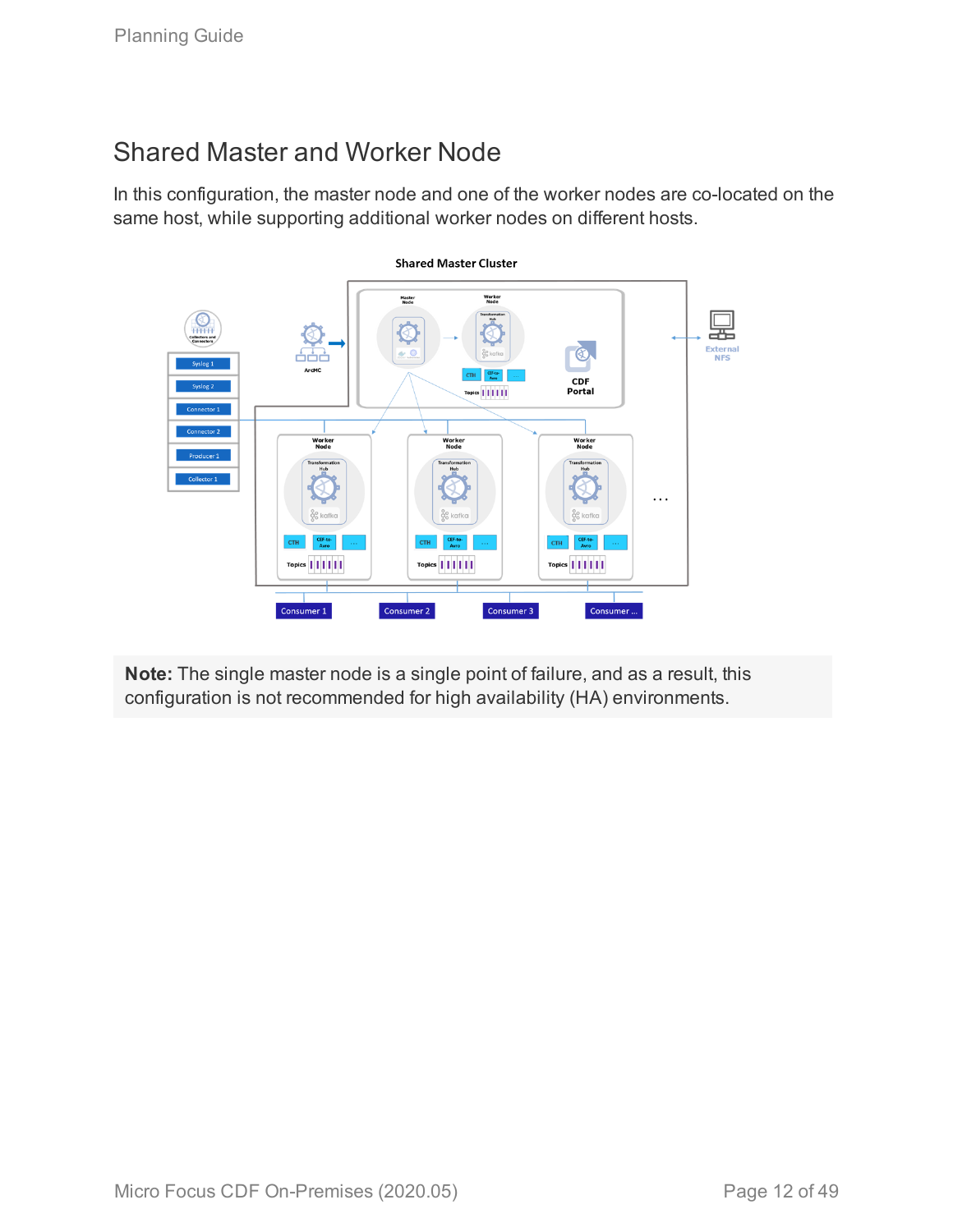# <span id="page-12-0"></span>Chapter 2: Prepare Infrastructure for Deployment

The actual installation of container-based applications on properly configured infrastructure, as described later in the product Deployment Guides, will be quick and straightforward. The most complex part of the installation process is the preparation of the hosts, storage, and networking infrastructure, which is described in this chapter.

The installation process includes several milestones, and each milestone comprises several interdependent steps. The installation process will validate the infrastructure environment before performing application installation, as well as after the installation has completed.

**Note:** [Appendix](#page-37-0) A includes a checklist for your use to track your preparations.

This chapter contains the following sections:

|                                                          | .14 |
|----------------------------------------------------------|-----|
|                                                          | .14 |
|                                                          | .16 |
| • Secure Communication Between Micro Focus Components 17 |     |
|                                                          | .19 |
|                                                          | .20 |
|                                                          | .20 |
|                                                          | .20 |
|                                                          | .21 |
|                                                          | .22 |
|                                                          | .23 |
|                                                          | .23 |
|                                                          | 24  |
|                                                          | 25  |
|                                                          | .25 |
|                                                          | 26  |
|                                                          | .26 |
|                                                          | .27 |
|                                                          | .28 |
|                                                          | 31  |
| • Disable Swap Space                                     | .34 |
|                                                          | .35 |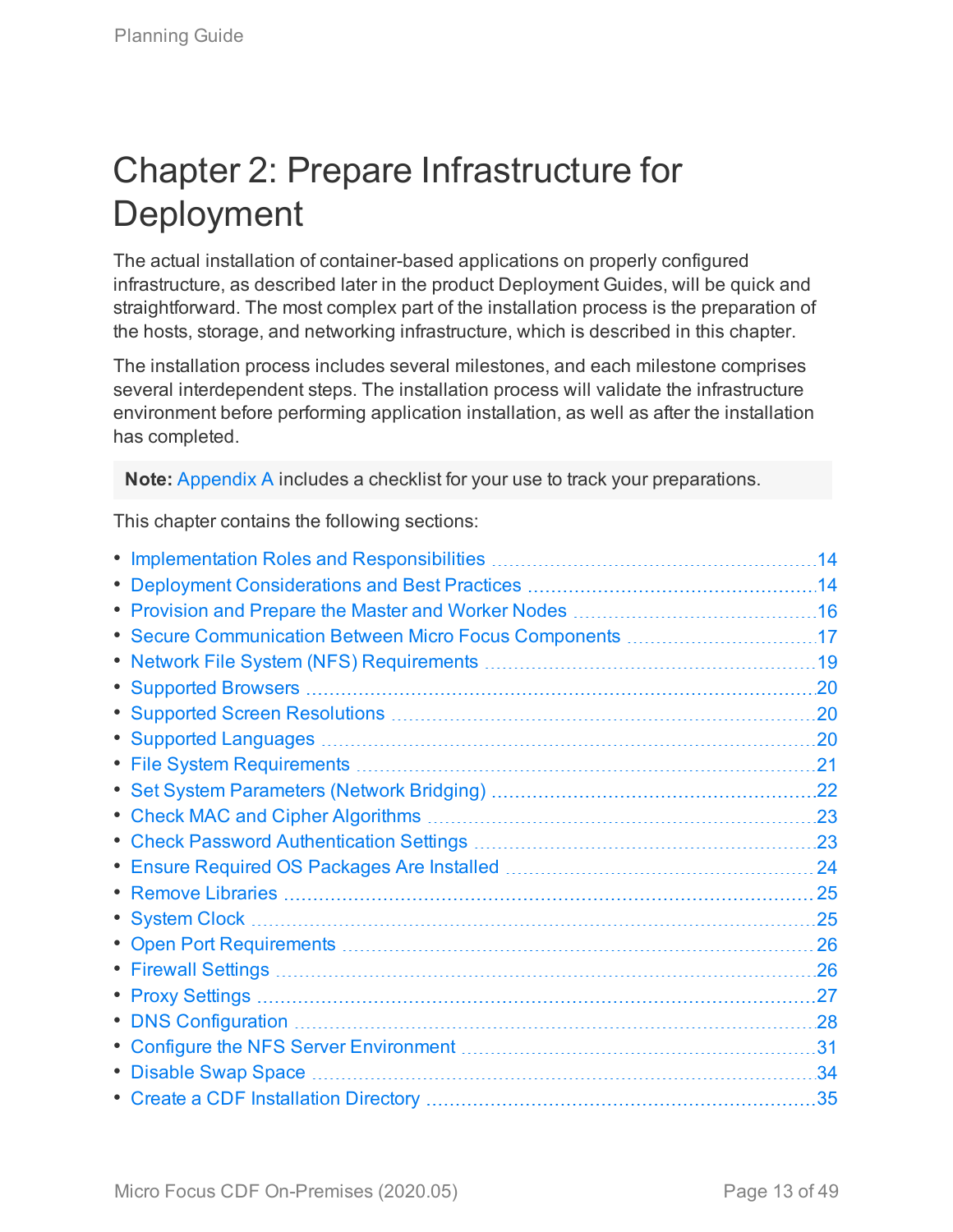|--|--|--|--|

# <span id="page-13-0"></span>Implementation Roles and Responsibilities

Your installation will require specific administration skills, and coordination with corporate IT departments, including the following:

- Linux operating system administration (including applying OS updates, and configuring networks, firewalls, ports, user access, and other tasks)
- Familiarity with editing configuration files
- Running commands and scripts on one or more operating systems
- Familiarity with Micro Focus components
- Familiarity with Kafka processing and configuration

The following roles and responsibilities will be needed to properly configure the infrastructure environment.

| Role                    | <b>Responsibility</b>                                                                                                                                                                                                                                                                                                                                                 |
|-------------------------|-----------------------------------------------------------------------------------------------------------------------------------------------------------------------------------------------------------------------------------------------------------------------------------------------------------------------------------------------------------------------|
| Application<br>admin    | The person in this role must ensure successful execution of the entire installation including<br>verification and post-installation tasks. This person must have a good understanding of the<br>entire installation process, request support from other appropriate roles as needed, and<br>complete the installation once the environment is ready for installation. |
| IT admin                | The person in this role prepares physical or virtual machines as requested by the application<br>administrator.                                                                                                                                                                                                                                                       |
| <b>Network</b><br>admin | The person in this role manages network-related configuration for your organization. This<br>person needs to perform network configuration tasks as requested by the Application<br>administrator.                                                                                                                                                                    |
| Storage<br>admin        | The person in this role plans and deploys all types of storage for your organization. This<br>person needs to set up one or more NFS servers required by CDF installation.                                                                                                                                                                                            |

# <span id="page-13-1"></span>Deployment Considerations and Best Practices

Before starting the installation process, there are several decisions to be made to plan and prepare your infrastructure. Listed below are the considerations on which you will need to decide, and an outline of steps you will follow during this planning and preparation process. Details are explained in later sections of this guide.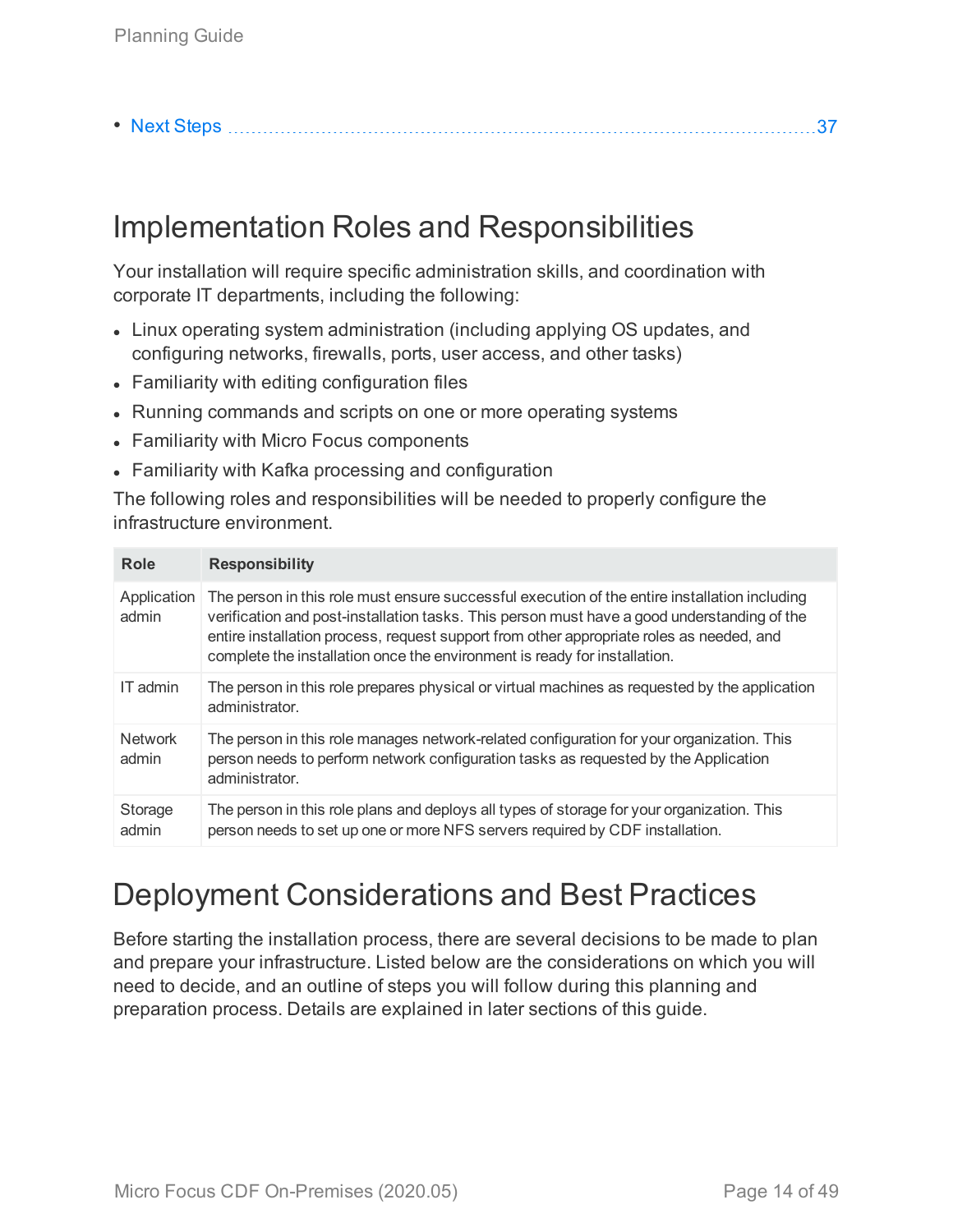|                     | <b>Consideration Best Practices</b>                                                                                                                                                                                                                                                                                                                               |
|---------------------|-------------------------------------------------------------------------------------------------------------------------------------------------------------------------------------------------------------------------------------------------------------------------------------------------------------------------------------------------------------------|
| <b>Host Systems</b> | • Provision cluster (master and worker node) host systems and operating environments,<br>including OS, storage, network, and Virtual IP (VIP) if needed for high availability (HA).<br>Note the IP addresses and FQDNs of these systems for use during product<br>deployment.<br>• The cluster may be installed using a sudo USER with sufficient privileges, or, |
|                     | alternatively, may be installed using the root USERID.                                                                                                                                                                                                                                                                                                            |
|                     | For more information on granting permissions for installing as a sudo user, see<br>Appendix B.                                                                                                                                                                                                                                                                    |
|                     | • Systems must not only meet minimum requirements for CPU cores, memory and disk<br>storage capacity, but also meet anticipated end-to-end events processing throughput<br>requirements.                                                                                                                                                                          |
|                     | Master and worker nodes can be deployed on virtual machines.                                                                                                                                                                                                                                                                                                      |
|                     | • Since most of the processing occurs on worker nodes, if possible, you should deploy<br>worker nodes on physical servers.                                                                                                                                                                                                                                        |
|                     | • All master nodes should use the same hardware configuration, and all worker nodes<br>should use the same hardware configuration (which is likely to be different from that of<br>the master nodes).                                                                                                                                                             |
|                     | • When using virtual environments, please ensure:<br>○ Resources are reserved and not shared.                                                                                                                                                                                                                                                                     |
|                     | ○ The UUID and MAC addresses are static and do not change after a reboot or a VM<br>move. Dynamic IP addresses will cause the Kubernetes cluster to fail.                                                                                                                                                                                                         |
|                     | • All master and worker nodes must be installed in the same subnet.                                                                                                                                                                                                                                                                                               |
|                     | • Adding more worker nodes is typically more effective than installing bigger and faster<br>hardware. Using more worker nodes also enables you to perform maintenance on your<br>cluster nodes with minimal impact to your production environment. Adding more nodes<br>also helps with predicting costs due to new hardware.                                     |
|                     | • For high availability (HA) of master nodes on a multi-master installation, you must<br>create a Virtual IP (VIP) which will be shared by all master nodes. Prior to installation,<br>a VIP must not respond when pinged.                                                                                                                                        |
|                     | • If a Master and Worker are sharing a node, then follow the higher-capacity worker node<br>sizing guidelines. (Note that this configuration is not recommended for production<br>Transformation Hub environments.                                                                                                                                                |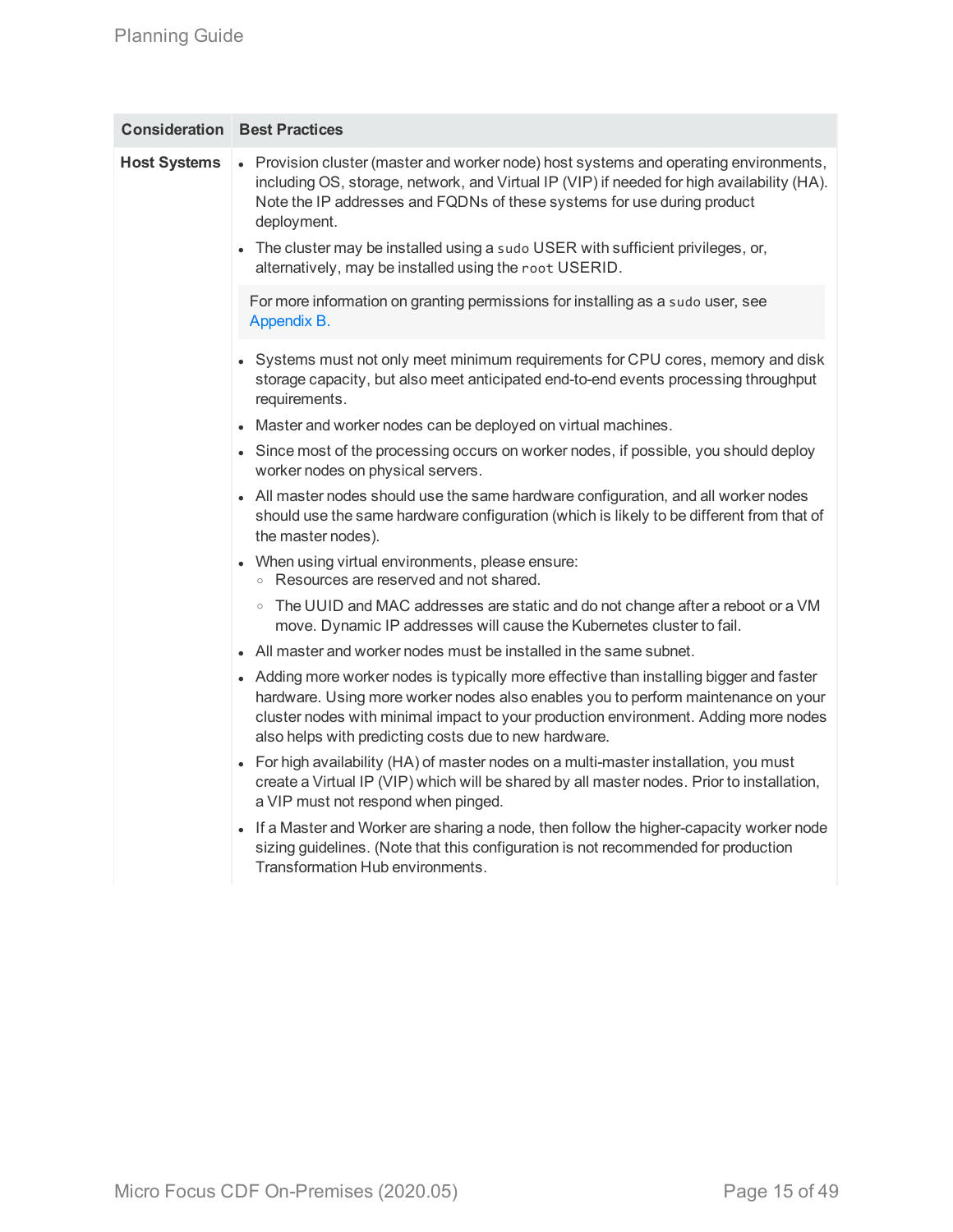|                                   | <b>Consideration Best Practices</b>                                                                                                                                                                                                                                                                                                                                                                                                                                                                                                                                                                                                                                                                                                                                                                                                                                                                                                           |
|-----------------------------------|-----------------------------------------------------------------------------------------------------------------------------------------------------------------------------------------------------------------------------------------------------------------------------------------------------------------------------------------------------------------------------------------------------------------------------------------------------------------------------------------------------------------------------------------------------------------------------------------------------------------------------------------------------------------------------------------------------------------------------------------------------------------------------------------------------------------------------------------------------------------------------------------------------------------------------------------------|
| <b>Storage</b>                    | • Available from the Micro Focus support community, the CDF Deployment Disk Size<br>Calculator spreadsheet will enable you to determine your recommended disk storage<br>requirements and other configuration settings based on throughput requirements.<br>Download the spreadsheet to help determine your storage needs.<br>• Create or use a preexisting external NFS storage environment with sufficient capacity<br>for the throughput needed. Guidelines are provided below.<br>• Determine the size and total throughput requirements of your environment using total<br>EPS. For example, if there are 50K EPS inbound, and 100K EPS consumed, then the<br>size would be 150K EPS. (Note: This does not apply to the Identity Intelligence (IDI)<br>product, because IDI measures the number of identities and transactions per day.)<br>• Data compression is performed on the producer side (for example, in a Smart<br>Connector). |
| <b>Network</b>                    | • Although event data containing IPv6 content is supported, the cluster infrastructure is<br>not supported on IPv6-only systems.                                                                                                                                                                                                                                                                                                                                                                                                                                                                                                                                                                                                                                                                                                                                                                                                              |
| <b>Security</b>                   | • Determine a security mode (FIPS, TLS, Client Authentication) for communication<br>between components.<br>Note: Changing the security mode after installation may require downtime for<br>uninstalling and re-installing the Transformation Hub.                                                                                                                                                                                                                                                                                                                                                                                                                                                                                                                                                                                                                                                                                             |
| <b>Performance</b>                | • Kafka processing settings for Leader Acknowledgement (ACK) and TLS settings have<br>a significant effect on throughput through the system. If ACK and TLS are both<br>enabled, throughput performance may be degraded by a factor of 10 or more, requiring<br>additional worker nodes to account for the processing overhead.<br>• If CEF events are being transformed to Avro events and being stored in Vertica,<br>consider the potential performance effects of the CEF-to-Avro data transformation, and<br>allow a 20% increase in CPU utilization. This will generally only have a large impact<br>with very high EPS (250K+) rates                                                                                                                                                                                                                                                                                                   |
| <b>Downloads</b><br>and Licensing | • Ensure you have access to the Micro Focus software download location. You will<br>download installation packages to the Initial Master Node in the cluster.<br>• Ensure you have a valid Micro Focus license key for the software being installed.                                                                                                                                                                                                                                                                                                                                                                                                                                                                                                                                                                                                                                                                                          |

# <span id="page-15-0"></span>Provision and Prepare the Master and Worker Nodes

Provision and then configure the master and worker node operating systems, and ensure that the images meet the operating standards for your enterprise.

- Plan for and request Red Hat or CentOS operating systems for your expected Development, Test and Production environment implementations. Master and worker nodes must meet minimum disk, CPU, memory, network and redundant node requirements based on the expected Events per Second (EPS).
- Deploy master and worker nodes on a minimal Red Hat or CentOS OS instance, plus the additional packages that are specified below.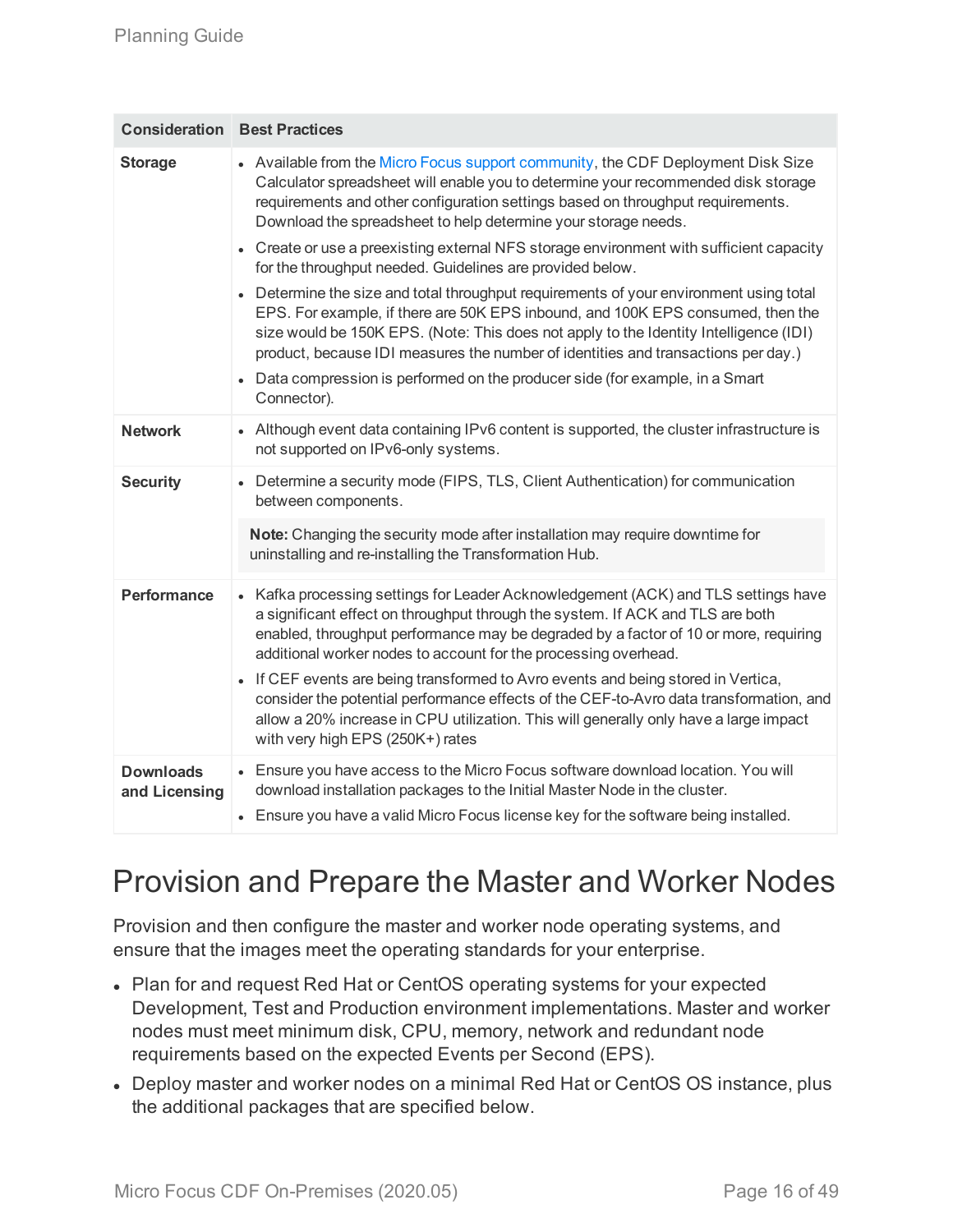## Supported Operating Systems

Master node and worker node hosts must use the same operating system. Supported operating systems are detailed in the SODP Support Matrix, available from the [Micro](https://community.softwaregrp.com/t5/ArcSight-Product-Documentation/ct-p/productdocs) Focus support [community.](https://community.softwaregrp.com/t5/ArcSight-Product-Documentation/ct-p/productdocs)

### Supported File Systems

- $E$ FXT4
- XFS (overlay2 recommended for production when adding nodes)
- <span id="page-16-0"></span>• EMC2 (Supported, but not certified)

### Network Identification

• IPv4 (hostnames must also resolve to IPv4 addresses).

• Direct layer 2 connectivity between nodes is required, unless the flannel backend type is changed to vxlan during installation.

• **Static IP addresses and static hostnames:** each node must have a static IP address and static hostnames.

### CDF Databases

• PostgreSQL from 9.4.x to 10.6.x (bundled with CDF as an internal database; no user preparation required).

### Master Node and Worker Node Sizing Requirements

Sizing requirements for your master and worker nodes will depend on a number of factors.

To determine minimum master and worker node system requirements, download the [CDF Planning](https://community.microfocus.com/t5/ArcSight-Investigate/CDF-Planning-Disk-Sizing-Calculator/ta-p/2697300) Disk Sizing Calculator spreadsheet from the Micro Focus [support](https://community.softwaregrp.com/t5/ArcSight-Product-Documentation/ct-p/productdocs) [community](https://community.softwaregrp.com/t5/ArcSight-Product-Documentation/ct-p/productdocs) and compute your requirements.

# <span id="page-16-1"></span>Secure Communication Between Micro Focus **Components**

Determine the security mode you will use for communication between your infrastructure components. The security mode of connected producers and consumers must be the same across all components.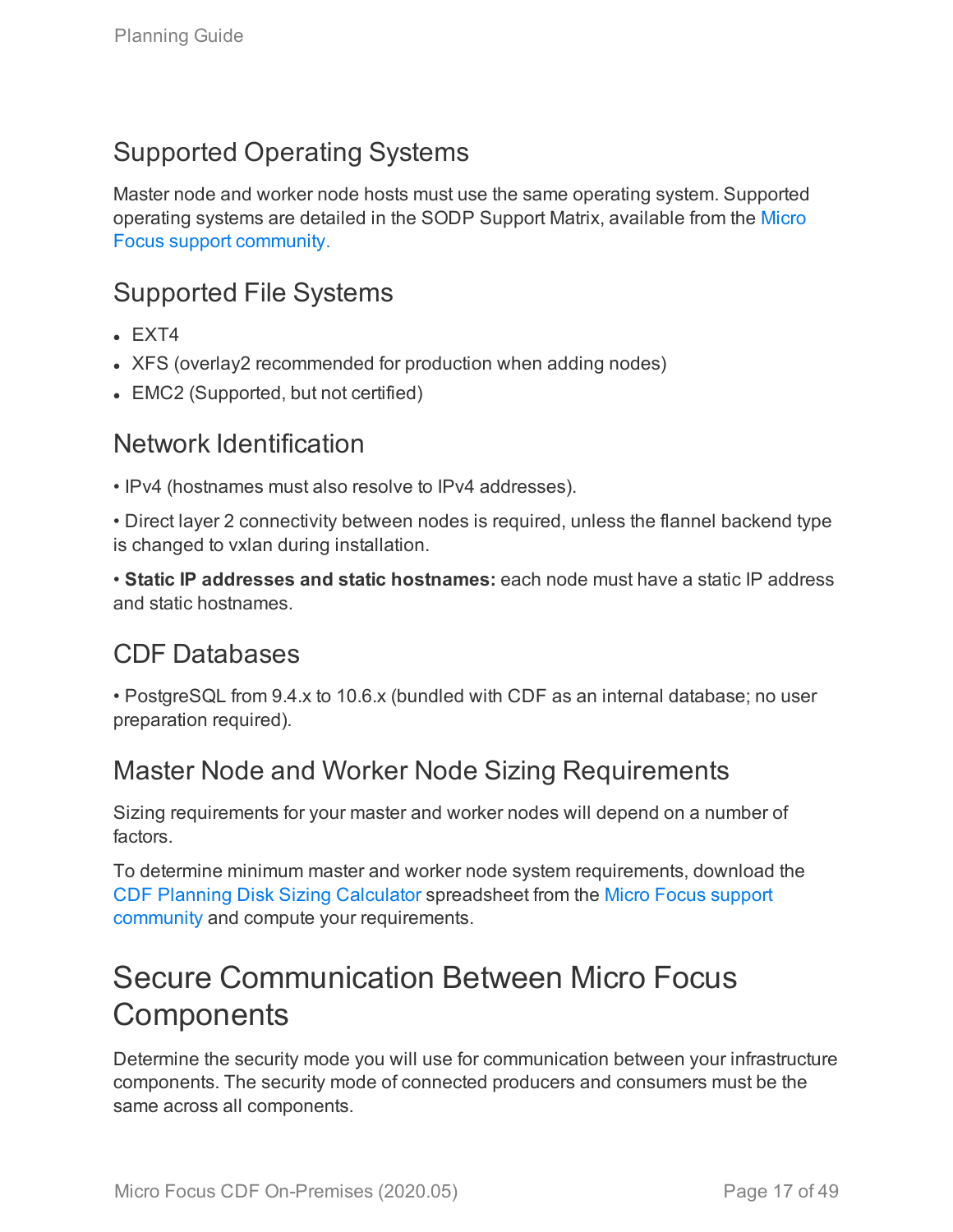**Note:** The secure communication described here applies only in the context of the components that relate to the Micro Focus container-based application you are using, which is specified in that application's documentation.

When possible, you should set up the other Micro Focus components with the security mode you intend to use *before* connecting them to Transformation Hub.

- Changing to or from TLS or FIPS after the deployment will necessitate system downtime.
- Changing to or from client authentication cannot be performed at all after deployment.

If you do choose to change the security mode (TLS or FIPS) after deployment, refer to the appropriate Administrator's Guide for the affected component.

The following table lists Micro Focus products, preparations needed for secure communication with components, ports and security modes, and where to find more information on the product. Micro Focus product documentation is available for download from the Micro Focus support [community.\)](https://community.softwaregrp.com/t5/ArcSight-Product-Documentation/ct-p/productdocs)

| <b>Product</b>                                            | <b>Preparations needed</b>                                                                                                                                                                                                                                           | TCP<br><b>Ports</b> | <b>Supported security</b><br>modes                                                                    |
|-----------------------------------------------------------|----------------------------------------------------------------------------------------------------------------------------------------------------------------------------------------------------------------------------------------------------------------------|---------------------|-------------------------------------------------------------------------------------------------------|
| Management<br>Center (ArcMC)<br>version 2.9.4 or<br>later | Install ArcMC before Transformation Hub<br>installation. See also ArcMC Administrator's Guide.                                                                                                                                                                       | 443.<br>32080       | $\blacksquare$ TLS<br>$\cdot$ FIPS<br><b>Client Authentication</b>                                    |
| <b>SmartConnectors</b><br>and Collectors                  | SmartConnectors and ArcMC onboard connectors<br>can be installed and running prior to installing<br>Transformation Hub, or installed after the<br>Transformation Hub has been deployed. See also<br><b>SmartConnector</b><br>User Guide, ArcMC Administrator's Guide | 9092.<br>9093       | $\blacksquare$ TLS<br>• FIPS (SC $7.6+$ only)<br><b>Client Authentication</b><br>$\bullet$ Plain text |
|                                                           | FIPS mode setup is not supported between<br>SmartConnector v7.5 and Transformation Hub.<br>Only TLS and Client Authentication are supported.<br>FIPS mode is supported between Connectors v7.6<br>$\bullet$<br>and later and Transformation Hub.                     |                     |                                                                                                       |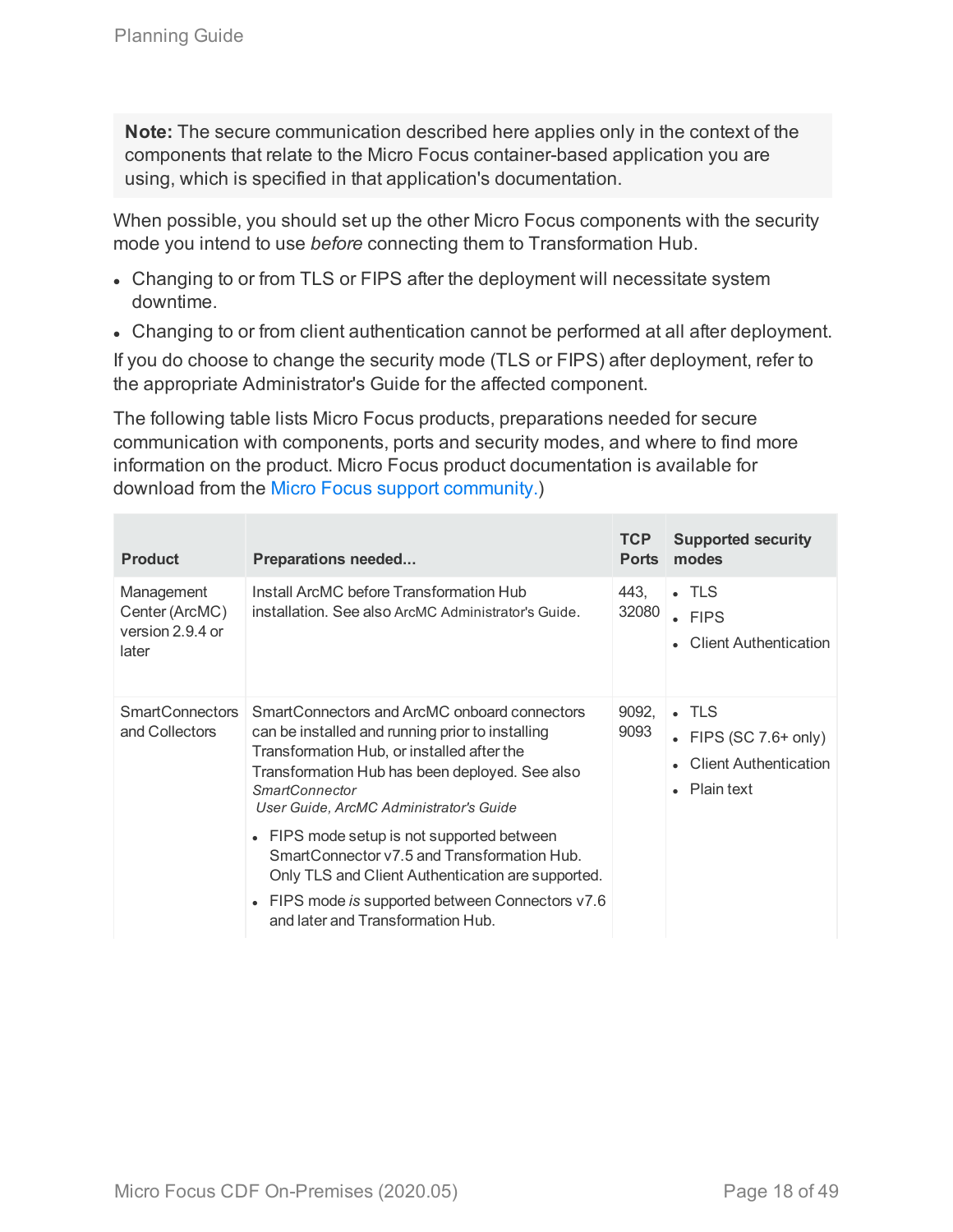| <b>Product</b>      | <b>Preparations needed</b>                                                                                                                                                                                                                                                                    | TCP<br><b>Ports</b> | <b>Supported security</b><br>modes                                                                                |
|---------------------|-----------------------------------------------------------------------------------------------------------------------------------------------------------------------------------------------------------------------------------------------------------------------------------------------|---------------------|-------------------------------------------------------------------------------------------------------------------|
| <b>ArcSight ESM</b> | ESM can be installed and running prior to installing<br>Transformation Hub. See also <i>ESM Administrator's</i><br>Guide.<br>Note that changing ESM from FIPS to TLS mode (or<br>from TLS to FIPS) requires a redeployment of ESM.<br>Refer to the ESM documentation for more<br>information. | 9093                | $\blacksquare$ TLS<br>$\cdot$ FIPS<br><b>Client Authentication</b>                                                |
| ArcSight Logger     | Logger can be installed and run prior to installing<br>Transformation Hub. See also Logger Administrator's<br>Guide                                                                                                                                                                           | 9092,<br>9093       | $\blacksquare$ TLS<br>$\cdot$ FIPS<br><b>Client Authentication</b><br>Plain text                                  |
| ArcSight Recon      | Install Recon after Transformation Hub installation<br>Communication is between Transformation Hub and<br>Recon database (aka Vertica).                                                                                                                                                       | 9092,<br>9093       | • Plain text<br>$\blacksquare$ TLS<br><b>Client Authentication</b><br>(TH-Scheduler)<br>• FIPS (Database<br>only) |

**Leader Acknowledgements ("acks") and TLS Enablement**: In general, enabling leader ACKs and TLS will result in significantly slower throughput rates, but greater fidelity in ensuring events are received by subscribers. For more information on Leader Acknowledgements, TLS enablement, and their effects on processing throughput, refer to the Kafka [documentation](https://kafka.apache.org/documentation/).

# <span id="page-18-0"></span>Network File System (NFS) Requirements

The CDF Installer platform and some components require a customer-provisioned NFS server, referred to in this documentation as an *External NFS server.* External NFS server configuration guidelines can be found [here](#page-30-0).

### Supported NFS Server Versions

- NFSv3
- NFSv4 or NFSv4.1

To determine the version of NFS you are running, on the NFS server, run the command: # nfsstat -s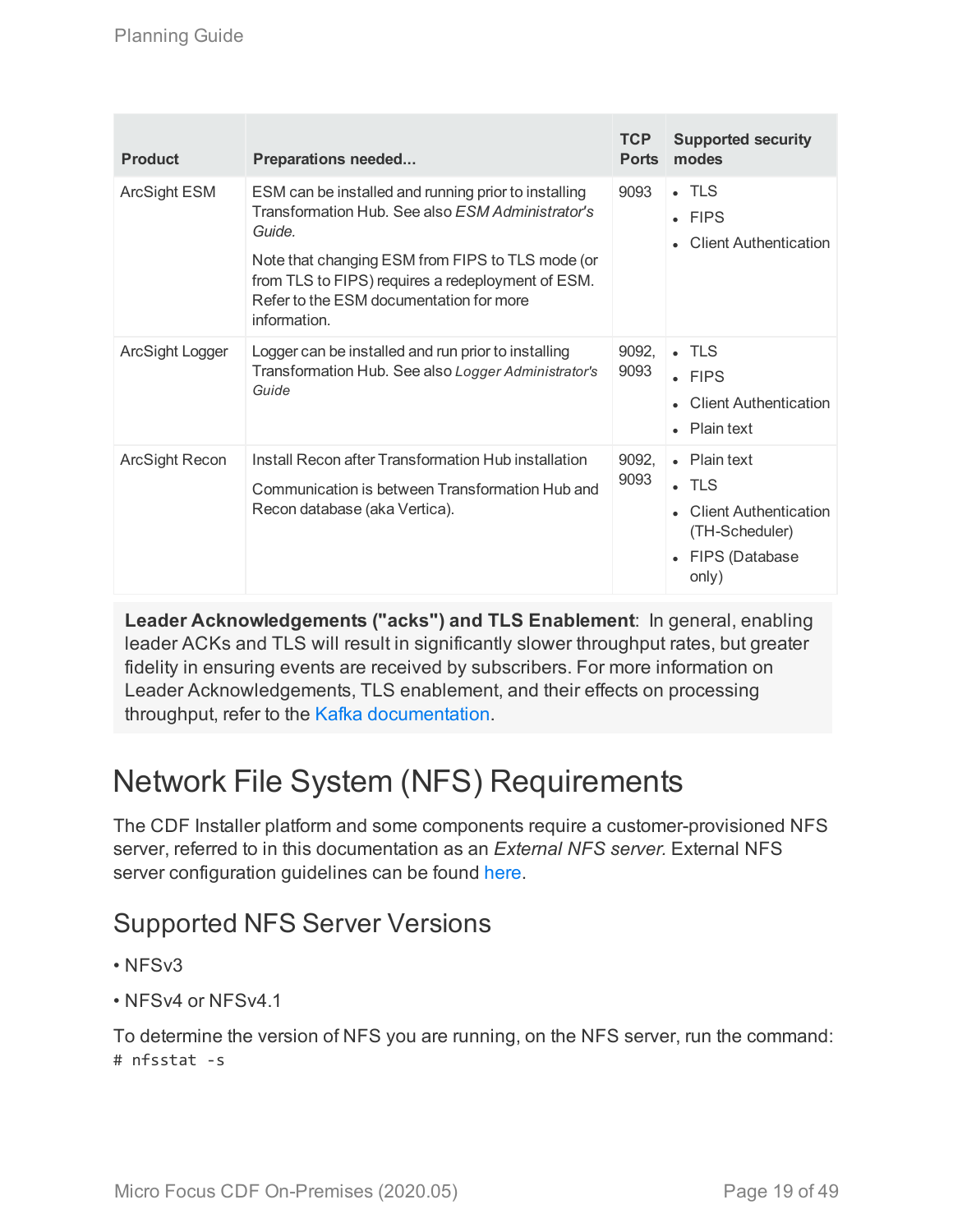### Supported NFS types

- Linux-based NFS
- NetApp
- HPE 3PAR File Persona
- <span id="page-19-0"></span>• Amazon EFS

# Supported Browsers

- Google Chrome version 80 or later
- Mozilla Firefox versions 60, 60 ESR or later

**Note:** Browsers should not use a proxy to access CDF ports 5443 or 3000 applications, because this may result in inaccessible web pages.

# <span id="page-19-1"></span>Supported Screen Resolutions

- 1600x900
- 1280x1024
- $.1920x1200$
- <span id="page-19-2"></span>• Higher resolutions are also supported.

# Supported Languages

The CDF Management Portal UI will inherit the local language from your browser. The following languages are supported.

- $\bullet$  English (US + UK)
- $\blacksquare$  French
- $\bullet$  German
- Japanese
- Spanish

**Note:** Products installed using CDF may or may not support these same languages. Consult the product's release notes for details on its supported languages.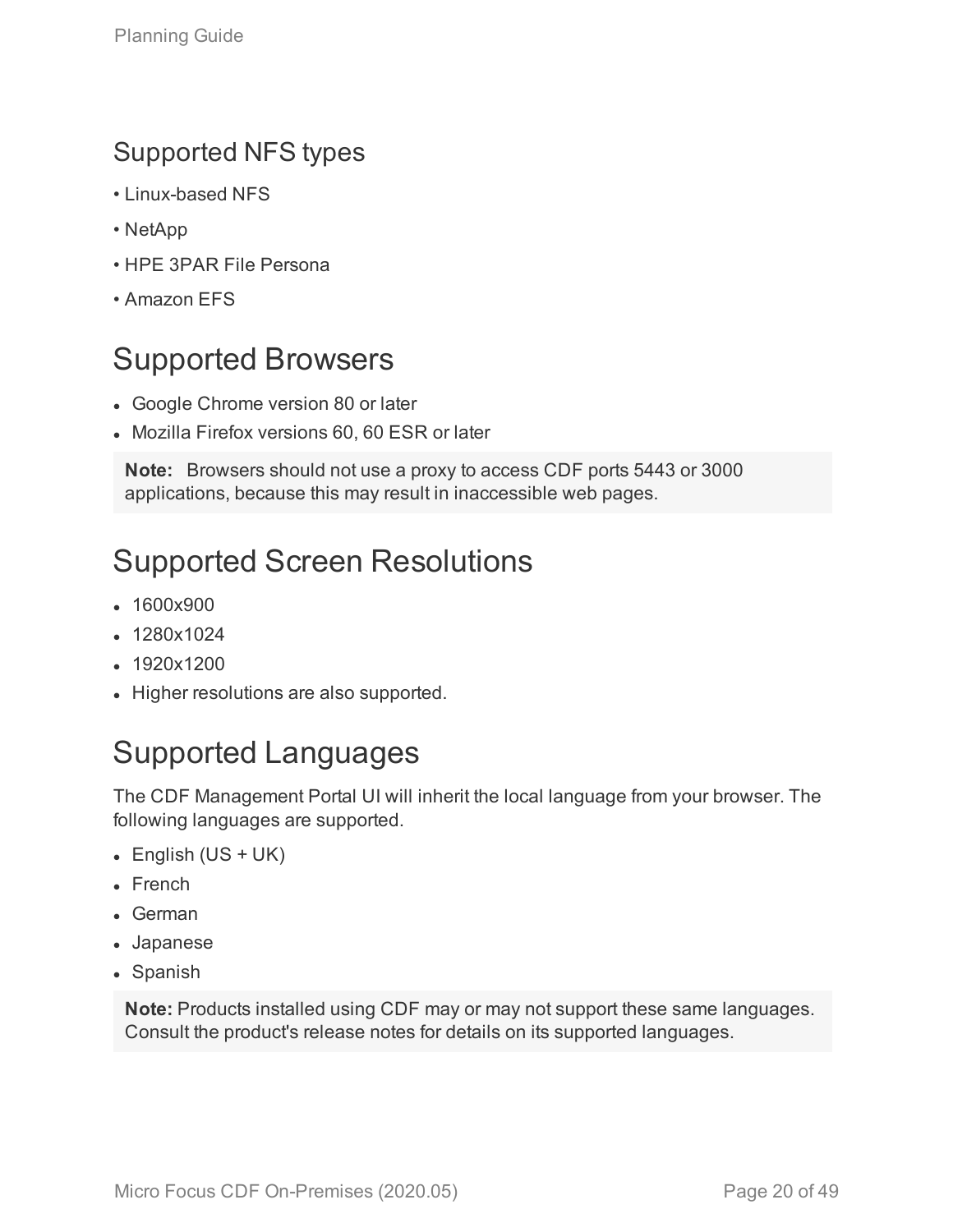# <span id="page-20-0"></span>File System Requirements

The following table provides a reference of the directories that are required on each of the servers, and the space that is needed. Ensure you use the absolute path for the equivalent directory.

| File system/device                                       | <b>Master</b><br><b>Node</b><br>Minimum* | <b>Master Node</b><br>Recommended*                                                                                                          | Worker<br><b>Node</b><br><b>Minimum</b> | <b>Description</b>                                                                                                                                                        |
|----------------------------------------------------------|------------------------------------------|---------------------------------------------------------------------------------------------------------------------------------------------|-----------------------------------------|---------------------------------------------------------------------------------------------------------------------------------------------------------------------------|
| \$K8S_HOME                                               | 8 GB                                     | 8 GB                                                                                                                                        | N/A                                     | This directory is used for<br>the CDF installation. To<br>specify a customized<br>directory, run the install<br>command with the<br>following parameter:<br>$ k8s$ - home |
| <b>\$K8S HOME</b><br>(same as \$RUNTIME CDFDATA<br>HOME) | 50 GB                                    | 200 GB<br><b>Note:</b> Make sure the<br>total of used disk<br>size plus 200 GB is<br>no more than 80% of<br>the whole system<br>disk space. | N/A                                     | This directory is for the<br>Kubernetes server, CDF<br>Installer, and containers.<br>The \$K8S_HOME and<br>\$RUNTIME_CDFDATA_<br>HOME are the same<br>directory.          |
|                                                          |                                          |                                                                                                                                             |                                         | To specify a customized<br>file system, run the<br>install commands with<br>the following<br>parameters:                                                                  |
|                                                          |                                          |                                                                                                                                             |                                         | $-k8s$ -home                                                                                                                                                              |
|                                                          |                                          |                                                                                                                                             |                                         | --runtime-home                                                                                                                                                            |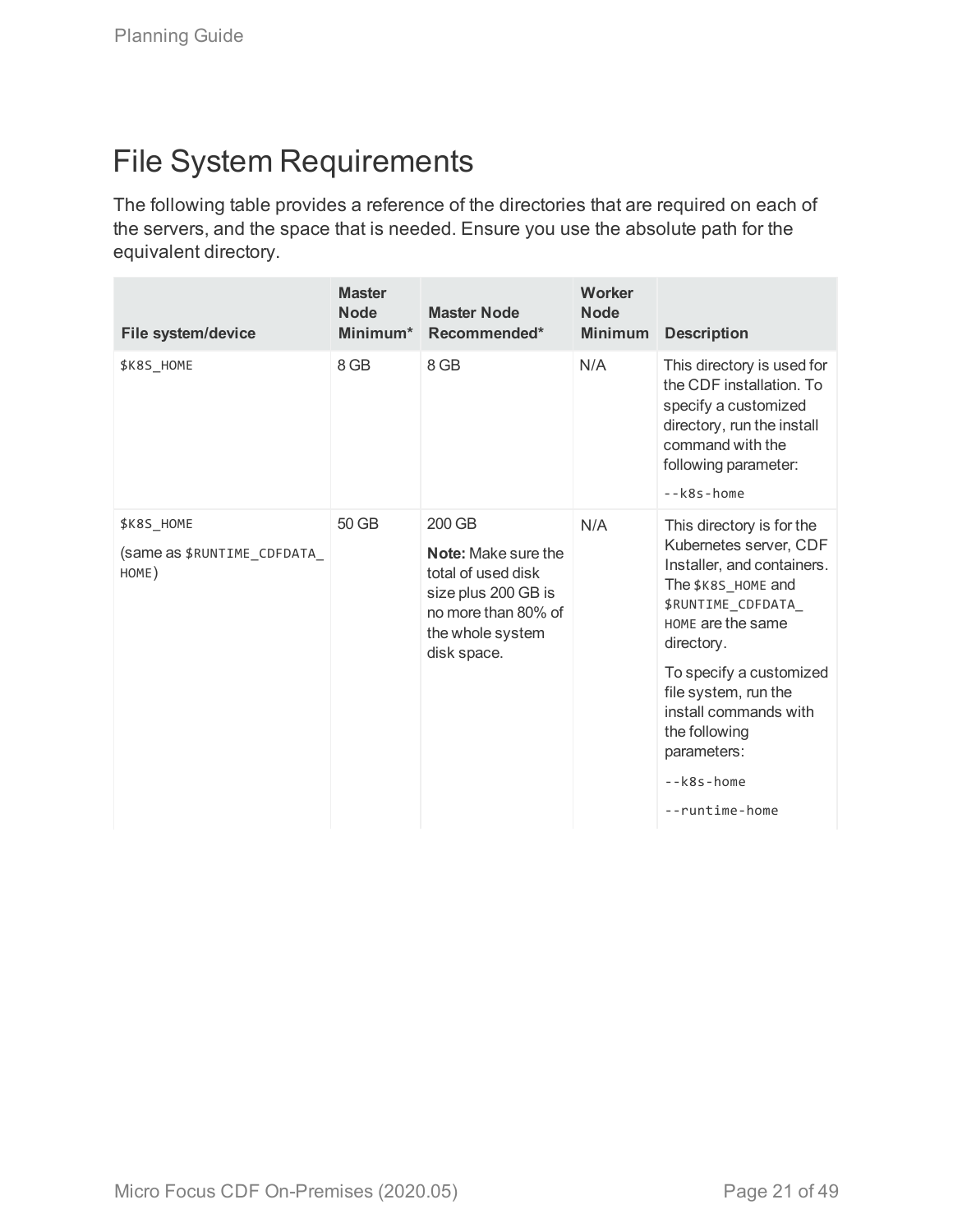| <b>File system/device</b> | <b>Master</b><br><b>Node</b><br>Minimum* | <b>Master Node</b><br>Recommended* | Worker<br><b>Node</b><br><b>Minimum</b> | <b>Description</b>                                                                                                                                                                 |
|---------------------------|------------------------------------------|------------------------------------|-----------------------------------------|------------------------------------------------------------------------------------------------------------------------------------------------------------------------------------|
| /var                      | 5 GB                                     | 20 GB                              | 20 GB                                   | This directory used is for<br>the CDF build.                                                                                                                                       |
| /tmp                      | $10$ GB                                  | N/A                                | $10$ GB                                 | This directory is for the<br>CDF build. To specify an<br>alternate tmp folder,<br>during installation, run<br>the install command with<br>the following parameter:<br>--tmp-folder |
| /opt/arcsight/kubernetes/ | 2 GB+suite<br>image size                 | 150 GB                             | 50 GB                                   | This directory includes<br>the CDF images and all<br>suite images. The<br>/offline/suite_<br>images subdirectory can<br>be removed after<br>uploading suite images.                |

**Note:** An asterisk (\*) in the column header indicates that this value does not include NFS server space.

# <span id="page-21-0"></span>Set System Parameters (Network Bridging)

### **To set the net.bridge parameter on each master and worker node:**

- 1. Log in to the node.
- 2. Run the following command: # echo -e "\nnet.bridge.bridge-nf-call-ip6tables=1\nnet.bridge.bridge-nfcall-iptables=1" >> /etc/sysctl.conf
- 3. Run the following commands: # modprobe br\_netfilter && sysctl -p # echo -e '\nmodprobe br\_netfilter && sysctl -p' >> /etc/rc.d/rc.local # chmod +x /etc/rc.d/rc.local
- 4. Open the /etc/sysctl.conf file in a text editor.
- 5. If installing on RHEL or CentOS earlier than version 8.1, change net.ipv4.tcp\_tw recycle=1 to net.ipv4.tcp\_tw\_recycle=0 if that line exists.
- 6. If installing on RHEL or CentOS 8.1 or later, remove or comment out this line, if it exists:

```
net.ipv4.tcp_tw_recycle=
```
7. Save your changes and close the file.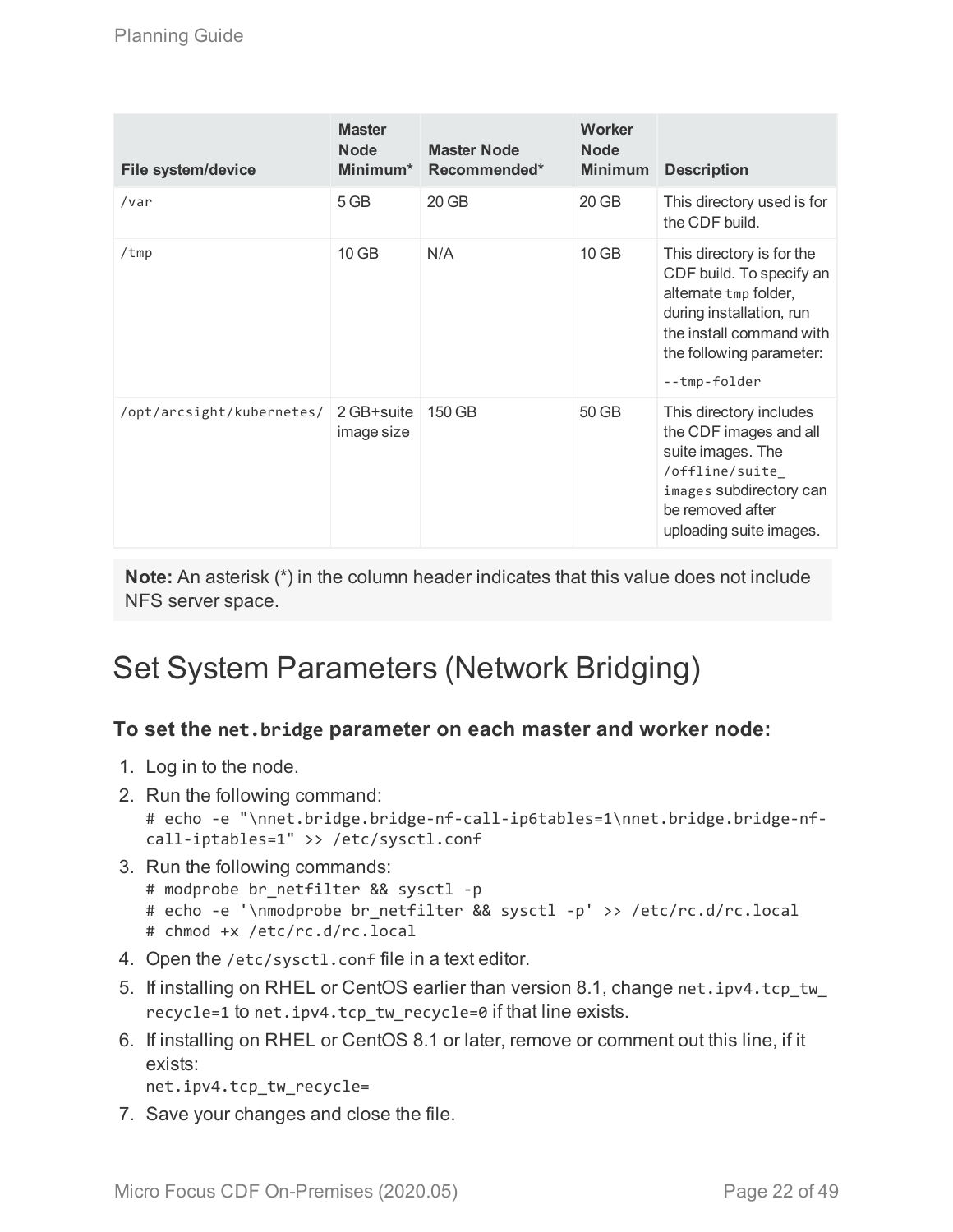8. Run this command to apply your updates to the node: # sysctl -p

### Example Files

Example sysctl.conf file for RedHat/CentOS version 7.x: net.bridge.bridge-nf-call-iptables=1 net.bridge.bridge-nf-call-ip6tables=1 net.ipv4.ip\_forward=1 net.ipv4.tcp\_tw\_recycle=0 kernel.sem=50100 128256000 50100 2560 Example sysctl.conf file for RedHat/CentOS 8.1 or later: net.bridge.bridge-nf-call-iptables=1 net.bridge.bridge-nf-call-ip6tables=1 net.ipv4.ip\_forward=1 kernel.sem=50100 128256000 50100 2560

# <span id="page-22-0"></span>Check MAC and Cipher Algorithms

Ensure the /etc/ssh/sshd\_config files on each and every master and worker nodes are configured with at least one of the following values, which lists all supported algorithms. Add only the algorithms that meet the security policy of your organization.

- For MAC algorithms: hmac-sha1,hmac-sha2-256,hmac-sha2-512,hmac-sha1-96
- For Cipher algorithms: 3des-cbc,aes128-cbc,aes192-cbc,aes256-cbc,aes128ctr,aes192-ctr,aes256-ctr,arcfour128,arcfour256,blowfish-cbc

For example, you could add the following lines to the /etc/ssh/sshd\_config files on all master and worker nodes:

```
MACs hmac-sha2-256,hmac-sha2-512
Ciphers aes128-cbc,aes192-cbc,aes256-cbc,aes128-ctr,aes192-ctr,aes256-ctr
```
# <span id="page-22-1"></span>Check Password Authentication Settings

If you will use a user name and password authentication for adding cluster nodes during the installation, make sure the PasswordAuthentication parameter in the /etc/ssh/sshd\_config file is set to "yes". There is no need to check the password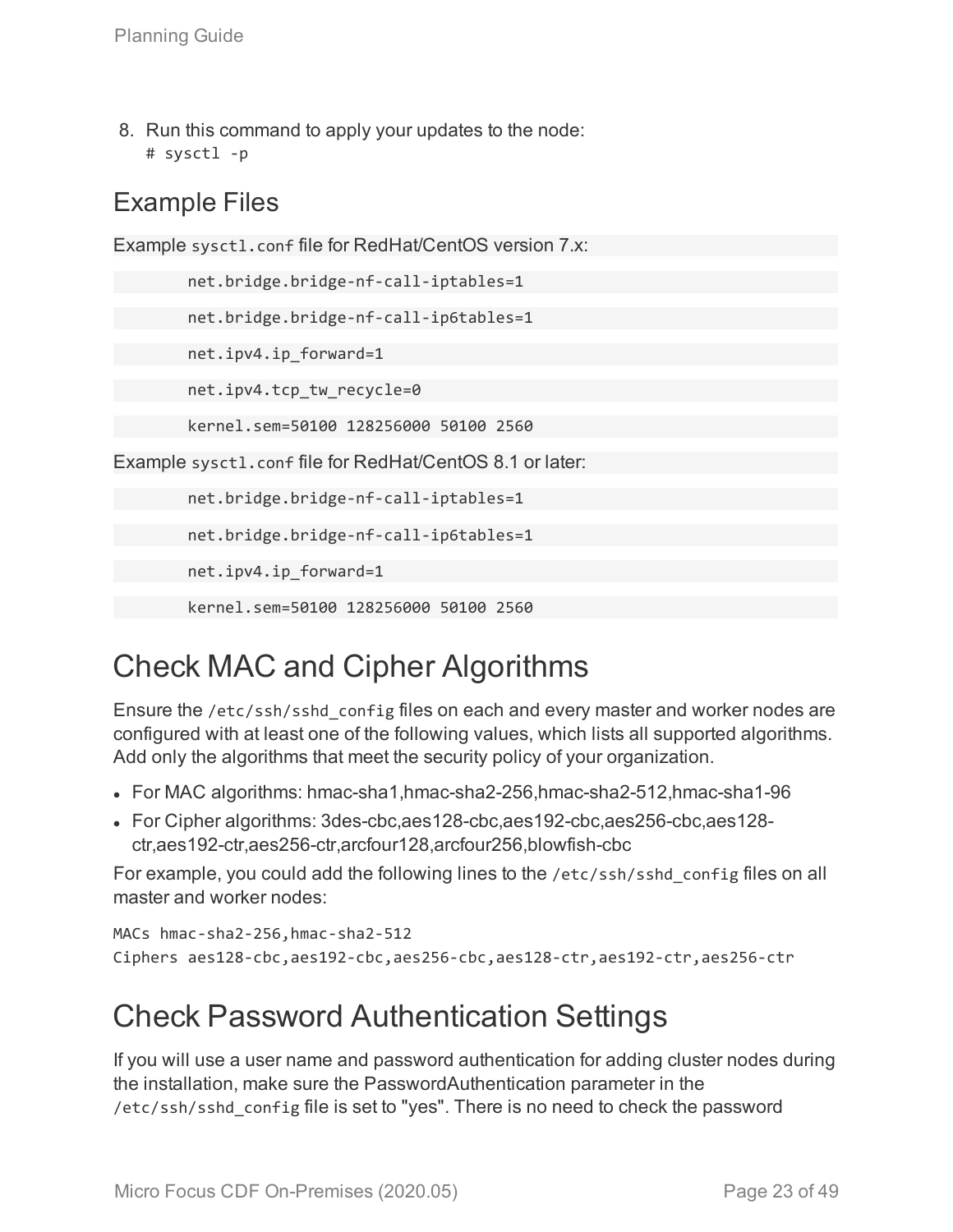authentication setting when you add the cluster nodes using a user name and key authentication.

To ensure the password authentication is enabled, perform the following steps on every master and worker node:

- 1. Log on to the cluster node.
- 2. Open the /etc/ssh/sshd\_config file.
- 3. Check if the parameter PasswordAuthentication is set to yes. If not, set the parameter to yes as below.

PasswordAuthentication yes

4. Run the following command to restart the sshd service:

<span id="page-23-0"></span>systemctl restart sshd.service

# Ensure Required OS Packages Are Installed

The packages listed in the following table are required on one or more node types, as shown here. These packages are available in the standard yum repositories.

| <b>Package Name</b>                                  | <b>Required by Master</b><br>Nodes? | <b>Required by</b><br><b>Worker Nodes?</b> | <b>Required by</b><br><b>NFS Server?</b> |
|------------------------------------------------------|-------------------------------------|--------------------------------------------|------------------------------------------|
| conntrack-tools                                      | Yes                                 | Yes                                        | <b>No</b>                                |
| container-selinux (package<br>version 2.74 or later) | Yes                                 | Yes                                        | No                                       |
| cur1                                                 | Yes                                 | Yes                                        | <b>No</b>                                |
| device-mapper-libs                                   | Yes                                 | Yes                                        | <b>No</b>                                |
| httpd-tools                                          | Yes                                 | Yes                                        | No                                       |
| java-1.8.0-openjdk                                   | Yes                                 | No                                         | No                                       |
| libgcrypt                                            | Yes                                 | Yes                                        | No                                       |
| libseccomp                                           | Yes                                 | Yes                                        | No                                       |
| libtool-libs                                         | Yes                                 | Yes                                        | No                                       |
| libtool-ltdl                                         | Yes                                 | Yes                                        | No                                       |
| 1vm2                                                 | Yes                                 | Yes                                        | No                                       |
| net-tools                                            | Yes                                 | Yes                                        | No                                       |
| nfs-utils                                            | Yes                                 | Yes                                        | Yes                                      |
| rpcbind                                              | Yes                                 | Yes                                        | Yes                                      |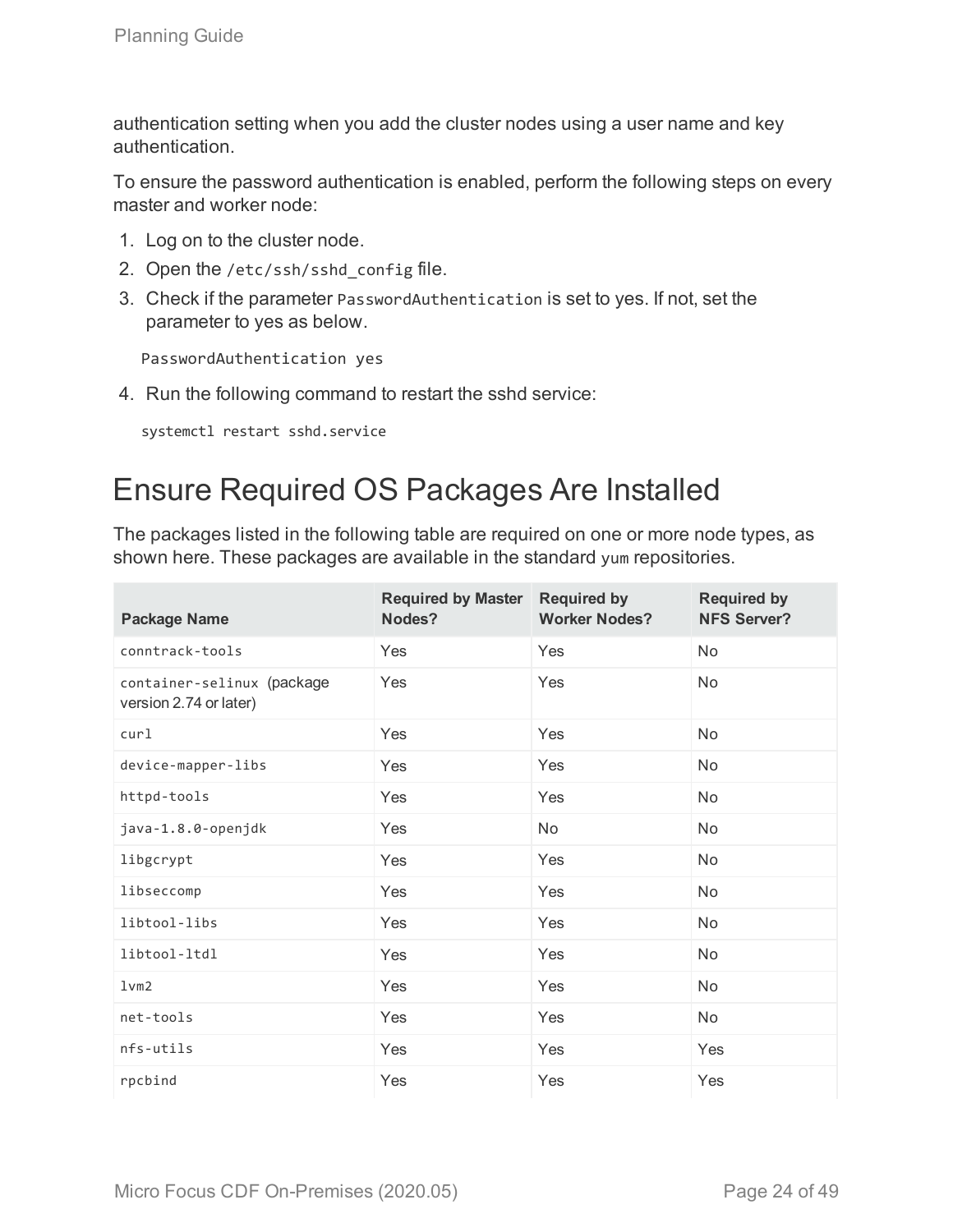| <b>Package Name</b>              | <b>Required by Master</b><br>Nodes? | <b>Required by</b><br><b>Worker Nodes?</b> | <b>Required by</b><br><b>NFS Server?</b> |
|----------------------------------|-------------------------------------|--------------------------------------------|------------------------------------------|
| socat                            | Yes                                 | Yes                                        | No                                       |
| systemd-libs (version $>= 219$ ) | Yes                                 | Yes                                        | No                                       |
| unzip                            | Yes                                 | Yes                                        | No                                       |

To check for prior installation of any of these packages, setup the yum repository on your server and run this command:

# yum list installed <package name>

This command returns an exit status code where:

- $\bullet$  0 indicates the package is installed
- 1 indicates the package is not installed (does not check whether the package is valid)

To install a required package, run the following command:

<span id="page-24-0"></span># yum -y install <package name>

## Remove Libraries

You must remove any libraries that will prevent ingress from starting by running the following command, and confirm the removal when prompted: # yum remove rsh rsh-server vsftpd

# <span id="page-24-1"></span>System Clock

A network time server must be available. chrony implements this protocol and is installed by default on some versions of RHEL and CentOS. chrony must be installed on every node. Verify the chrony configuration by using the command:

# chronyc tracking

### **Install chrony, start the chrony daemon, and verify operation with these commands:**

- # yum install chrony
- # systemctl start chronyd
- # systemctl enable chronyd
- # chronyc tracking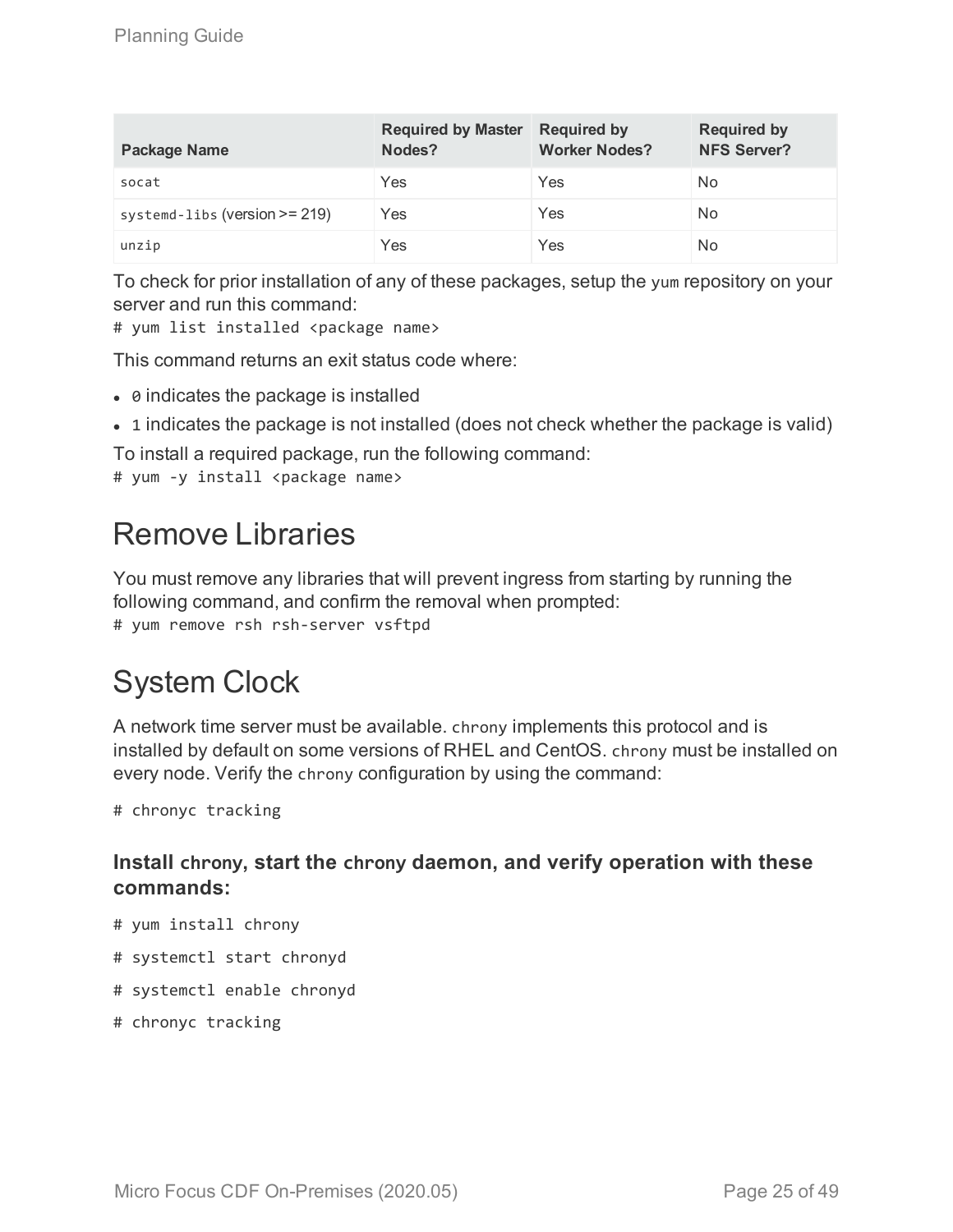# <span id="page-25-0"></span>Open Port Requirements

The following firewall ports will be opened during the installation process and must be available.

The default policy of INPUT chain must be set to "ACCEPT" to open the firewall or to add required iptables rules. If it is not set to "ACCEPT", contact your IT system administrator to change the policy.

To check the default policy of the INPUT chain, run the following command:

```
iptables -S | grep -- '-P INPUT'
```
To check whether a port is in use, run the following command:

| netstat -antp   grep : <port_number_to_check></port_number_to_check> |  |  |  |  |  |
|----------------------------------------------------------------------|--|--|--|--|--|
|----------------------------------------------------------------------|--|--|--|--|--|

| <b>Used by</b>                                        | <b>TCP Ports</b>                                                                                                  | <b>Notes</b>                                                                                                                                                          |
|-------------------------------------------------------|-------------------------------------------------------------------------------------------------------------------|-----------------------------------------------------------------------------------------------------------------------------------------------------------------------|
| <b>CDF</b><br>Management                              | 3000, 5443, 5444                                                                                                  | Required for CDF setup and management.                                                                                                                                |
| Kubernetes                                            | 2379, 2380, 3000, 4001, 4194,<br>5000, 8080, 8088, 8200, 8201,<br>8285, 8443, 8472, 10250, 10251,<br>10252, 10256 | Required by Kubernetes.                                                                                                                                               |
| <b>NFS</b>                                            | 111, 2049, 20048                                                                                                  |                                                                                                                                                                       |
| Transformation<br>Hub                                 | 2181, 9092, 9093, 32080, 32093,<br>32081                                                                          | • Port 9092 is an insecure (plain-text) port.<br>• Port 9093 is used by Kafka and is TLS-enabled. All<br>customer data is secured by TLS.                             |
| Transformation 9999, 10000<br>Hub Kafka<br>Manager    |                                                                                                                   | The Transformation Hub Kafka Manager uses port<br>9999 and 10000 to monitor Kafka. These ports must<br>be mutually reachable between all Transformation<br>Hub nodes. |
| <b>CTH</b><br>(Connector in<br>Transformation<br>Hub) | 32101-32150                                                                                                       | ArcSight Management Center communicates with<br>CTH on ports 32101-32150.                                                                                             |

<span id="page-25-1"></span>By default, ZooKeepers do not use TLS or FIPS to communicate with each other. Their communication is internal-only, and does not include customer data.

## Firewall Settings

Ensure that the firewalld.service is enabled and running on all nodes.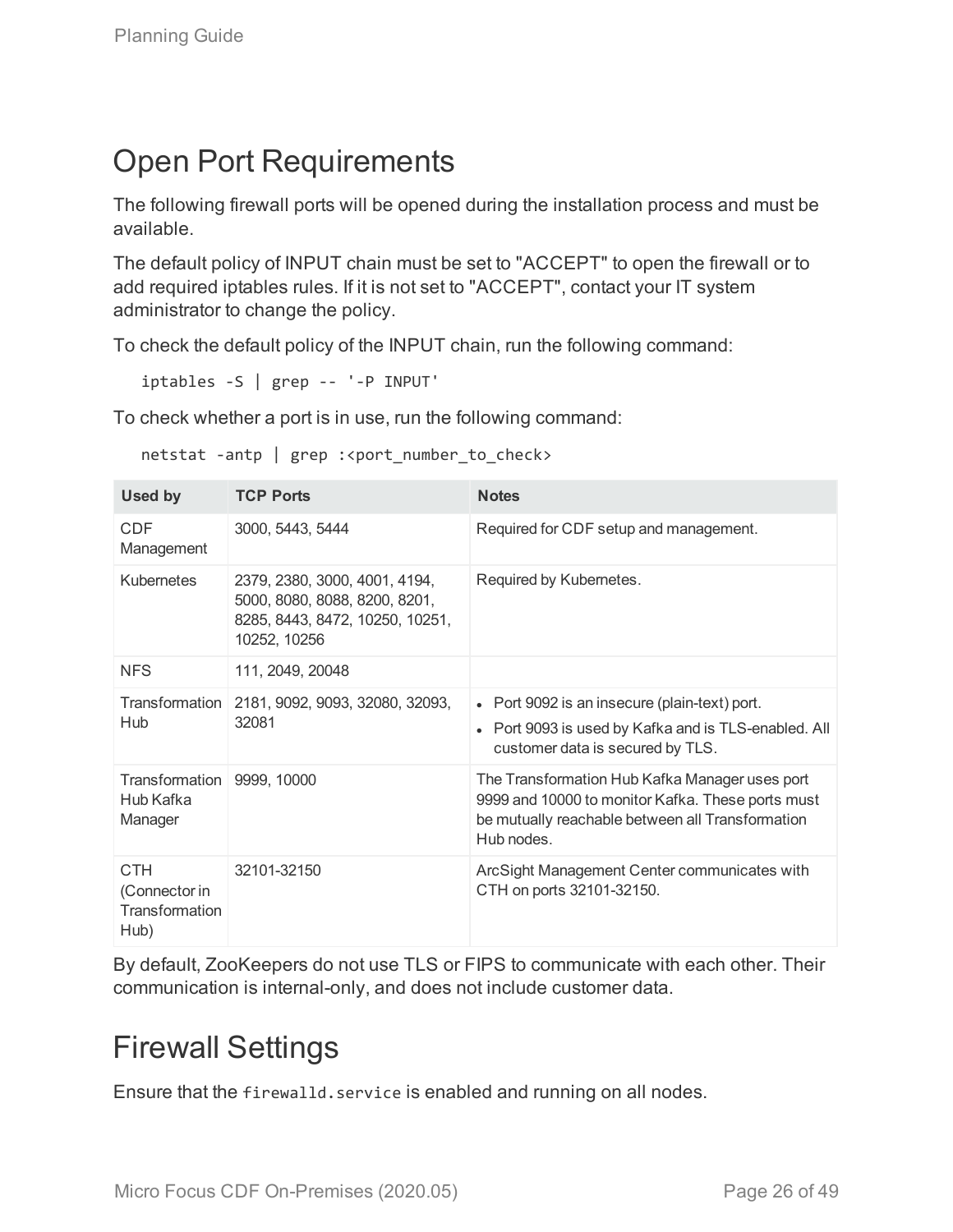### Enable masquerade setting in firewall

You must enable the masquerade settings only when the firewall is enabled. Run the following command on all master and worker nodes to check whether the masquerade setting is enabled:

```
# firewall-cmd --query-masquerade
```
If the returned value is yes, then the masquerade setting is enabled.

If the returned value is no, run the following commands to enable the masquerade setting in the firewall.

```
# firewall-cmd --add-masquerade --/.permanent
# firewall-cmd --reload
```
# Proxy Settings

The cluster should have no access to the Internet and proxy settings (http\_proxy, https proxy and no proxy) are not set. However, if a connection with the Internet is needed and you already specified a proxy server for http and https connection, then you must correctly configure no proxy.

If you have the http\_proxy or https\_proxy set, then the no\_proxy definitions must contain at least the following values:

no proxy=localhost, 127.0.0.1, <all Master and Worker cluster node IP addresses>,<all Master and Worker cluster node FQDNs>,<HA virtual IP Address>,<FQDN for the HA Virtual IP address>

**Note:** Incorrect configuration of proxy settings has proven to be a frequent installation troubleshooting problem. To verify that proxy settings are configured properly, on all master and worker nodes, run the following command and ensure the output corresponds to the recommendations.

```
echo $http proxy, $https proxy, $no proxy
```
If the firewall is turned off, the install process will generate a warning. To prevent getting this warning, the CDF Install parameter --auto-configure-firewall should be set to true.

### <span id="page-26-1"></span>Proxy Settings Example

**Note:** Although the text here is displayed with line breaks due to page limitations, there should be no line breaks in your actual proxy settings.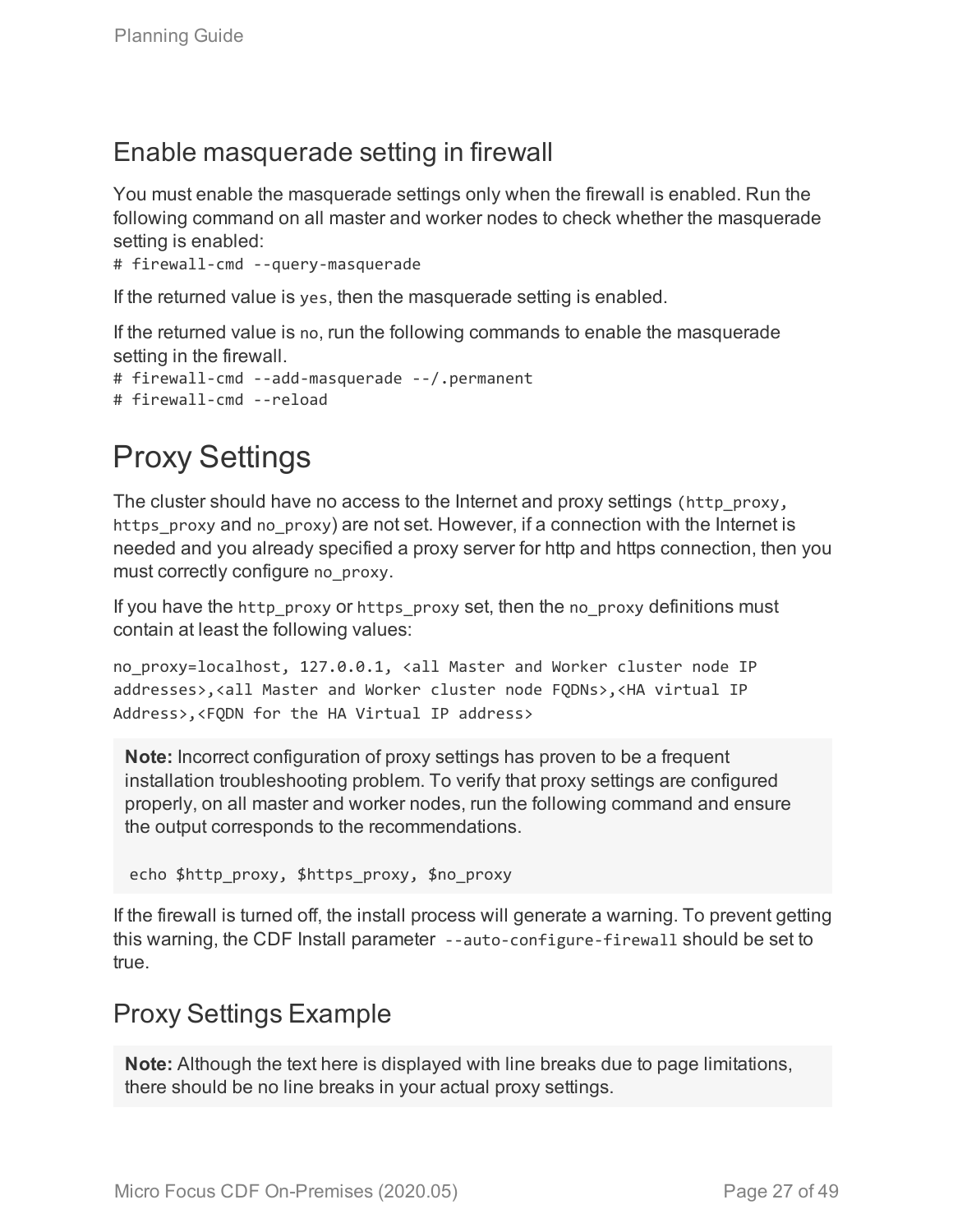```
export http_proxy="http://web-proxy.http_example.net:8080"
export https proxy="https://web-proxy.http example.net:8080"
export no_
proxy="localhost,127.0.0.1,node1.swinfra.net,10.94.235.231,node2.swinfra.net,
10.94.235.232,node3.swinfra.net,10.94.235.233,node3.swinfra.net,10.94.235.233
,node4.swinfra.net,10.94.235.234,node5.swinfra.net,10.94.235.235,node6.swinfr
a.net,10.94.235.236,ha.swinfra.net 10.94.235.200"
```
**Note:** Optionally, in the above line, swinfra can be used to escape proxy for all hosts inside that domain.

# <span id="page-27-0"></span>DNS Configuration

Ensure host name resolution through Domain Name Services (DNS) is working across all nodes in the cluster, including correct forward and reverse DNS lookups.

**Note:** Host name resolution **must not be** performed through /etc/hosts file settings.

All master and worker nodes must be configured with a Fully Qualified Domain Name (FQDN), and must be in the same subnet. Transformation Hub uses the host system FQDN as its Kafka advertised.host.name. If the FQDN resolves successfully in the Network Address Translation (NAT) environment, then Producers and Consumers will function correctly. If there are network-specific issues resolving FQDN through NAT, then DNS will need to be updated to resolve these issues.

### **Configuration Notes:**

- Transformation Hub supports ingestion of event data that contains both IPv4 and IPv6 addresses. However, its infrastructure cannot be installed into an IPv6-only network.
- localhost must not resolve to an IPv6 address, for example, "::1". The install process expects only IPv4 resolution to IP address 127.0.0.1. Any ::1 reference must be commented out in the /etc/hosts file.
- The Initial Master Node host name must not resolve to multiple IPv4 addresses, and this includes lookup in /etc/hosts.

## <span id="page-27-1"></span>Test Forward and Reverse DNS Lookup

Test that the forward and reverse lookup records for all servers were properly configured.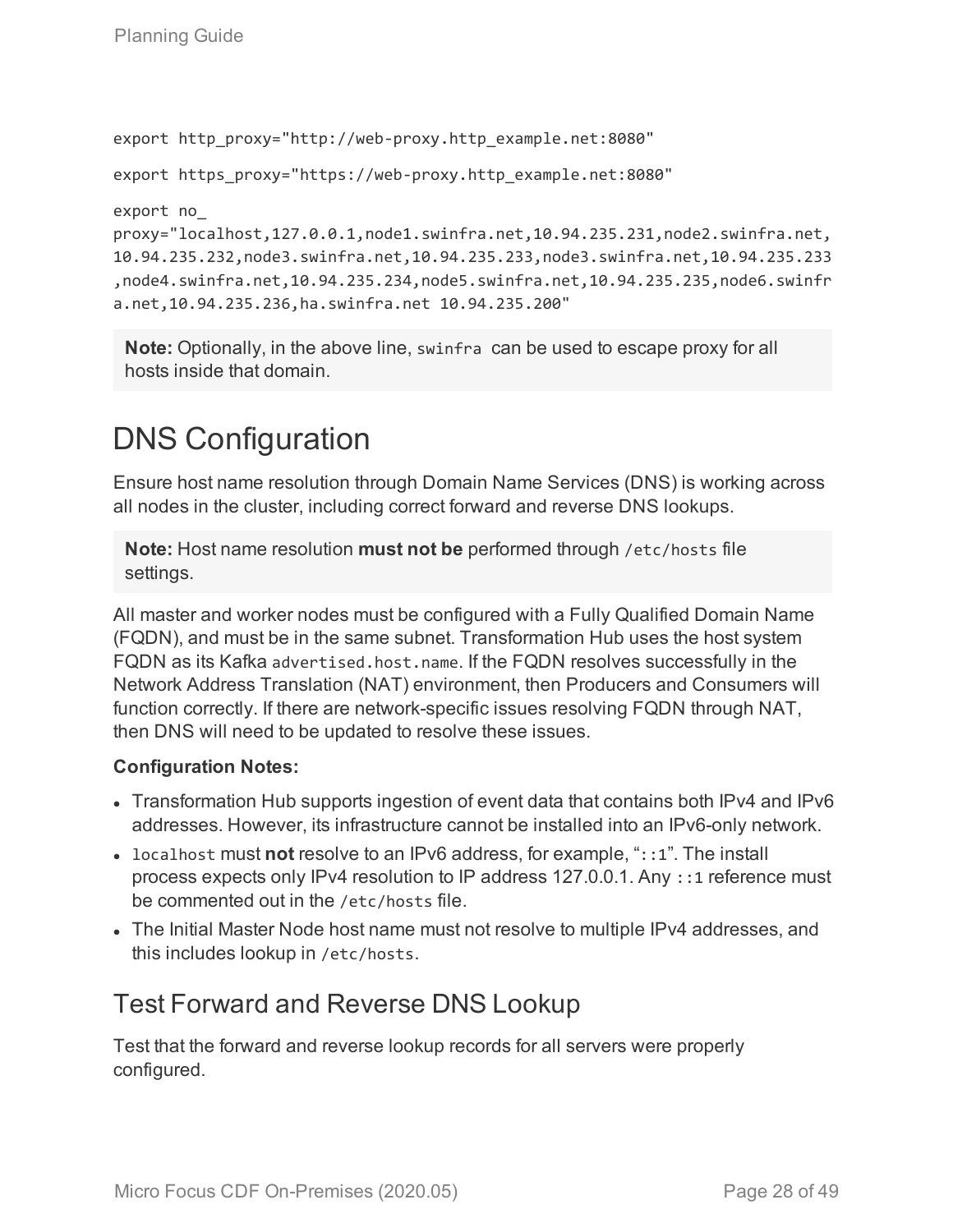To test the forward lookup, run the commands on every master and worker node in the cluster and on every producer and consumer system, including:

- All master and worker nodes
- All ArcMC, Logger, and ESM hosts

Use the nslookup or host commands to verify your DNS configuration. (**Note:** Do not use the ping command.) You must run the nslookup commands on every server specified in your /etc/resolv.conf file. Every server must be able to perform forward and reverse lookup properly and return the exact same results.

If you have a public DNS server specified in your /etc/resolv.conf file (such as the Google public DNS servers 8.8.8.8 or 8.8.4.4), you must remove this from your DNS configuration.

### **Procedure**

Run the commands as follows. Expected sample output is shown below each command.

```
# hostname
```
Note: For CentOS/RHEL 7.x or later, use # hostnamect1

mastern

# hostname -s

mastern

```
# hostname -f
```
mastern.yourcompany.com

# hostname -d

yourcompany.com

# nslookup mastern.yourcompany.com

Server: 192.168.0.53 Address: 192.168.0.53#53 Address: 192.168.0.1 Name: mastern.example.com

# nslookup mastern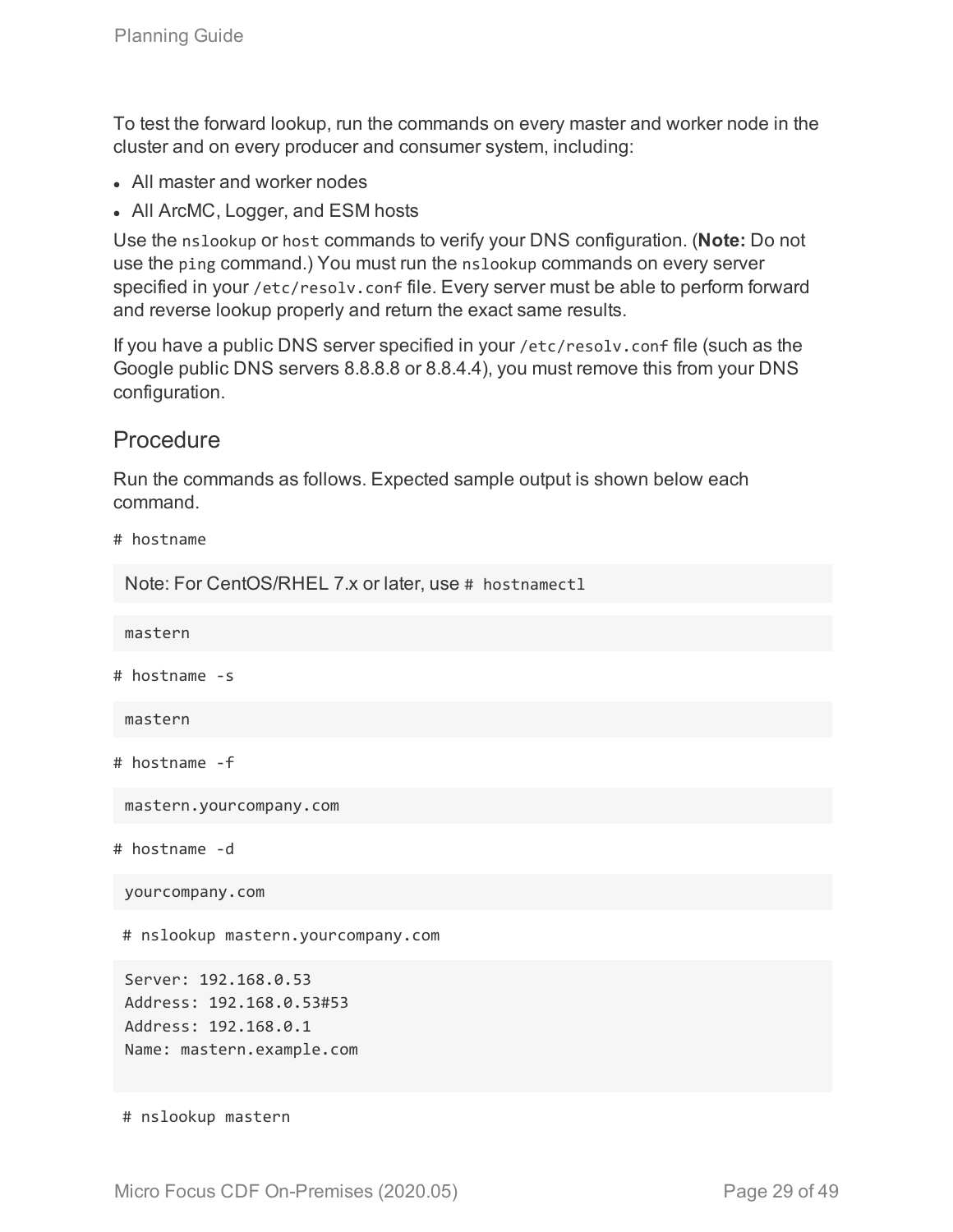Server: 192.168.0.53 Address: 192.168.0.53#53 Name: mastern.example.com Address: 192.168.0.1

# nslookup 192.168.0.1

Server: 192.168.0.53 Address: 192.168.0.53#53 1.0.168.192.in-addr.arpa name = mastern.example.com.

### <span id="page-29-0"></span>Kubernetes Network Subnet Settings

The Kubernetes network subnet is controlled by the --POD\_CIDR and --SERVICE\_CIDR parameters to the CDF Installer.

The --POD\_CIDR parameter specifies the network address range for Kubernetes pods. The address range specified in the --POD\_CIDR parameter must not overlap with the IP range assigned for Kubernetes services (which is specified in the --SERVICE\_CIDR parameter). The expected value is a Classless Inter-Domain Routing (CIDR) format IP address. CIDR notation comprises an IP address, a slash ('/') character, and a network prefix (a decimal number). The minimum useful network prefix is /24 and the maximum useful network prefix is /8. The default value is 172.16.0.0/16. For example:

POD CIDR=172.16.0.0/16

The CIDR SUBNETLEN parameter specifies the size of the subnet allocated to each host for Kubernetes pod network addresses. The default value is dependent on the value of the POD CIDR parameter, as described in the following table.

|               |                          | POD_CIDR_Prefix_POD_CIDR_SUBNETLEN_defaults_POD_CIDR_SUBNETLEN_allowed_values |
|---------------|--------------------------|-------------------------------------------------------------------------------|
| $/8$ to $/21$ | 124                      | /(POD CIDR prefix $+$ 3) to /27                                               |
| 22 to /24     | $/(POD$ CIDR prefix + 3) | /(POD CIDR prefix $+$ 3) to /27                                               |

Smaller prefix values indicate a larger number of available addresses. The minimum useful network prefix is /27 and the maximum useful network prefix is /12. The default value is 172.17.17.0/24.

Change the default POD CIDR or CIDR SUBNETLEN values only when your network configuration requires you to do so. You must also ensure that you have sufficient understanding of the flannel network fabric configuration requirements before you make any changes.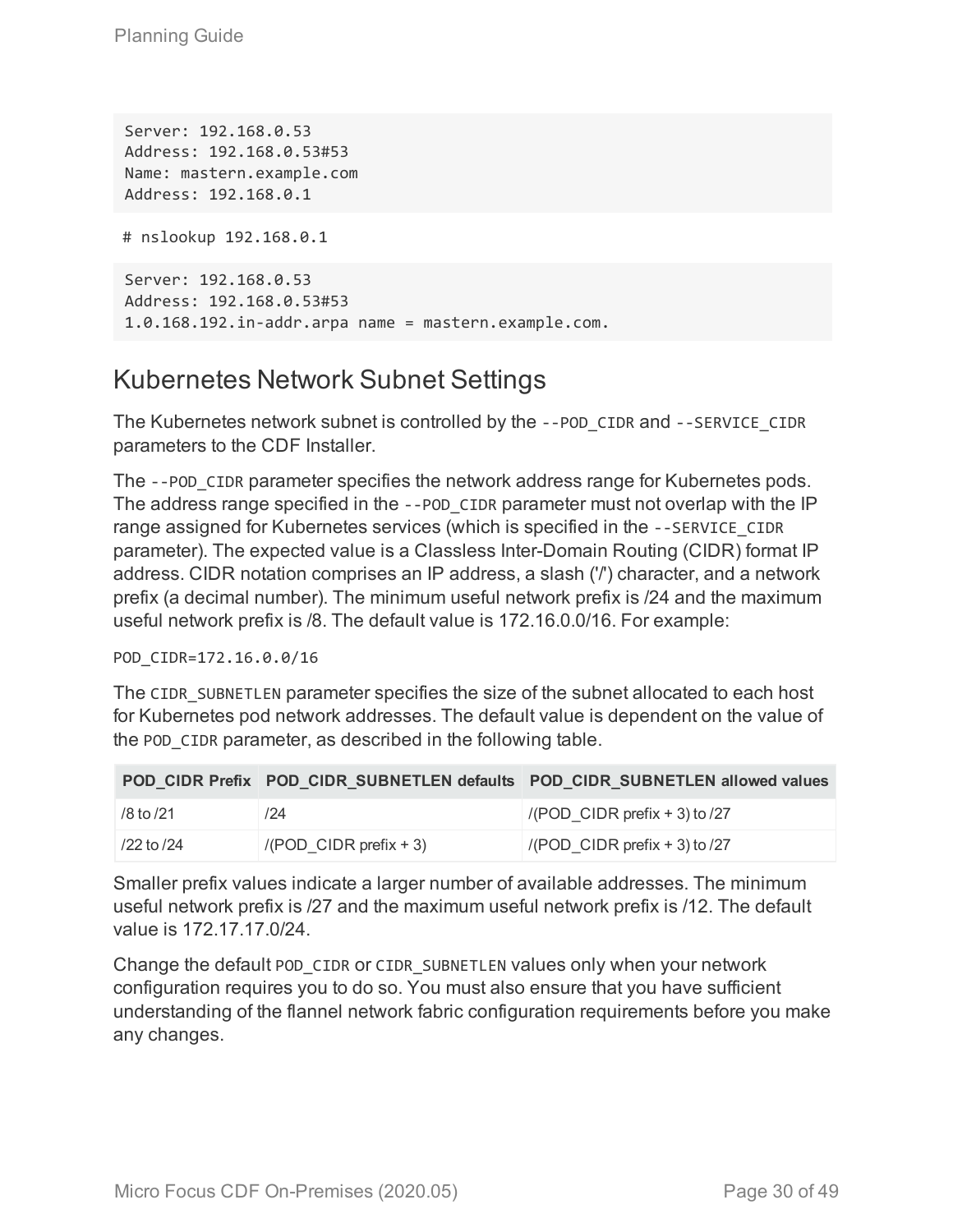# <span id="page-30-0"></span>Configure the NFS Server Environment

NFS storage is used by all nodes in the cluster to maintain state information about the infrastructure and to store other pertinent data. In the case of a Dedicated Master deployment having a minimum of 3 master nodes, NFS must run on a highly-available external server.

**Note:** For optimal security, secure all NFS settings to allow only required hosts to connect to the NFS server.

### <span id="page-30-1"></span>NFS Prerequisites

- 1. Ensure the following ports are open on your external NFS server: 111, 2049, and 20048
- 2. Enable the required packages (rpcbind and nfs-server) by running the following commands on your NFS server
	- # systemctl enable rpcbind
	- # systemctl start rpcbind
	- # systemctl enable nfs-server
	- # systemctl start nfs-server
- 3. The following table lists the minimum required sizes for each of the NFS installation directories.

| <b>Directory</b>                                  | <b>Minimum</b><br><b>Size</b> | <b>Description</b>                                                                                                                                                                                                            |
|---------------------------------------------------|-------------------------------|-------------------------------------------------------------------------------------------------------------------------------------------------------------------------------------------------------------------------------|
| <nfs root<br="">DIRECTORY&gt;/itom vol</nfs>      | 130 GB                        | This is the CDF NFS root folder, which contains the CDF database<br>and files. The disk usage will grow gradually.                                                                                                            |
| <nfs root<br="">DIRECTORY&gt;/db</nfs>            | Start with<br>$10$ GB         | This volume is only available when you did not choose PostgreSQL<br>High Availability (HA) for CDF database setting. It is for CDF<br>database.<br>During the install you will not choose the Postgres database HA<br>option. |
| <nfs root<br="">DIRECTORY&gt;/db<br/>backup</nfs> | Start with<br>$10$ GB         | This volume is used for backup and restore of the CDF Postgres<br>database. Its sizing is dependent on the implementation's processing<br>requirements and data volumes.                                                      |
| <nfs root<br="">DIRECTORY&gt;/logging</nfs>       | Start with<br>40 GB           | This volume stores the log output files of CDF components. The<br>required size depends on how long the log will be kept.                                                                                                     |
| <nfs root<br="">DIRECTORY&gt;/arcsight</nfs>      | $10$ GB                       | This volume stores the component installation packages.                                                                                                                                                                       |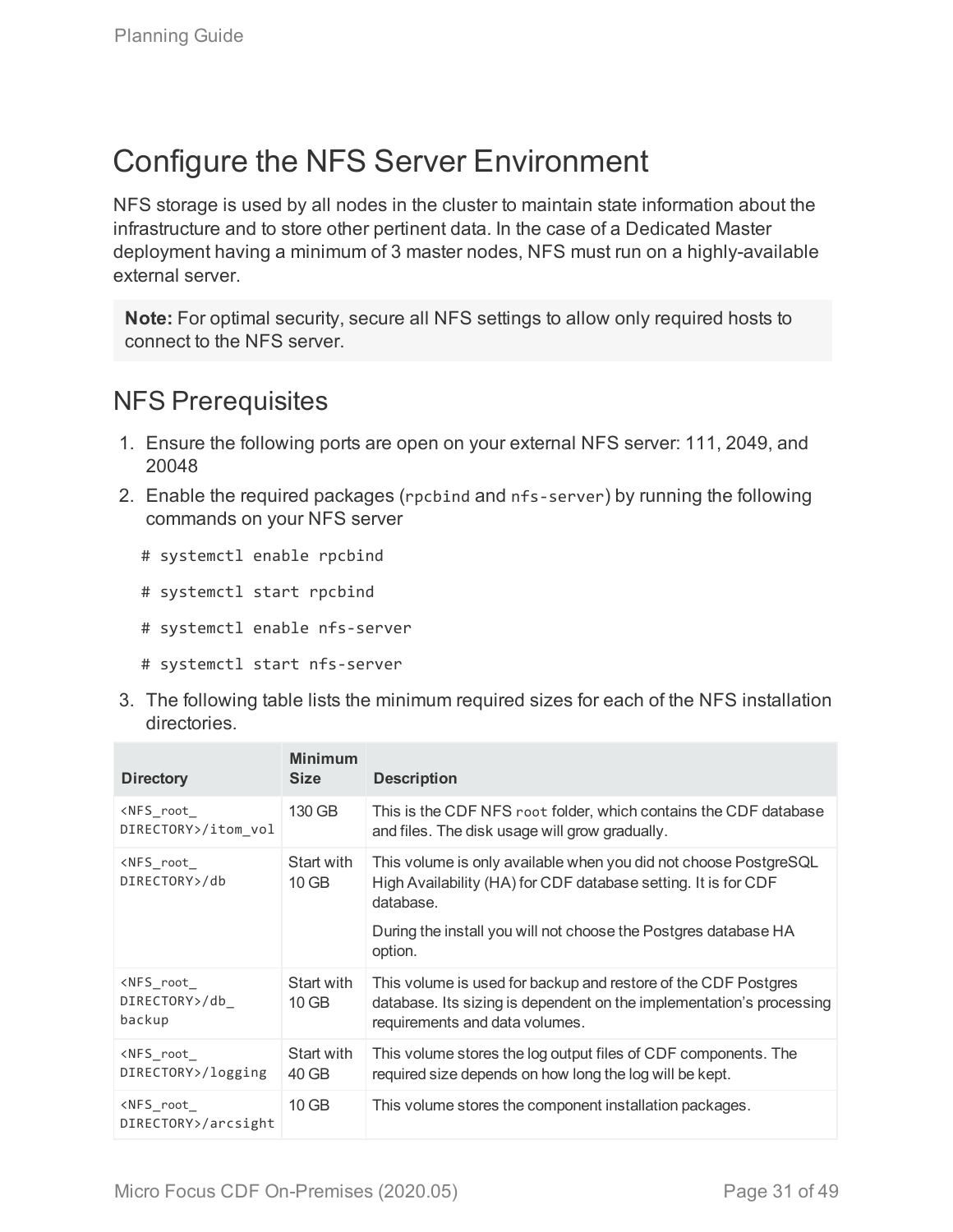### <span id="page-31-0"></span>NFS Directory Structure

To create the NFS directory structure:

- 1. Login to your NFS server and create the following:
	- A GROUP named arcsight, with a GID of 1999
	- A USER named arcsight with a UID of 1999
	- An NFS root directory at /opt/arcsight/nfs/volumes

**Note:** If you have previously installed any version of CDF, you must remove all NFS shared directories from the NFS server before you proceed. To do this, run the following command for each directory:

rm -rf <path to shared directory>

2. For each directory listed in the table below, run the following command to create each NFS shared directory:

```
# mkdir -p <path to shared directory>
```

```
For example: mkdir -p /opt/arcsight/nfs/volumes/itom_vol
```

| <b>Directory</b>                           | <b>Mount Point Example</b>          |
|--------------------------------------------|-------------------------------------|
| <nfs directory="" root="">/itom vol</nfs>  | /opt/arcsight/nfs/volumes/itom_vol  |
| NFS root DIRECTORY>/db                     | /opt/arcsight/nfs/volumes/db        |
| <nfs directory="" root="">/db backup</nfs> | /opt/arcsight/nfs/volumes/db backup |
| <nfs directory="" root="">/logging</nfs>   | /opt/arcsight/nfs/volumes/logging   |
| <nfs directory="" root="">/arcsight</nfs>  | /opt/arcsight/nfs/volumes/arcsight  |

3. The permission setting of each the parent directory and each sub-directory must be recursively set to 755. If it is not, run the following command to update the permissions:

# chmod -R 755 <path to shared directory>

#### For example:

#chmod -R 755 /opt/arcsight/nfs

4. Set the ownership in this structure to UID 1999 and GID 1999. Change the directory to /opt, and then run the following command:

# chown -R 1999:1999 <NFS root DIRECTORY>/arcsight

**Note:** If you use a UID/GID different than 1999/1999, then provide it during the CDF installation in the install script arguments --system-group-id and --system-user-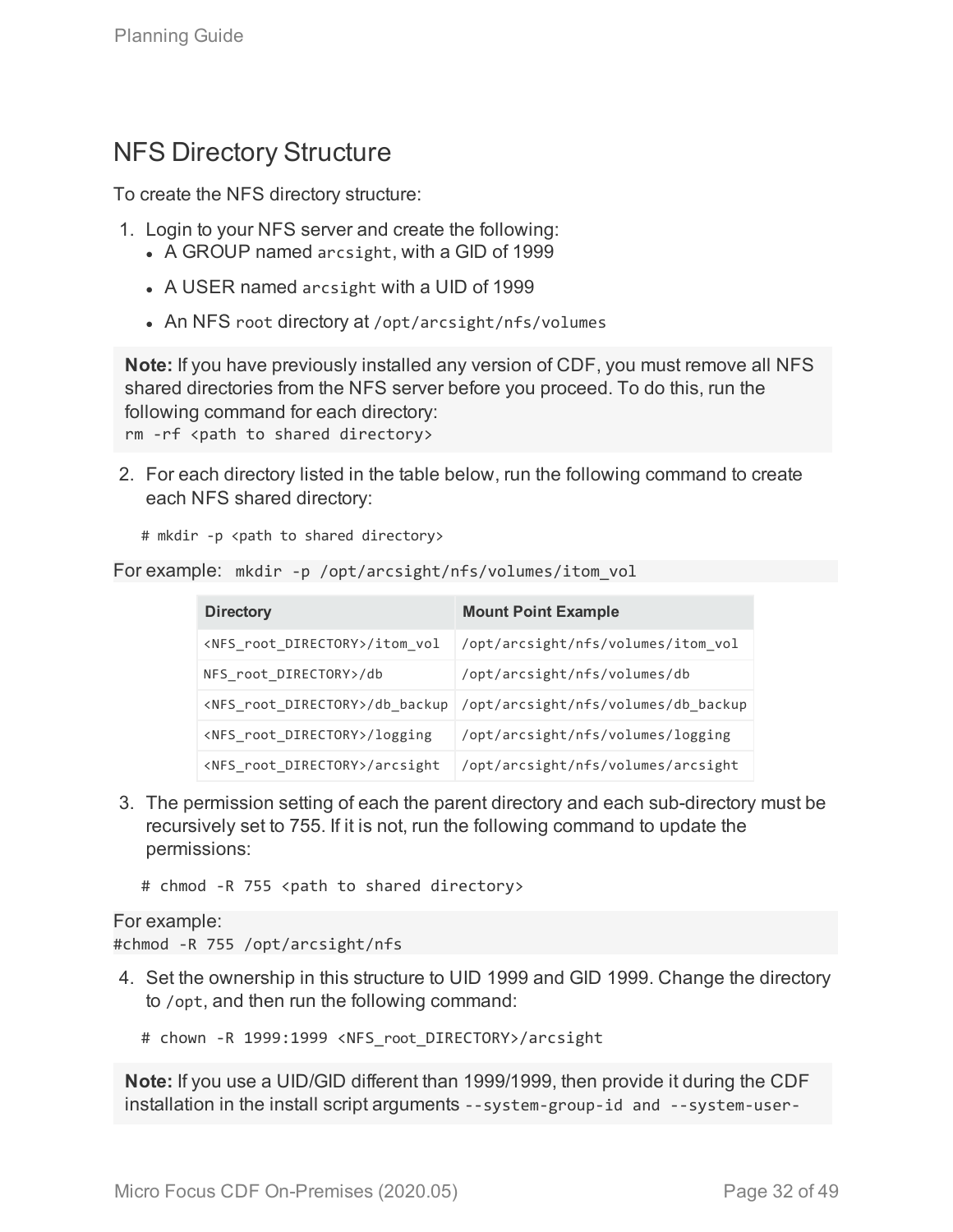id. In addition, if you are using NetApp with NFSv4 configuration, consider applying stickybits to all <NFS\_root\_directory> shares with: # chmod g+s

<span id="page-32-0"></span>#chmod w+s

### Export the NFS Configuration

For every NFS volume, run the following set of commands on the External NFS server based on the IP address. You will need to export the NFS configuration with appropriate IPs in order for the NFS mount to work properly. For every node in the cluster, you must update the configuration to grant the node access to the NFS volume shares. On the NFS server, edit the etc/exports file and add all the shared volumes to the file.

Here is a sample etc/exports file entry for IP address 192.168.1.0, for all of the volumes:

```
/opt/arcsight/nfs/volumes/arcsight 192.168.1.0/24
   (rw,sync,anonuid=1999,anongid=1999,all_squash)
/opt/arcsight/nfs/volumes/itom_vol 192.168.1.0/24
```

```
(rw,sync,anonuid=1999,anongid=1999,all_squash)
```

```
/opt/arcsight/nfs/volumes/db 192.168.1.0/24
   (rw,sync,anonuid=1999,anongid=1999,all_squash)
```

```
/opt/arcsight/nfs/volumes/logging 192.168.1.0/24
   (rw,sync,anonuid=1999,anongid=1999,all_squash)
   /opt/arcsight/nfs/volumes/db_backup 192.168.1.0/24
   (rw,sync,anonuid=1999,anongid=1999,all_squash)
```
Save the /etc/exports file, and then run the following command:

exportfs -ra

Synchronize the time on the NFS server and the time on the other servers in the cluster.

<span id="page-32-1"></span>If you add more NFS shared directories later, you must restart the NFS service.

## Testing NFS

- 1. Create a test directory under /mnt.
- 2. From the command prompt attempt to mount the nfsdirectory on your local system, to /mnt/nfs, using the sample commands below (for NFS v3 and v4).
- $\bullet$  NFS v3 Test:
	- mount -t nfs 192.168.1.25:/opt/arcsight/nfs/volumes/arcsight /mnt/nfs
- NFS v4 Test: mount -t nfs4 192.168.1.25:/opt/arcsight/nfs/volumes/arcsight /mnt/nfs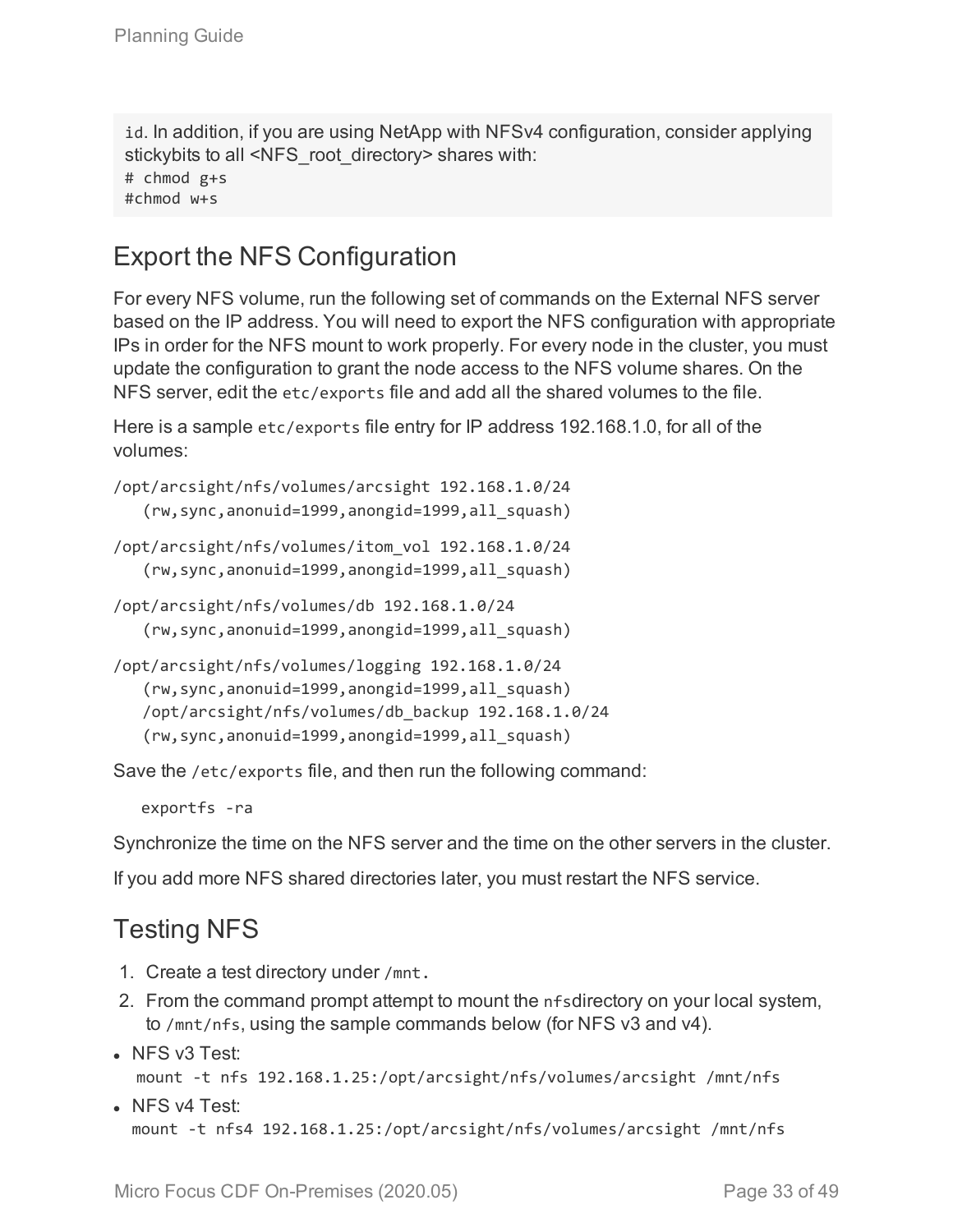After creating all 5 required volumes, run the following commands on the NFS server:

# exportfs -ra # systemctl restart rpcbind # systemctl enable rpcbind # systemctl restart nfs-server # systemctl enable nfs-server

### <span id="page-33-0"></span>NFS Setup Using a Script

**For non-high-availability, single-node shared master and worker node environments only,** NFS may be configured with the script setupNFS.sh, which is located on the Initial Master Node in /<ArcsightrootFolder>/kubernetes/scripts folder.

To run the script:

- 1. Copy setupNFS.sh to the NFS server.
- 2. Do one of the following:
- If using the default UID/GID run : # sh setupNFS.sh /path to volumes/volumes/volume name
- If using a non-default UID/GID run:
	- # sh setupNFS.sh /path to volumes/volumes/volume name true <uid> <gid>
- 3. Run the following command to restart the NFS service: # systemctl restart nfs

# <span id="page-33-1"></span>Disable Swap Space

Disabling of swap space on all master and worker nodes is necessary to evenly distribute resources and not allocate swap space.

To disable swap space:

- 1. Log on to the node.
- 2. Run the following command to disable the swap process: # swapoff -a
- 3. Open the /etc/fstab file in a supported editor, and then comment out the lines that display "swap" as the disk type. Then save the file. For example:

#/dev/mapper/centos\_shcentos72x64-swap swap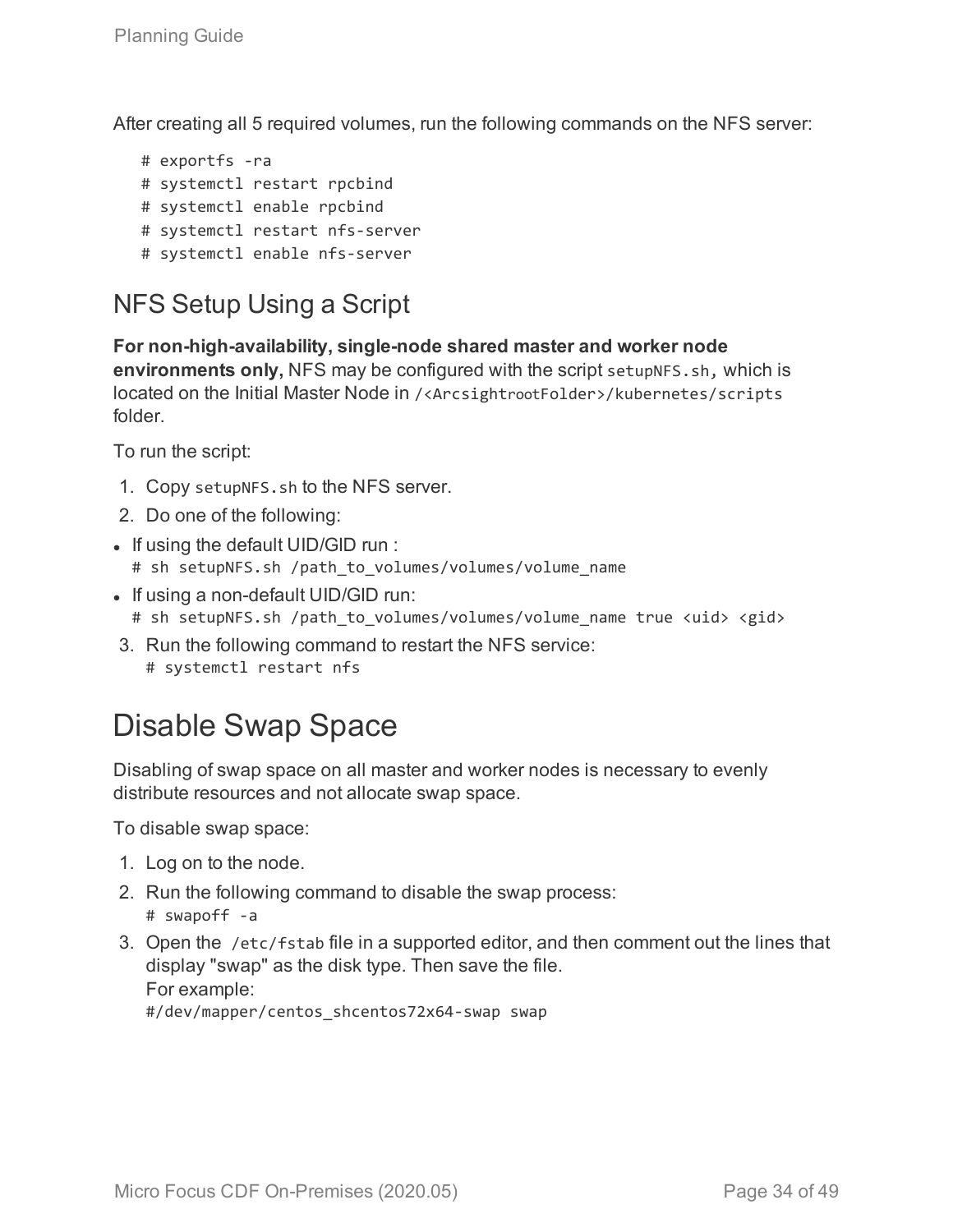# <span id="page-34-0"></span>Create a CDF Installation Directory

For highly available environments, we recommend that you create a CDF installation directory, and then mount a logical volume to the installation directory. The CDF Installer will copy all installation packages to the /tmp directory on all master and worker nodes in the cluster.

**Before proceeding,** ensure there is sufficient disk space for this directory, or override the default directory using the --tmp-folder parameter in the CDF Installer command line. Perform these steps on each master and worker node:

- 1. Run the following command to create the CDF installation directory: # mkdir -p /opt/kubernetes
- 2. Add a new hard disk to the host server, and then restart the server.
- 3. Run the following command to check the disk partition and display the newly added disk:

# fdisk –l

4. Run the following command to format the disk: fdisk <new disk device name>

```
For example:
# fdisk /dev/sdb
```
- 5. Enter n to create a new partition, and then enter the partition number, sector, and size.
- 6. Run the following command to create a physical volume: pvcreate <physical device name>

For example: # pvcreate /dev/sdb

7. Run the following command to create a volume group. (Note: do not use a hyphen '-' in the volume group name, but use an underscore ' ' instead.)

```
vgcreate <volume group name> <physical volume name>
```
For example, run the following command: vgcreate coretech /dev/sdb

8. Run the following command to create a logical volume for the Platform installation. (Note: do not use a hyphen '-' in the volume group name, use an underscore '' instead.)

```
# lvcreate -l 100%FREE -n <logical volume name> <volume group name>
```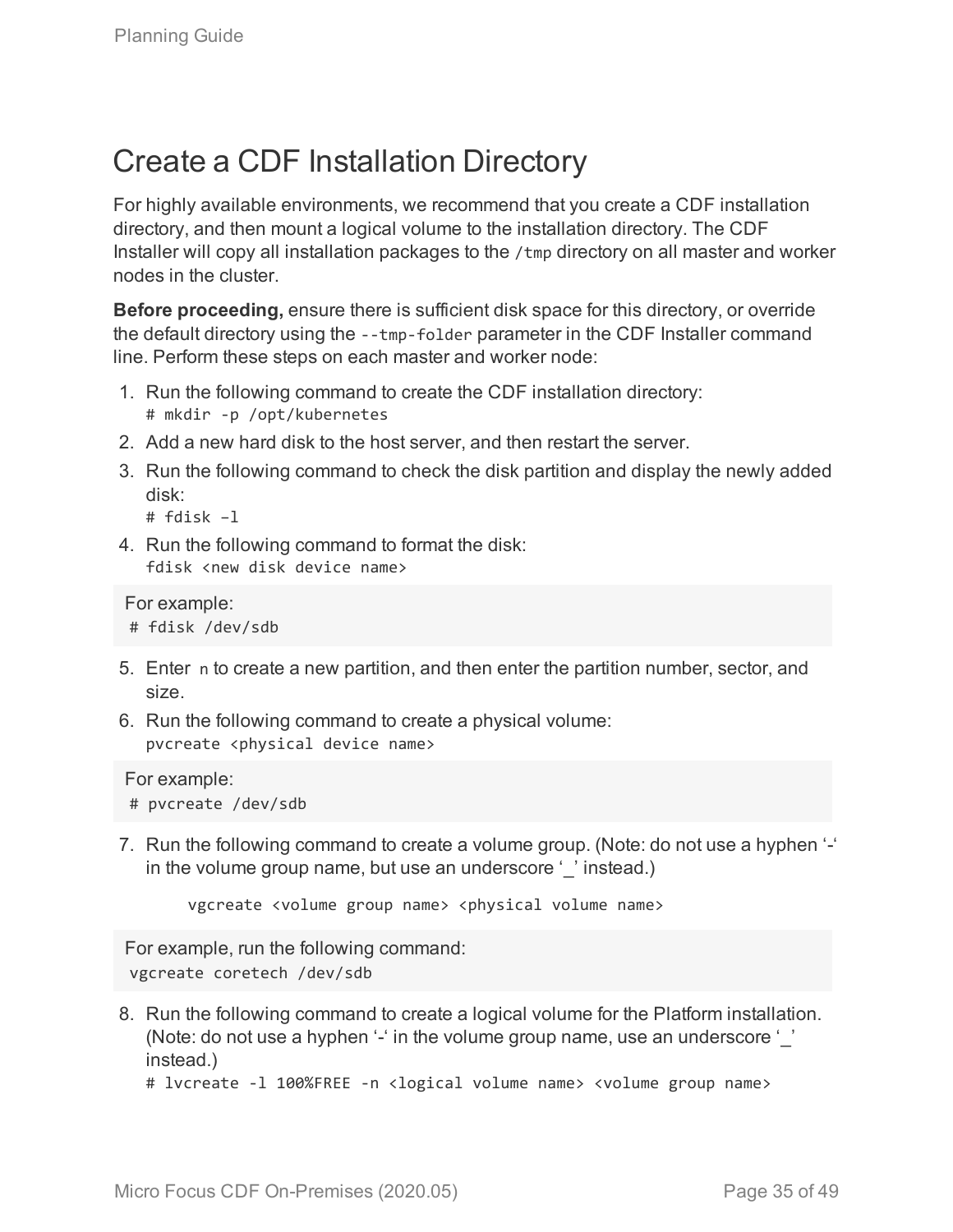For example, to use 100% of the volume group, run the following command: # lvcreate -l 100%FREE -n coretech\_lv coretech

9. Run the following command to activate the volume group: # vgchange -a y <volume group name>

```
For example:
# vgchange -a y coretech
```
10. Run the following command to format the file system:

```
# mkfs -t xfs [logical volume path]
```

```
For example:
# mkfs -t xfs /dev/coretech/coretech_lv
```
11. Run the following command to mount the volumes under the directory in which you will install CDF:

```
# mount <logical volume path> <CDF installation directory>
```
For example:

```
# mount /dev/coretech/coretech_lv /opt/Kubernetes
```
12. Get the UUID for the volumes by running the following command: blkid

```
For example:
# blkid
ssh root@192.168.20.51 blkid | grep coretech
ssh root@192.168.20.52 blkid | grep coretech
...
```

```
Master 01: BLKID: /dev/mapper/coretech-coretech lv: UUID="7356ffbe-0474-
4e19-9547-0e51279db7a2e" TYPE="xfs"
```

```
FSTAB: UUID=7356ffbe-0474-4e19-9547-0e51279db7a2 /opt/kubernetes xfs
defaults 1 2
```
Master 02: BLKID: /dev/mapper/coretech-coretech\_lv: UUID="2f10ccf2-049c-4949-9963-309af66bb1f2" TYPE="xfs"

```
FSTAB: UUID=2f10ccf2-049c-4949-9963-309af66bb1f2 /opt/kubernetes xfs
defaults 1 2
```
...

13. Make the mount permanent. In the etc/fstab file, add a UUID line for each volume using the syntax as shown in the example output: UUID=<UUID> /opt/kubernetes xfs defaults 1 2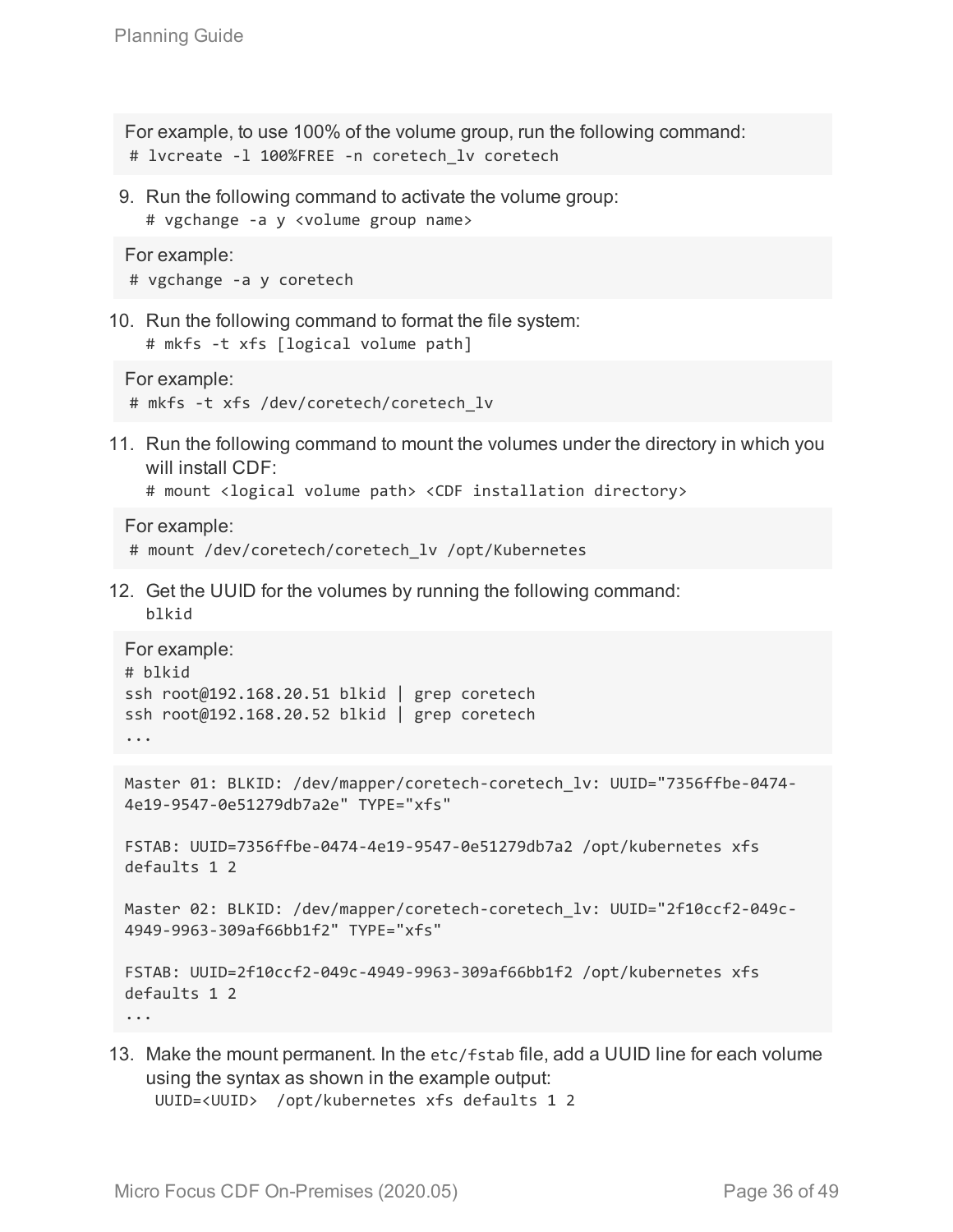14. Configure the K8S HOME parameter in the install.properties file to use your installation path. The default value is /opt/kubernetes.

# <span id="page-36-0"></span>Next Steps

With your preparation complete, you are now ready to install the CDF Installer and then use it to deploy container-based applications. Such applications may include one or more of the following:

- Transformation Hub
- ArcSight Investigate
- Identity Intelligence

For deployment information, see the Micro Focus Deployment Guide corresponding to your product of choice.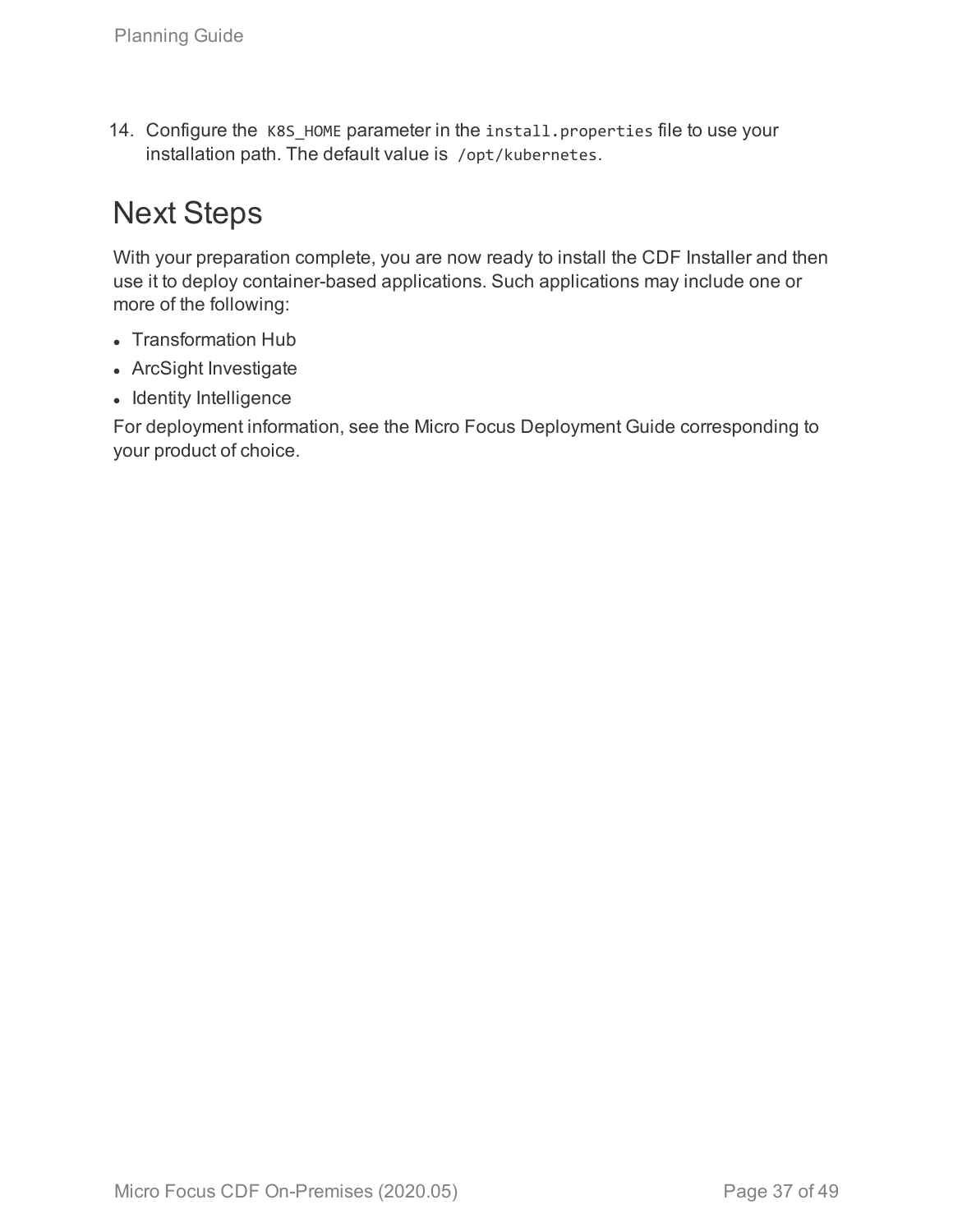# <span id="page-37-0"></span>Appendix A: CDF Planning Checklist

Refer to the checklist below to set up your hosts, network, storage, and other prerequisites for installation of CDF. Check off each task as it is verified and completed.

| Prerequisite                                      | <b>Description</b>                                                                                                                                                                                                                                                                                                                                                                  | <b>Completed</b> |
|---------------------------------------------------|-------------------------------------------------------------------------------------------------------------------------------------------------------------------------------------------------------------------------------------------------------------------------------------------------------------------------------------------------------------------------------------|------------------|
| <b>Meet system</b><br>requirements                | Memory, CPU, disk space and network connectivity<br>for the expected EPS throughput rates. Download the<br><b>CDF Planning Disk Sizing Calculator spreadsheet</b><br>from the Micro Focus support community and compute<br>your requirements.                                                                                                                                       |                  |
| <b>DNS</b> connectivity                           | Ensure DNS connectivity between cluster nodes<br>(master nodes and worker nodes).                                                                                                                                                                                                                                                                                                   |                  |
| <b>Validate cluster</b><br>security configuration | Ensure that security protocols are enabled and<br>configured properly for communication between all<br>cluster nodes. The security mode of Producers and<br>Consumers must be the same across the<br>infrastructure. Options are TLS, FIPS and Client<br>Authentication. Changing the security mode after the<br>infrastructure has been deployed will require system<br>down time. |                  |
| Create a sudo user                                | (Optional) Assign permissions to a sudo user if the<br>install will use a non-root USER.                                                                                                                                                                                                                                                                                            |                  |
| Meet file system<br>requirements                  | Ensure file systems have sufficient disk space.                                                                                                                                                                                                                                                                                                                                     |                  |
| Set system parameters                             | Ensure that network bridging is installed.                                                                                                                                                                                                                                                                                                                                          |                  |
| <b>Check MAC and cipher</b><br>algorithms         | Ensure that MAC and cipher minimum requirements<br>are met.                                                                                                                                                                                                                                                                                                                         |                  |
| <b>Check password</b><br>authentication           | If using a USER and password authentication, ensure<br>the PasswordAuthentication parameter is enabled.                                                                                                                                                                                                                                                                             |                  |
| <b>Ensure OS packages</b><br>are installed        | Ensure that all required packages are installed on<br>master and worker nodes and the NFS server. Remove<br>libraries that will cause conflicts.                                                                                                                                                                                                                                    |                  |
| Ensure system clocks<br>are in sync               | Ensure that the system clock of each cluster master<br>and worker node remains continuously in sync. A<br>network time server must be available (for example,<br>chrony).                                                                                                                                                                                                           |                  |
| Disable swap space                                | Optional. For the best performance, disable disk swap<br>space.                                                                                                                                                                                                                                                                                                                     |                  |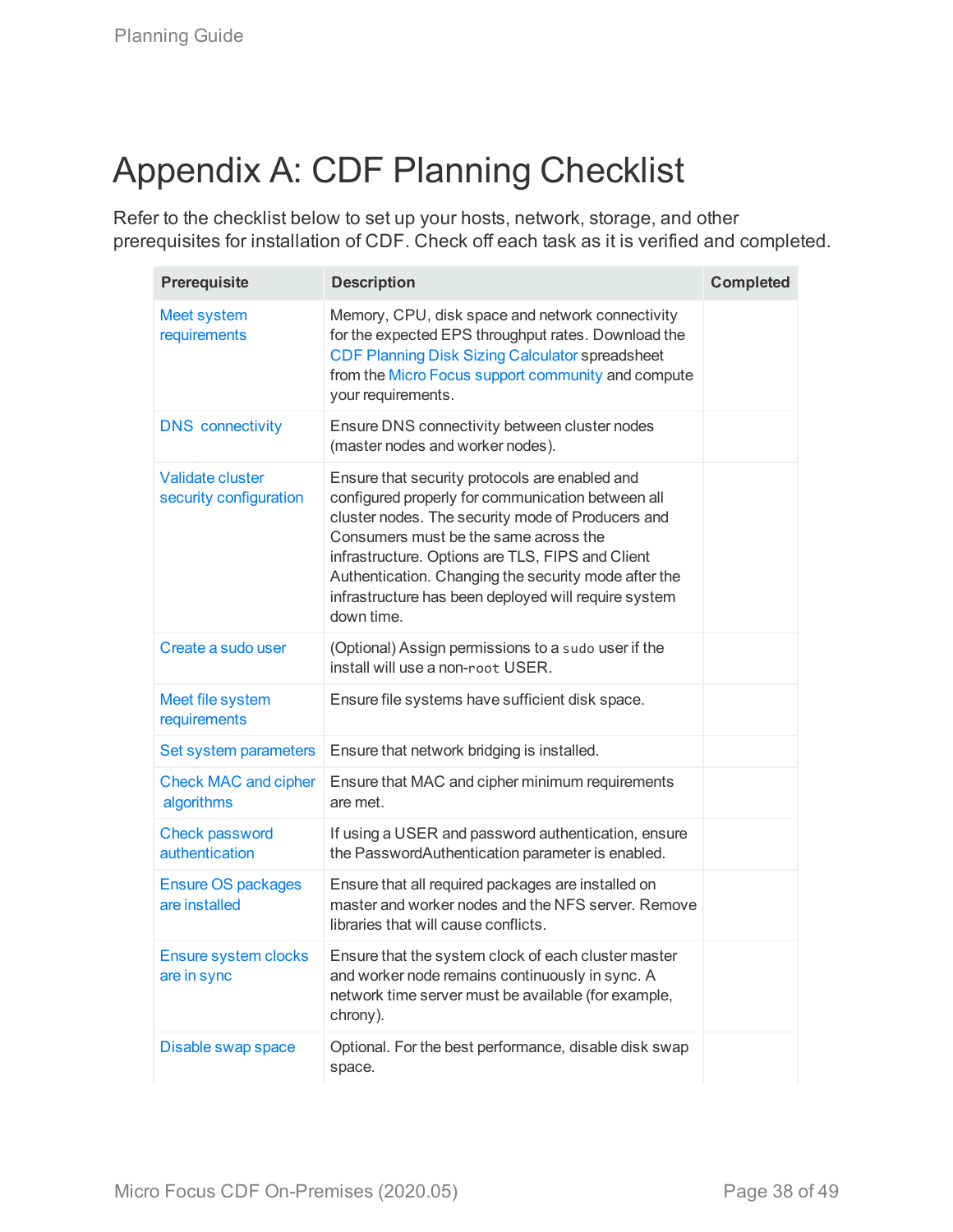| Prerequisite                                   | <b>Description</b>                                                                                                                                                                                                                                                                                                                                                                                                                                 | <b>Completed</b> |
|------------------------------------------------|----------------------------------------------------------------------------------------------------------------------------------------------------------------------------------------------------------------------------------------------------------------------------------------------------------------------------------------------------------------------------------------------------------------------------------------------------|------------------|
| <b>Create CDF installation</b><br>directory    | (Optional) In highly available environments, create a<br>CDF installation directory                                                                                                                                                                                                                                                                                                                                                                |                  |
| Configure network<br>settings                  | Ensure host name resolution through DNS across all<br>nodes in the cluster. Infrastructure does not support<br>being installed on IPv6-only networks.                                                                                                                                                                                                                                                                                              |                  |
| <b>Configure Kubernetes</b><br>network subnet  | Configure the network subnet for the Kubernetes<br>cluster.                                                                                                                                                                                                                                                                                                                                                                                        |                  |
| <b>Configure firewall</b><br>settings          | Ensure that the firewalld service is enabled on all<br>master and worker nodes in the cluster.                                                                                                                                                                                                                                                                                                                                                     |                  |
| Configure proxy<br>settings                    | Should you require internet access, ensure that your<br>proxy and no-proxy settings are properly configured<br>and tested.                                                                                                                                                                                                                                                                                                                         |                  |
| <b>Configure NFS server</b><br>settings        | Ensure that the external NFS server is properly<br>configured and available. NFS utilities must be<br>installed.                                                                                                                                                                                                                                                                                                                                   |                  |
| <b>Validate Virtual IP</b><br>address and FQDN | Note: Configuration of a virtual IP address<br>(VIP) applies to multi-master installations only. A<br>single-master installation does not require a VIP.                                                                                                                                                                                                                                                                                           |                  |
|                                                | Verify that the VIP address and FQDN shared by all<br>master nodes in the cluster are accessible. The VIP<br>provides high availability for master nodes. The<br>Installation process will test and ping the VIP and try to<br>resolve the FQDN, which is specified with the --ha-<br>virtual-ip parameter in the CDF Installer. Should a<br>master node fail, another master node takes over the<br>VIP and responds to requests sent to the VIP. |                  |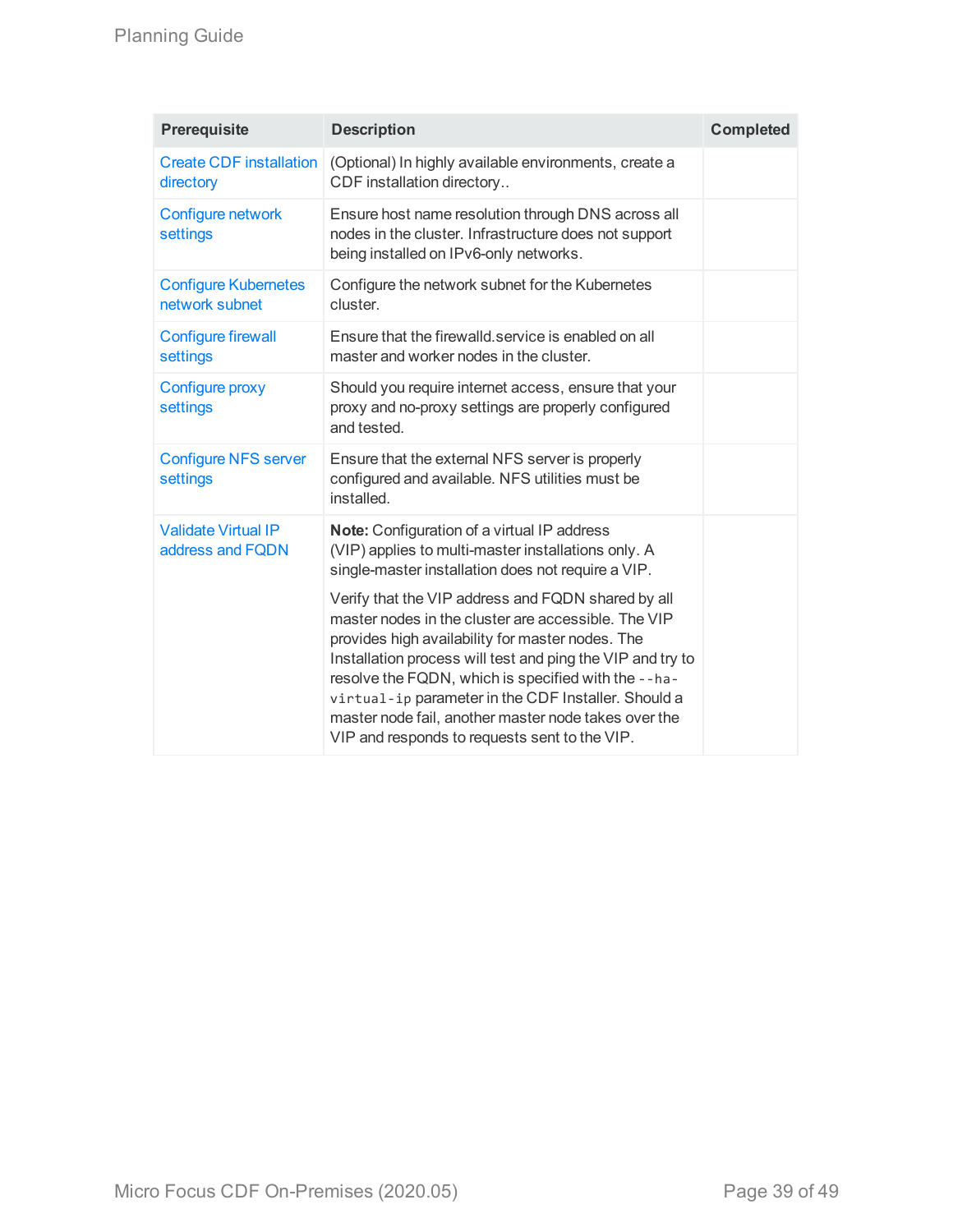# <span id="page-39-0"></span>Appendix B: Enabling Installation Permissions for a sudo User

If you choose to install the Installer as a sudo user, the root user must grant non-root (sudo) users installation permission before they can perform the installation. Please make sure the provided user has permission to execute scripts under temporary directory /tmp on all master and worker nodes.

There are two distinct file edits that need to be performed: first on the Initial Master Node only, and then on all remaining master and worker nodes. These file edits are detailed below.

In addition, prior to CDF installation, the CDF-updateRE.sh script must be [modified](#page-41-0) in order to [install](#page-41-0) CDF as a sudo user.

# <span id="page-39-1"></span>Edit the sudoers File on the **Initial Master Node (only)**

**Note:** Make the following modifications only **on the Initial Master Node.**

First, log on to the Initial master node as the root user. Then, using visudo, edit the /etc/sudoers file and add or modify the following lines.

**Warning:** In the following commands you must ensure there is, at most, a single space character after each comma that delimits parameters. Otherwise, you may get an error similar to this when you attempt to save the file. >>> /etc/sudoers: syntax error near line nn <<<

1. Add the following Cmnd\_Alias line to the **command aliases** group in the sudoers file.

Cmnd Alias CDFINSTALL = <CDF installation package directory>/scripts/precheck.sh, <CDF installation package directory>/install, <K8S HOME>/uninstall.sh, /usr/bin/kubectl, /usr/bin/docker, /usr/bin/mkdir, /bin/rm, /bin/su, /bin/chmod, /bin/tar, <K8S\_HOME>/scripts/uploadimages.sh, <K8S\_HOME>/scripts/uploadimages.sh, <K8S\_HOME>/scripts/cdf-updateRE.sh, <K8S\_ HOME>/bin/kube-status.sh, <K8S\_HOME>/bin/kube-stop.sh, <K8S\_HOME>/bin/kubestart.sh, <K8S HOME>/bin/kube-restart.sh, <K8S HOME>/bin/env.sh, <K8S HOME>/bin/kube-common.sh, <K8S\_HOME>/bin/kubelet-umount-action.sh, /bin/chown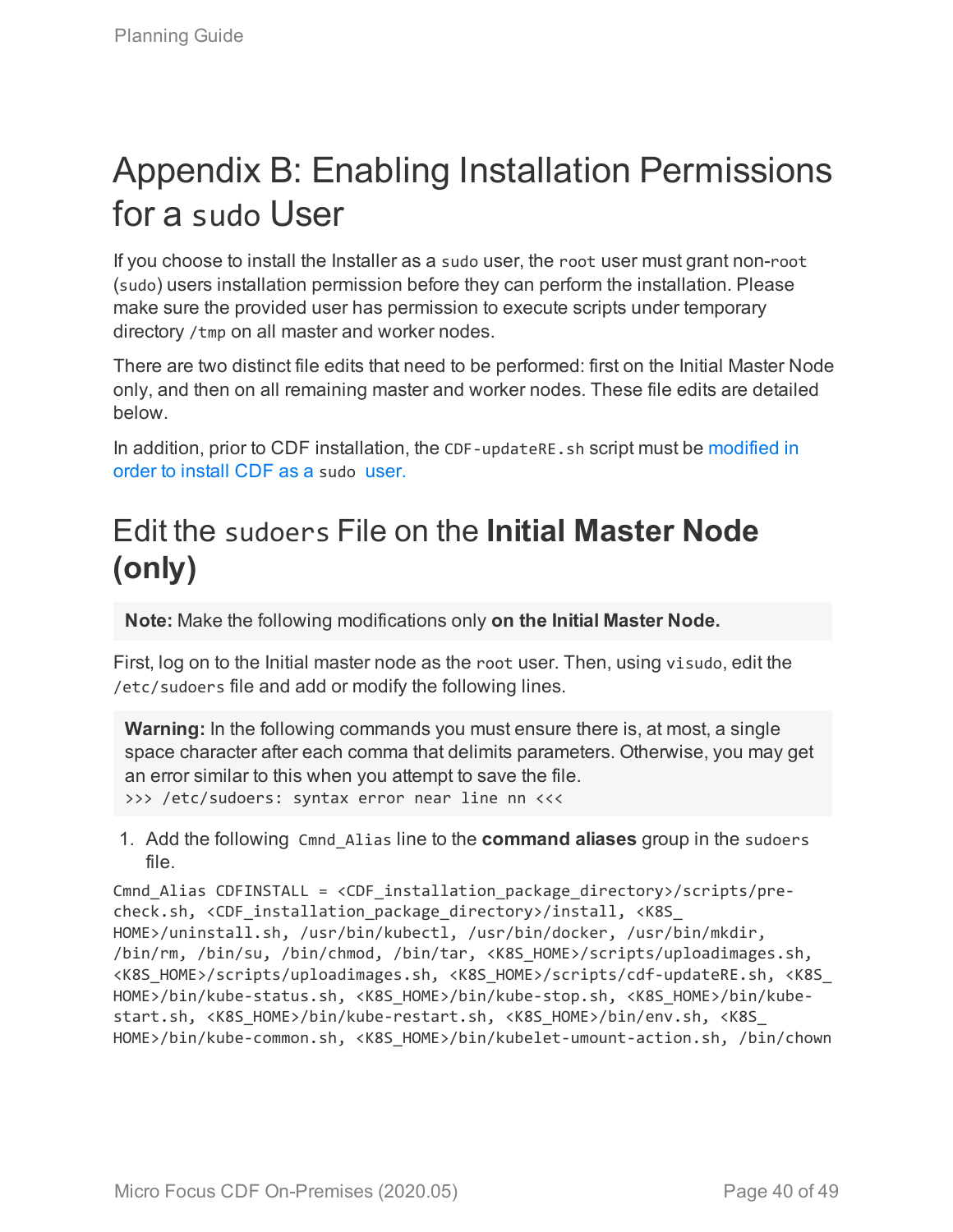**Note:** If you will be specifying an alternate tmp folder using the --tmp-folder parameter, be sure to specify the correct path to <tmp path>/scripts/pre-check.sh in the Cmnd\_Alias line.

- Replace the  $\langle$ CDF installation package directory> with the directory where you unzipped the installation package. For example, /tmp/cdf-2020.05.0xxx.
- Replace  $\langle K8S$  HOME> with the value defined from a command line. By default,  $\langle K8S$ HOME> is /opt/arcsight/kubernetes.
- 2. Add the following lines to the **wheel users** group, replacing <username>with your sudo user password:

%wheel ALL=(ALL) ALL

cdfuser ALL=NOPASSWD: CDFINSTALL

Defaults: <username>!requiretty

Defaults: root !requiretty

3. Locate the secure path line in the sudoers file and ensure the following paths are present:

Defaults secure\_path = /sbin:/bin:/usr/sbin:/usr/bin

By doing this, the sudo user can execute the showmount, curl, ifconfig and unzip commands when installing the CDF Installer.

<span id="page-40-0"></span>4. Save the file.

# Edit the sudoers File on the **Remaining Master and Worker Nodes**

**Note:** Make the following modifications only **on the remaining master and worker nodes.**

Log in to each master and worker node. Then, using visudo, edit the /etc/sudoers file and add or modify the following lines.

**Warning:** In the following commands you must ensure there is, at most, a single space character after each comma that delimits parameters. Otherwise, you may get an error similar to this when you attempt to save the file. >>> /etc/sudoers: syntax error near line nn <<<

1. Add the following Cmnd\_Alias line to the **command aliases** group in the sudoers file.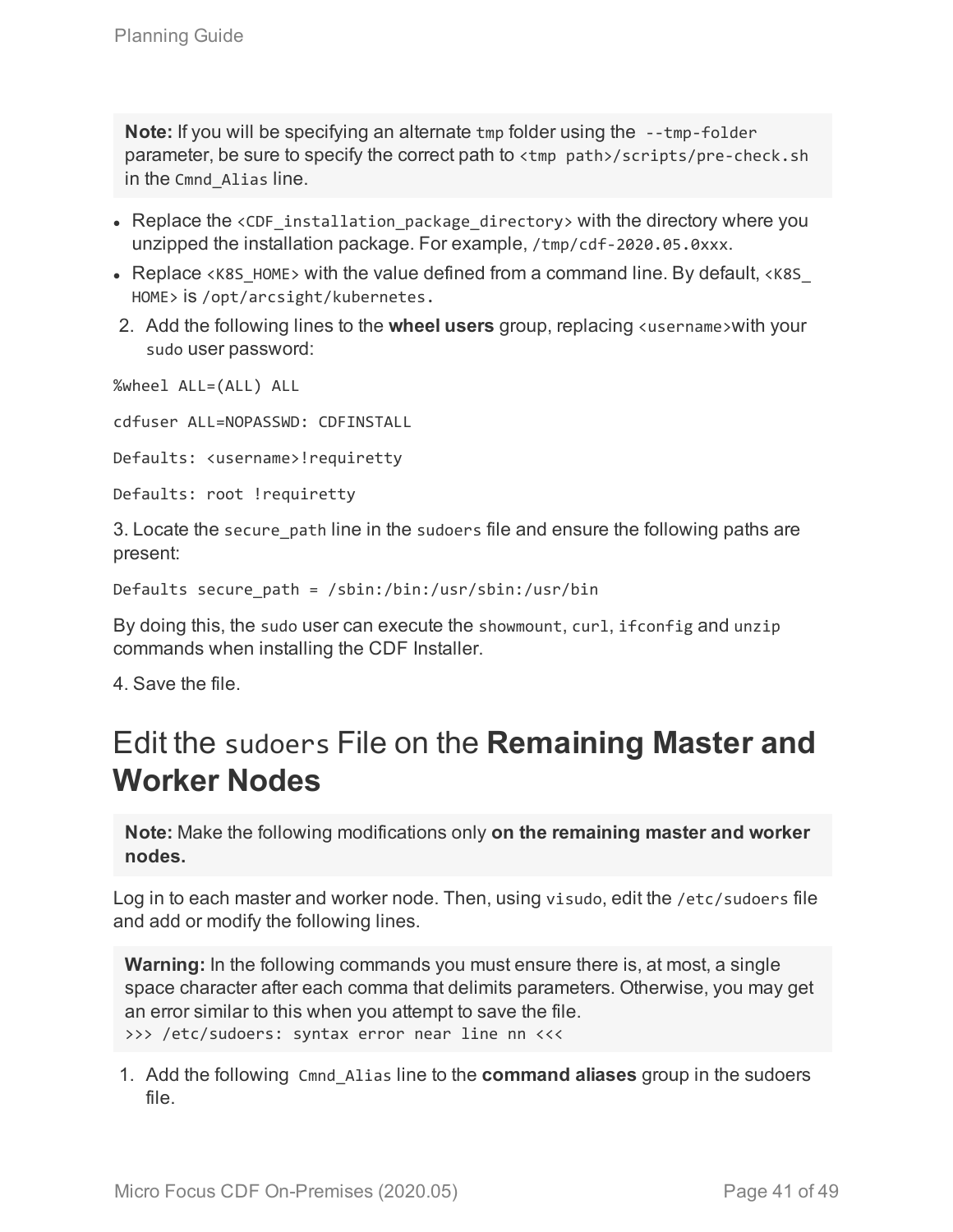```
Cmnd Alias CDFINSTALL = /tmp/pre-check.sh, /tmp/<ITOM Suite Foundation
Node>/install, <K8S_HOME>/uninstall.sh, /usr/bin/kubectl, /usr/bin/docker,
/usr/bin/mkdir, /bin/rm, /bin/su, /bin/chmod, /bin/tar, <K8S_
HOME>/scripts/uploadimages.sh, <K8S_HOME>/scripts/uploadimages.sh, <K8S_
HOME>/scripts/cdf-updateRE.sh, <K8S_HOME>/bin/kube-status.sh, <K8S_
HOME>/bin/kube-stop.sh, <K8S_HOME>/bin/kube-start.sh, <K8S_HOME>/bin/kube-
restart.sh, <K8S_HOME>/bin/env.sh,<K8S_HOME>/bin/kube-common.sh, <K8S_
HOME>/bin/kubelet-umount-action.sh, <K8S_HOME>/scripts/uploadimages.sh,
/bin/chown
```
**Note:** If you will be specifying an alternate tmp folder using the --tmp-folder parameter, be sure to specify the correct path to <tmp path>/scripts/pre-check.sh in the Cmnd\_Alias line.

- Replace <K8S HOME> which will be used from the command line. By default, <K8S HOME> is /opt/arcsight/kubernetes.
- 2. Add the following lines to the **wheel users** group, replacing <username>with your sudo user password:

%wheel ALL=(ALL) ALL

cdfuser ALL=NOPASSWD: CDFINSTALL

Defaults: <username>!requiretty

Defaults: root !requiretty

3. Locate the secure path line in the sudoers file and ensure the following paths are present:

Defaults secure\_path = /sbin:/bin:/usr/sbin:/usr/bin

By doing this, the sudo user can execute the showmount, curl, ifconfig and unzip commands when installing the CDF Installer.

4. Save the file.

<span id="page-41-0"></span>Repeat the process for each remaining master and worker node.

## Modify the cdf-updateRE.sh Script

In addition to the steps listed above, the following additional step is required for sudo user installation of CDF.

The cdf-updateRE.sh script is used in installation and other utility operations in CDF and CDF-based products (such as Transformation Hub). In order to install CDF, the script must be modified before you install CDF, as follows: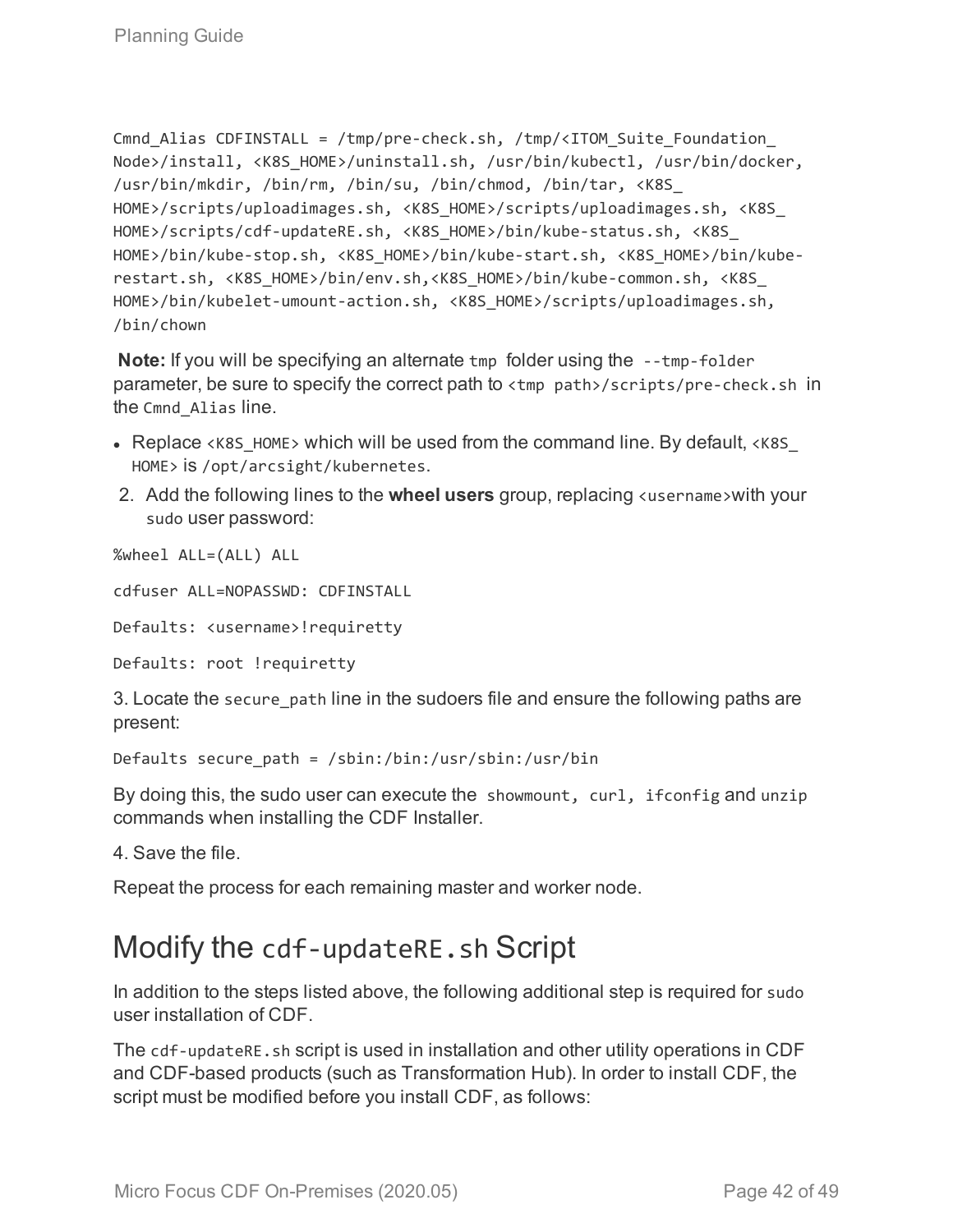- 1. In the location where you unzip the installer archive, modify the script <unzipped CDF directory>/scripts/cdf-updateRE.sh file in a text editor as follows:
	- $\bullet$  Comment out the line containing the text exit 1
	- Add the following line inside the if block: export K8S HOME=<install directory>

#### **Example:**

```
if [[ -z "${K8S_HOME}" ]]; then
```
echo "K8S HOME not set. If running on fresh installation, please use new shell session"

# exit 1

export K8S\_HOME=/opt/arcsight/kubernetes

fi;

<span id="page-42-0"></span>2. Save the file and then proceed to CDF installation as a sudo user.

# Installing Transformation Hub Using the sudo User

After completing the modifications to the sudoers files as described above, perform the following steps.

- 1. Log in to the Initial Master Node as the non-root sudo user to perform the installation.
- 2. Download the installer files to a directory where the non-root sudo user has write permissions.
- 3. Run the CDF installer using the sudo command (for more details, refer to the *Transformation Hub Deployment Guide*, available from the [Micro Focus](https://community.softwaregrp.com/t5/ArcSight-Product-Documentation/ct-p/productdocs) support [community\)](https://community.softwaregrp.com/t5/ArcSight-Product-Documentation/ct-p/productdocs).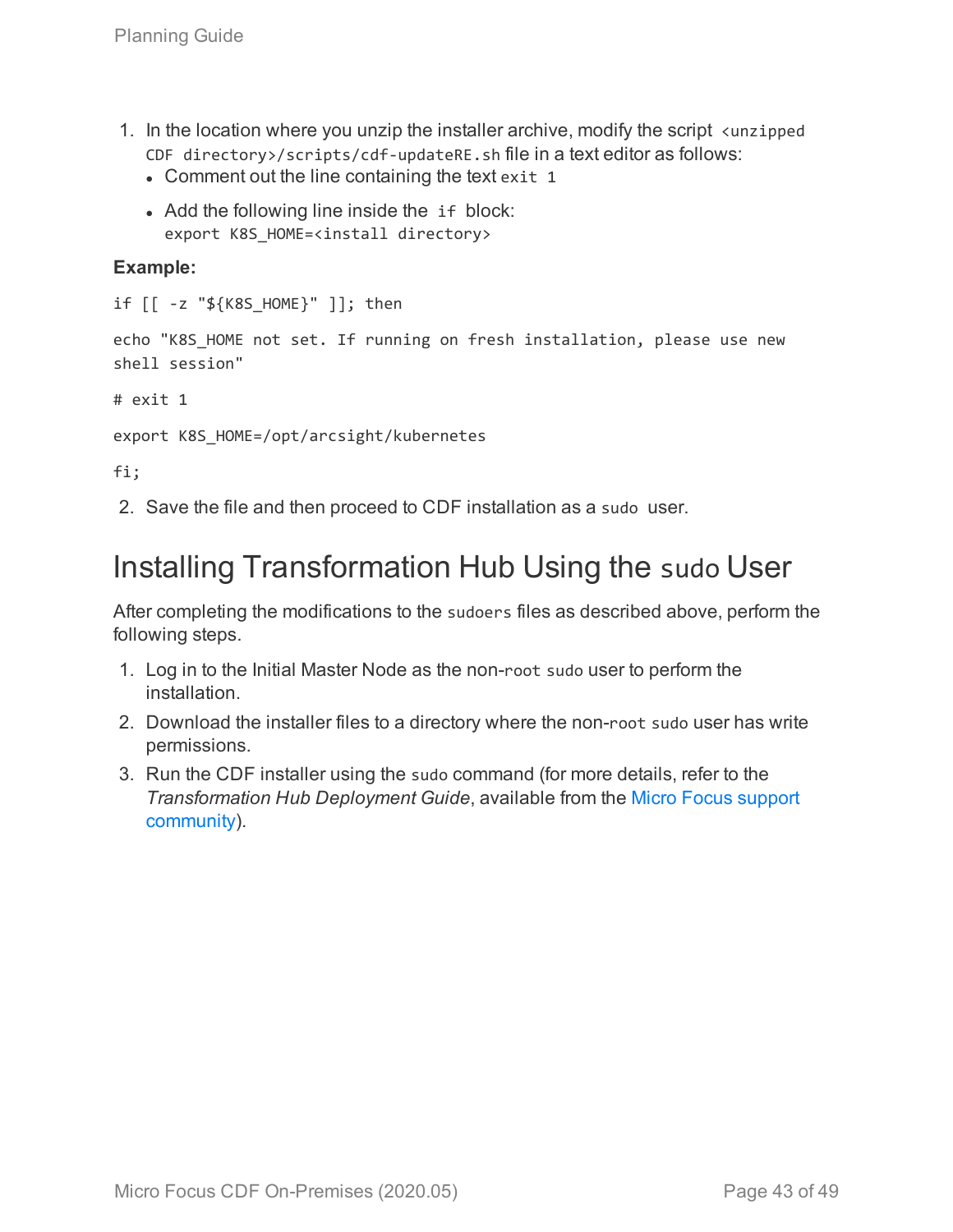# <span id="page-43-0"></span>Send Documentation Feedback

If you have comments about this document, you can contact the [documentation](mailto:arcsight_doc@microfocus.com?subject=Feedback on Planning Guide (CDF On-Premises 2020.05)) team by email. If an email client is configured on this system, click the link above and an email window opens with the following information in the subject line:

#### **Feedback on Planning Guide (CDF On-Premises 2020.05)**

Just add your feedback to the email and click send.

If no email client is available, copy the information above to a new message in a web mail client, and send your feedback to arcsight\_doc@microfocus.com.

We appreciate your feedback!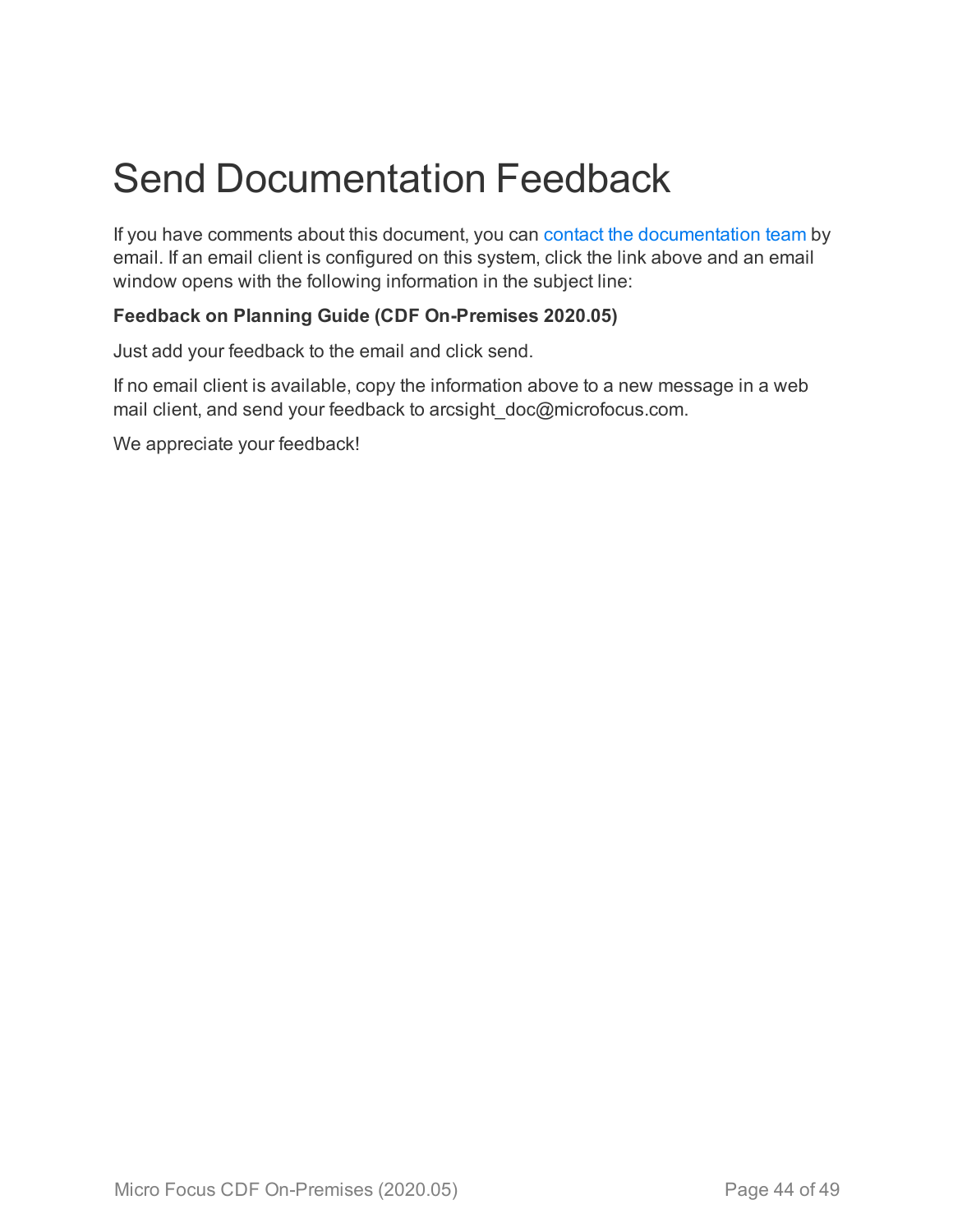# <span id="page-44-0"></span>**Glossary**

### **A**

#### **ArcMC**

The ArcSight central management console.

#### **Avro**

Avro is a row-oriented remote procedure call and data serialization framework developed within Apache's Hadoop project. It uses JSON for defining data types and protocols, and serializes data in a compact binary format.

#### **C**

#### **Cluster**

A group of nodes, pods, or hosts.

#### **Common Event Format (CEF)**

CEF is an open log management standard that simplifies log management, letting third parties create their own device schemas that are compatible with a standard that is used industry-wide for normalizing security events. Technology companies and customers can use the standardized CEF format to facilitate data collection and aggregation, for later analysis by an enterprise management system.

#### **Connectors in Transformation Hub (CTH)**

CTH features enable the enriching, normalizing and sending of syslog data and routing it to Kafka topics.

#### **Consumer**

A consumer of Transformation Hub event data. Consumers may be Micro Focus products such as Logger or ESM, third-party products like Hadoop, or can be made by customers for their own use.

#### **Container Deployment Foundation (CDF)**

CDF is the container-based delivery and management model built on Docker containers managed by Kubernetes, which standardizes distribution, installation, upgrade, and operation of Micro Focus products and product suites.

#### **Containerization**

Application containerization is an OS-level virtualization method used to deploy and run distributed applications without launching an entire virtual machine (VM) for each app. Multiple isolated applications or services run on a single host and access the same OS kernel.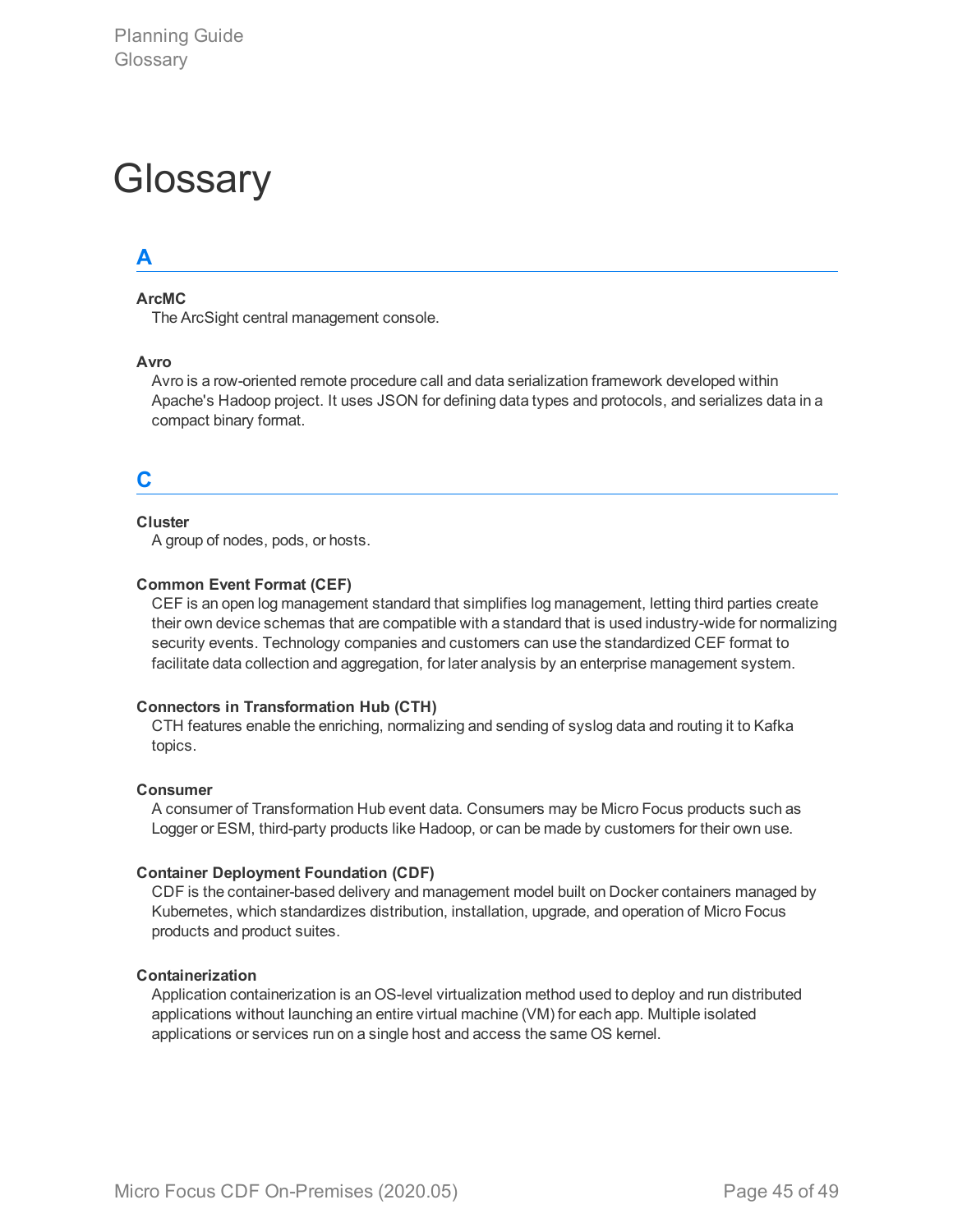#### **CTH**

Connector in Transformation Hub (CTH). A feature where SmartConnector technology operates directly in Transformation Hub to collect data.

#### **D**

#### **Dedicated Master Node**

A node dedicated to running the Kubernetes control plane functionality only.

#### **Destination**

In Micro Focus products, a forwarding location for event data. A Transformation Hub topic is one example of a destination.

#### **Docker Container**

A Docker container is portable application package running on the Docker software development platform. Containers are portable among any system running the Linux operating system.

#### **F**

#### **flannel**

flannel (spelled with a lower-case f) is a virtual network that gives a subnet to each host for use with container runtimes. Platforms like Google's Kubernetes assume that each container (pod) has a unique, routable IP inside the cluster. The advantage of this model is that it reduces the complexity of doing port mapping.

#### **Fully Qualified Domain Name (FQDN)**

A fully qualified domain name (FQDN) is the complete domain name for a specific computer, or host, on the internet. The FQDN consists of two parts: the hostname and the domain name. For example, an FQDN for a hypothetical mail server might be mymail.example.com. The hostname is mymail, and the host is located within the domain example.com.

#### **I**

#### **Initial Master Node**

The Master Node that has been designated as the primary Master Node in the cluster. It is from this node that you will install the cluster infrastructure.

#### **K**

#### **Kafka**

An open-source messaging system that publishes messages for subscribers to consume on its scalable platform built to run on servers. It is commonly referred to as a message broker.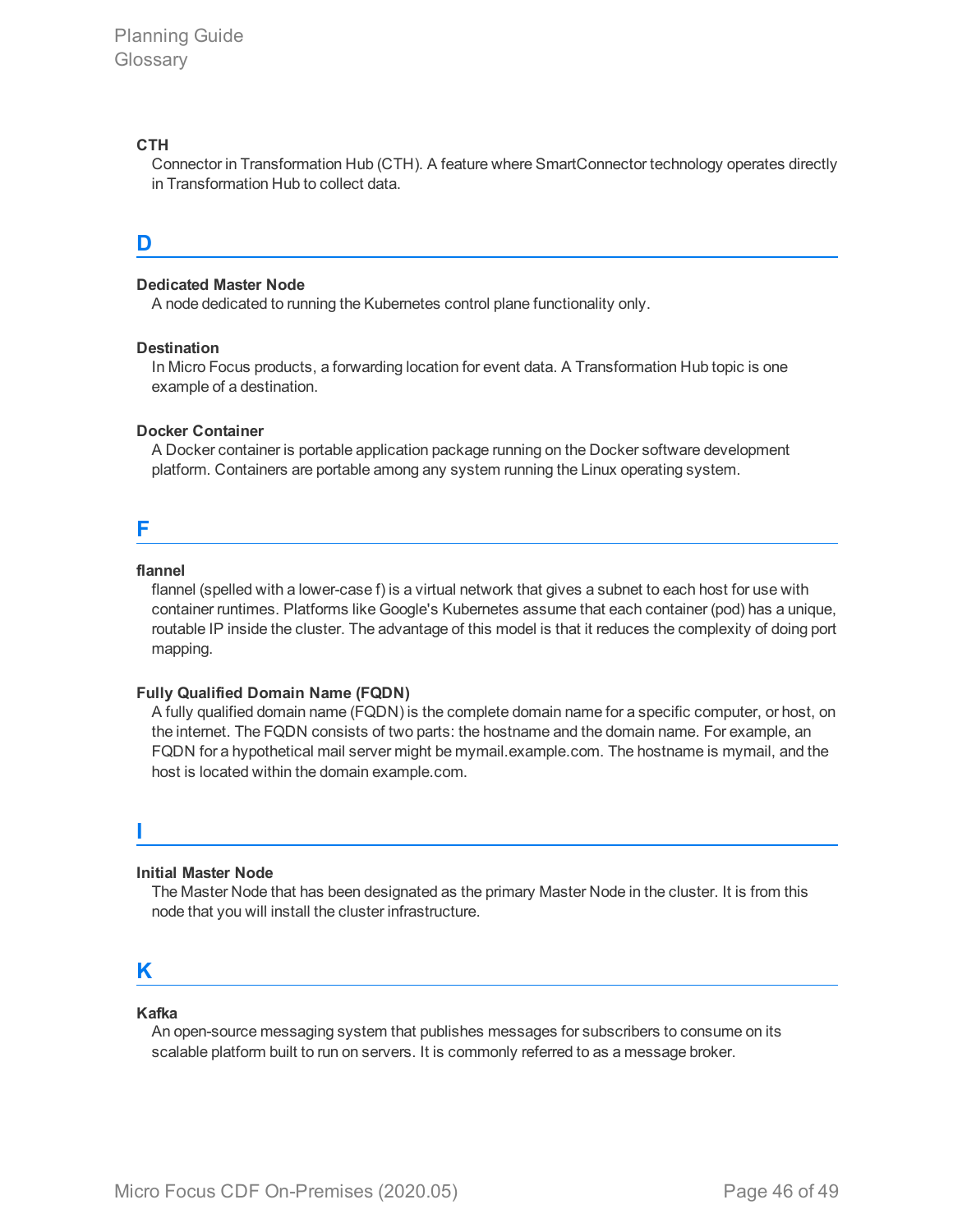#### **kubectl**

The Kubernetes command line management tool. For more information on kubectl, see https://kubernetes.io/docs/reference/kubectl/overview/

#### **Kubernetes**

Kubernetes (K8s) is an open-source system for automating deployment, scaling, and management of containerized applications. It groups containers that make up an application into logical units for easy management and discovery.

#### **L**

#### **Labeling**

Adding a Kubernetes label to a Master or Worker Node creates an affinity for the workload to the Master or Worker Node, enabling the node to run the specified workload on the labeled server.

#### **Local Docker Registry**

The Docker Registry location on the Master and Worker Nodes in the cluster. Application software is launched and managed from the Local Docker Registry.

#### **M**

#### **Master Nodes**

Master Nodes run the CDF Installer and process web services calls made to the cluster. A minimum of 1 Master Node is required for each cluster.

#### **N**

#### **Network File System (NFS)**

This is the location where the CDF Installer, Transformation Hub, and other components may store persistent data. A customer-provisioned NFS is required. This environment is referred to in this documentation as an "external" NFS. Although the CDF platform can host a CDF-provisioned NFS (Internal NFS), for high availability an External NFS service should implemented.

#### **Node**

A processing location. In CDF containerized applications, nodes come in two types: master and worker.

#### **P**

#### **Pod**

Applications running in Kubernetes are defined as "pods", which group containerized components. CDF uses Docker Containers as these components. A pod consists of one or more containers that are guaranteed to be co-located on the host server and can share resources. Each pod in Kubernetes is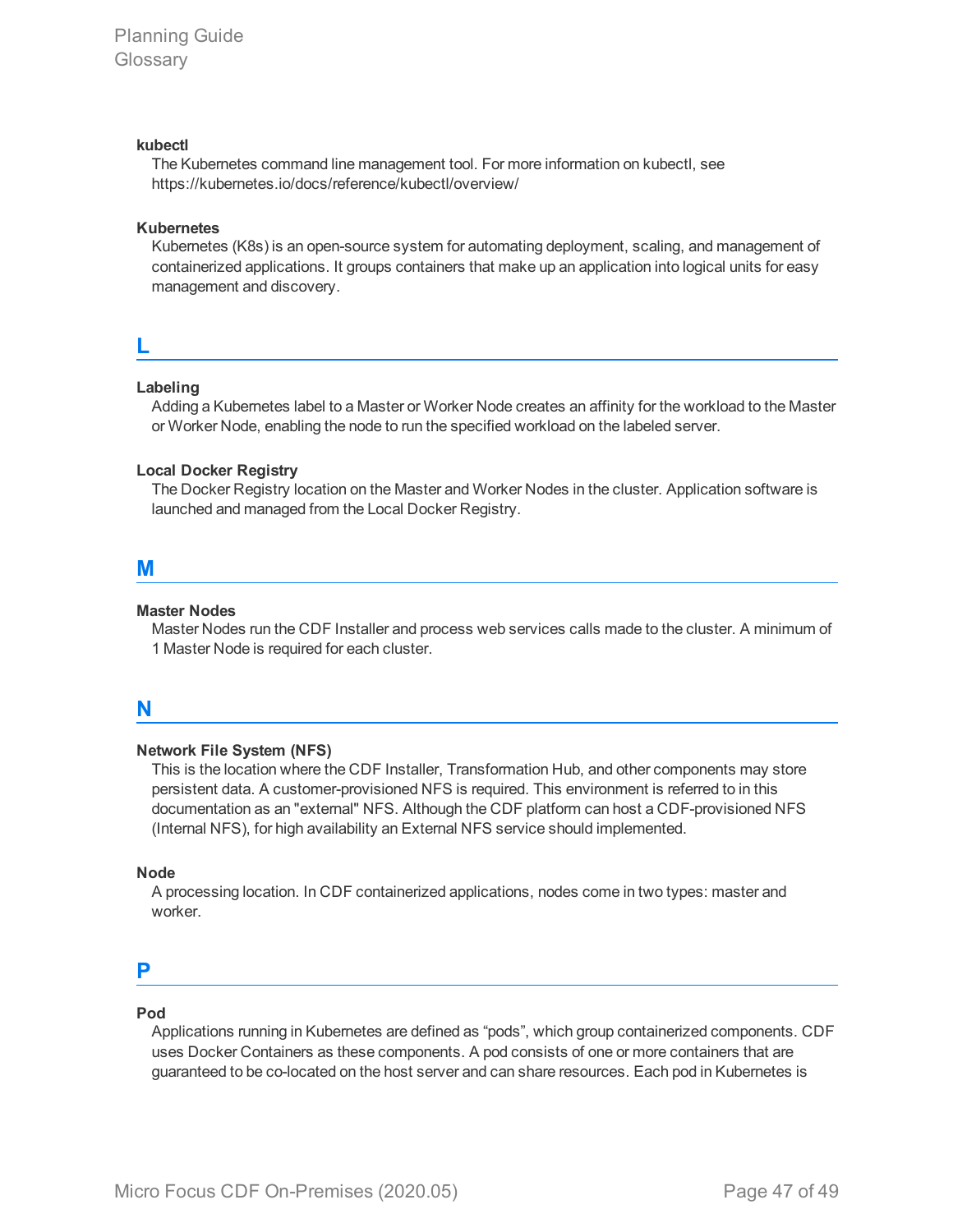assigned a unique IP address within the cluster, allowing applications to use ports without the risk of conflict.

#### **Producer**

A gatherer of event data, such as a SmartConnector or CTH. Typically data from a producer is forwarded to a destination such as a Transformation Hub topic.

#### **R**

#### **Root Installation Folder**

The root installation folder is the top-level directory that the Transformation Hub, CDF Installer, and all supporting product files will be installed into. The default setting is /opt/arcsight. It is referred to as RootFolder in this document, supporting scripts, and installation materials.

### **S**

#### **Shared Master and Worker Nodes**

A configuration where both Master and Worker Nodes reside on the same hosts. This is not a recommended architecture for high availability.

#### **SmartConnector**

SmartConnectors automate the process of collecting and managing logs from any device and in any format.

#### **T**

#### **Transformation Hub**

A Kafka-based messaging service that enriches and transforms security data from producers and routes this data to consumers.

#### **Transformation Hub cluster**

The Transformation Hub cluster consists of all Master and Worker Nodes in the TH environment.

### **V**

#### **Virtual IP (VIP)**

To support high availability on a multi-master installation, a VIP is used as the single IP address or FQDN to connect to a dedicated Master infrastructure that contains 3 or more master Nodes. The Master Nodes manage Worker Nodes. The FQDN of the VIP can also be used to connect to the cluster's Master Nodes.